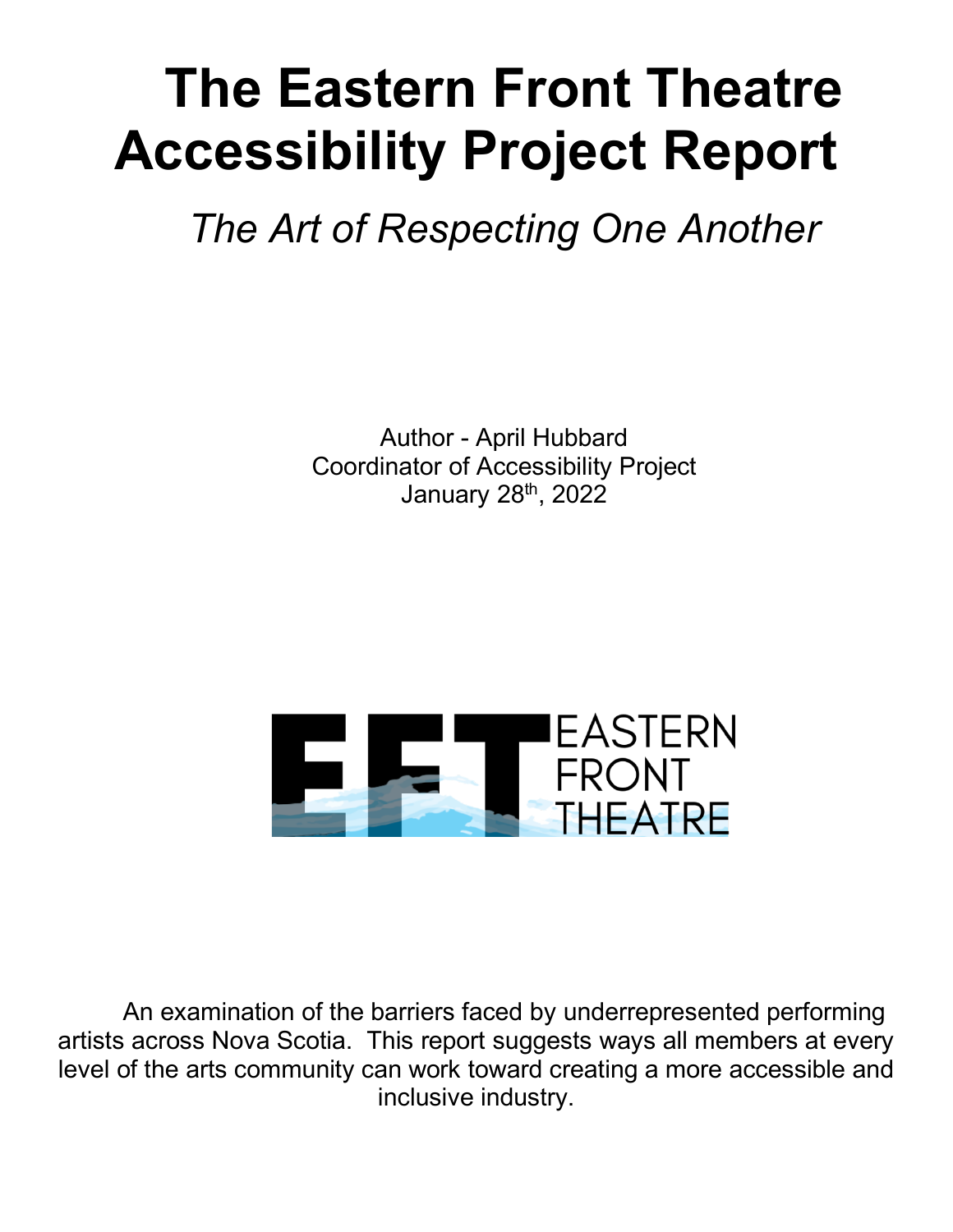### **Table of Contents**

|                                                                           | <b>Page Numbers</b> |
|---------------------------------------------------------------------------|---------------------|
| ❖ Introduction                                                            | $3 - 5$             |
| ❖ Supporters                                                              | $6 - 7$             |
| ❖ Challenges Faced                                                        | 8                   |
| ❖ Missed Goals                                                            | $9 - 10$            |
| ❖ Discoveries                                                             | $11 - 15$           |
| $\triangleright$ Important Lesson Learned                                 | 15                  |
| ❖ Strengths and Challenges by Artistic Modality                           | $16 - 19$           |
| ❖ Common Mistakes                                                         | $20 - 21$           |
| ❖ Our Recommendations                                                     | $22 - 34$           |
| $\triangleright$ Recommendations for Audience Members                     | 22                  |
| $\triangleright$ Recommendations for Artists                              | $23 - 24$           |
| $\triangleright$ Recommendations for Producers and Arts Organizations     | $25 - 27$           |
| $\triangleright$ Recommendations for Everyone                             | $28 - 34$           |
| ❖ Ways of Measuring Progress                                              | $35 - 52$           |
| $\triangleright$ The Following are Things every Organization MUST Provide | $35 - 44$           |
| <b>Staff Training and Supports</b>                                        | $35 - 36$           |
| <b>Audience Supports</b><br>$\bullet$                                     | $37 - 38$           |
| <b>Preparing Your Space</b>                                               | $38 - 39$           |
| <b>Access Measures</b>                                                    | $39 - 41$           |
| Sensory Input                                                             | $42 - 43$           |
| Join the Movement                                                         | 44                  |
| $\triangleright$ The Following are Things to Consider Implementing        | $45 - 52$           |
| Tips and Tools for Communication                                          | $45 - 47$           |
| <b>Shaping Your Environment</b>                                           | 48 - 49             |
| <b>Care Policies</b>                                                      | 49 - 50             |
| <b>Sensory Awareness</b>                                                  | 50                  |
| <b>Next Generation Supports</b>                                           | 51                  |
| <b>Community Connections</b>                                              | $51 - 52$           |
| ❖ Final Thoughts                                                          | $53 - 54$           |
| ❖ Glossary of Terms                                                       | $55 - 76$           |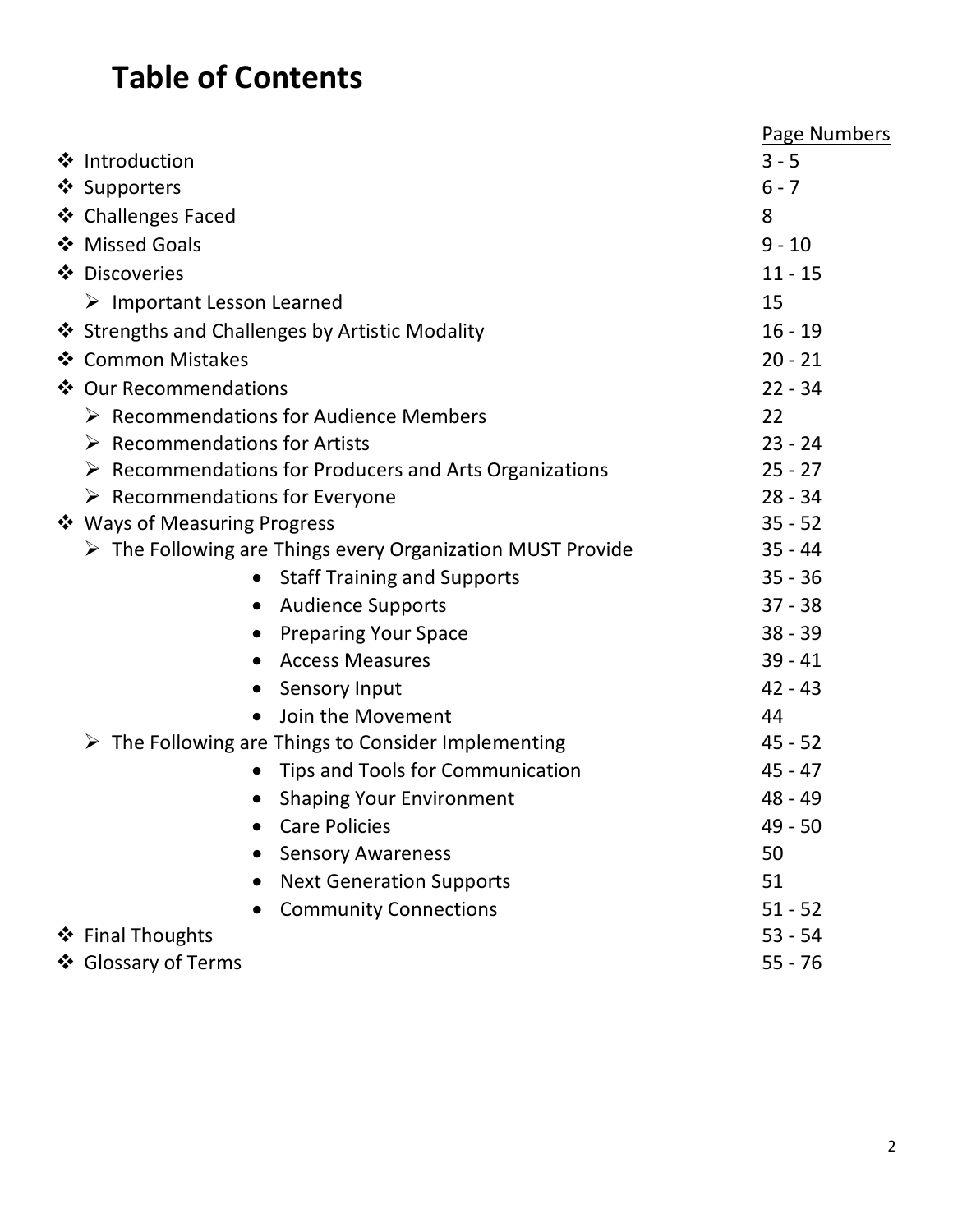### **Introduction**

My name is April Hubbard, and I was hired to lead the Accessibility Project in early 2021. As a Queer, Disabled, Mad woman of mixed Acadian, Mi'kmaw and settler descent, living and working in K'jipuktuk, (Halifax), my artist identity was erased overnight when I began using mobility aids in my early twenties. A mentor made their beliefs clear when they told me I could no longer be an actor because my limp would be too distracting to the audience. After waiting a decade to be hired for another acting role, I realized that to maintain some connection to the performing arts, I would need to get creative! I turned to production, direction, and accessibility advisement to have a place in the community I loved, but never felt fulfilled making art for everyone else. In 2018, I discovered adaptive circus and found my home. My return to the stage allowed me to reconnect with the many underrepresented artists who, like me, were struggling against the many attitudinal, structural, and systemic barriers to creating the art they love.

While still in the interview process, I made it clear that the scope of the project was too narrow - it shifted to explore the barriers faced by all underrepresented performing artists and audiences in Nova Scotia. I decided that we should begin by speaking with members of the IBPOC, 2SLGBTQIA+, newcomers to Canada, invisibly or visibly Disabled, d/Deaf or hard of hearing, blind or partially sighted, Neurodivergent, and Mad communities. We also considered how gender, race, ethnic and cultural identity shape individual experience.

The first step in the Eastern Front Theatre (EFT) Accessibility Project was to select team members. I knew I needed to prioritize those with lived experience who were already doing the work, so I reached out to community organizations and connections for advice on who they felt I should be listening to. After compiling a long list, a few names rose to the top. My team was made up of:

| Nat Chantel                  | Maeghan Taverner      |
|------------------------------|-----------------------|
| Carmen Lee                   | Kirsten Taylor        |
| Leelee Oluwatoyosi Eko Davis | <b>Raymond Sewell</b> |

Initial team conversations made it clear that we wanted to work within an antioppressive, anti-racist, anti-capitalist, anti-colonial scope and with a Disability Justice lens throughout the project. This meant that we would prioritize the voices of those with lived experience, respect intersections of identity, and adapt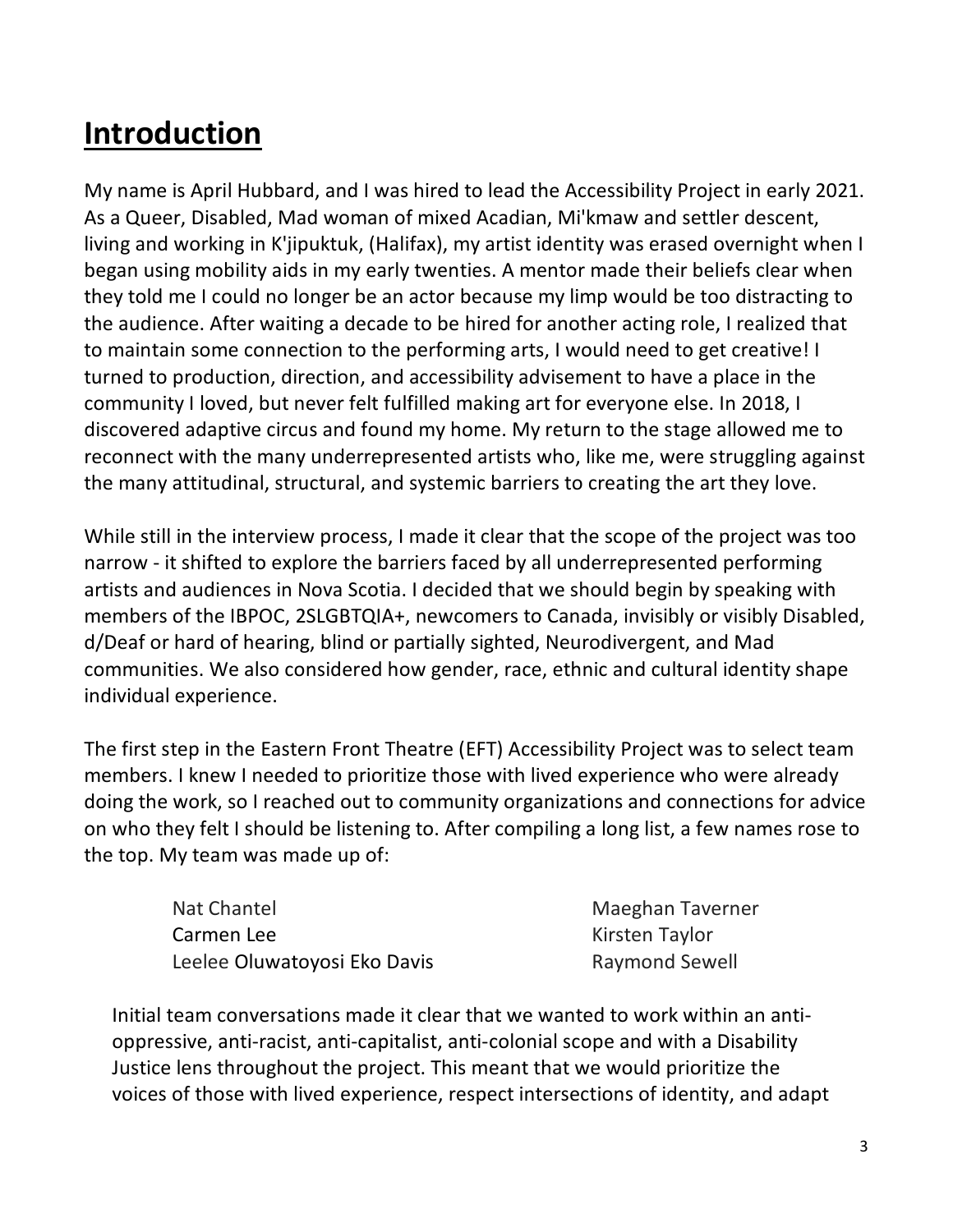the project to the needs of each participant. We took time to explore the concept that we are all working from our own histories, being raised under capitalist and colonial systems and this will shape our leadership of the project. We gave voice to our goal of working together to minimize the effect any one person's experience has on the end results.

Throughout our process, we conducted research to discover what information was already available, interviewed arts organizations, held paid community consultation with underrepresented artists, held sidewalk chats where we asked random community members to talk about their relationship to the performing arts, and finally conducted an online survey to gather objective criteria, which can be used to measure progress as we move forward in this process over time.

Early on, the team decided to focus on possibilities for the future rather than fixating on problems we discovered. I will strive to shape this report in a way that highlights our hopes, while acknowledging the barriers that exist in today's system. As you read through, recognize that I am not calling you out, but rather calling you in to join the amazing community who are already building their arts utopia right here in Nova Scotia!

This project has been a labor of love for me, but it has also been incredibly emotionally taxing for our team. I recognize my privilege in having a voice as an underrepresented artist, and to be deemed deserving of a voice. I recognize that this privilege only exists because I am a white, cisgendered woman, with a disability that can be disguised by sitting behind a desk, who is typically assumed to be straight. But this privilege also comes with pressure. I feel a responsibility to amplify the voices of everyone in my community who are not permitted to speak for themselves, while trying to find a way to open doors so they can selfadvocate.

This year I sat on more than twenty boards and advisory committees, spoke on more than forty-five panels, podcasts and in Q&As that addressed the question, "why do people like you deserve to have a place at the arts table"? In the midst of this advocacy work, I had to search for strength to lead our team, who were for the first-time witnessing the full extent of our community's trauma. There were many days when I reached my breaking point. During one of these moments when my body had shut down after pushing too far, a friend suggested I take the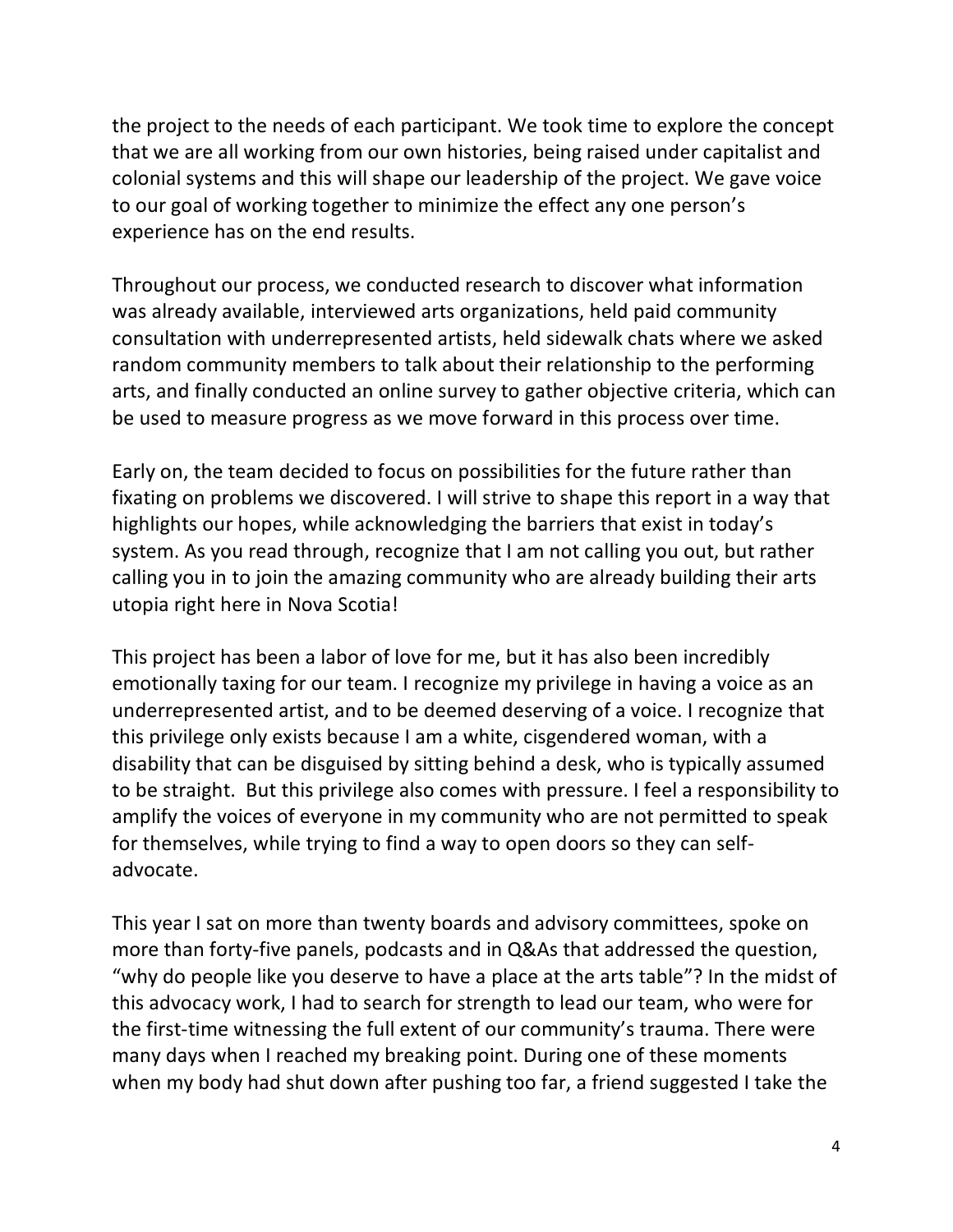day off and rest. In that moment I realized if I stop to rest there is nobody left to speak up. If I stop fighting, even for a day, there will be countless other artists who will not get to create. I share this story to illustrate that this report cannot be in vain! You cannot read it and let it sit on a shelf with all the others that came before. I know my life in arts accessibility is quickly ending as I draw closer to burnout. I am asking all of you to step in and help me in this fight. Please don't make me spend another hour explaining to a room full of people why we deserve our human rights!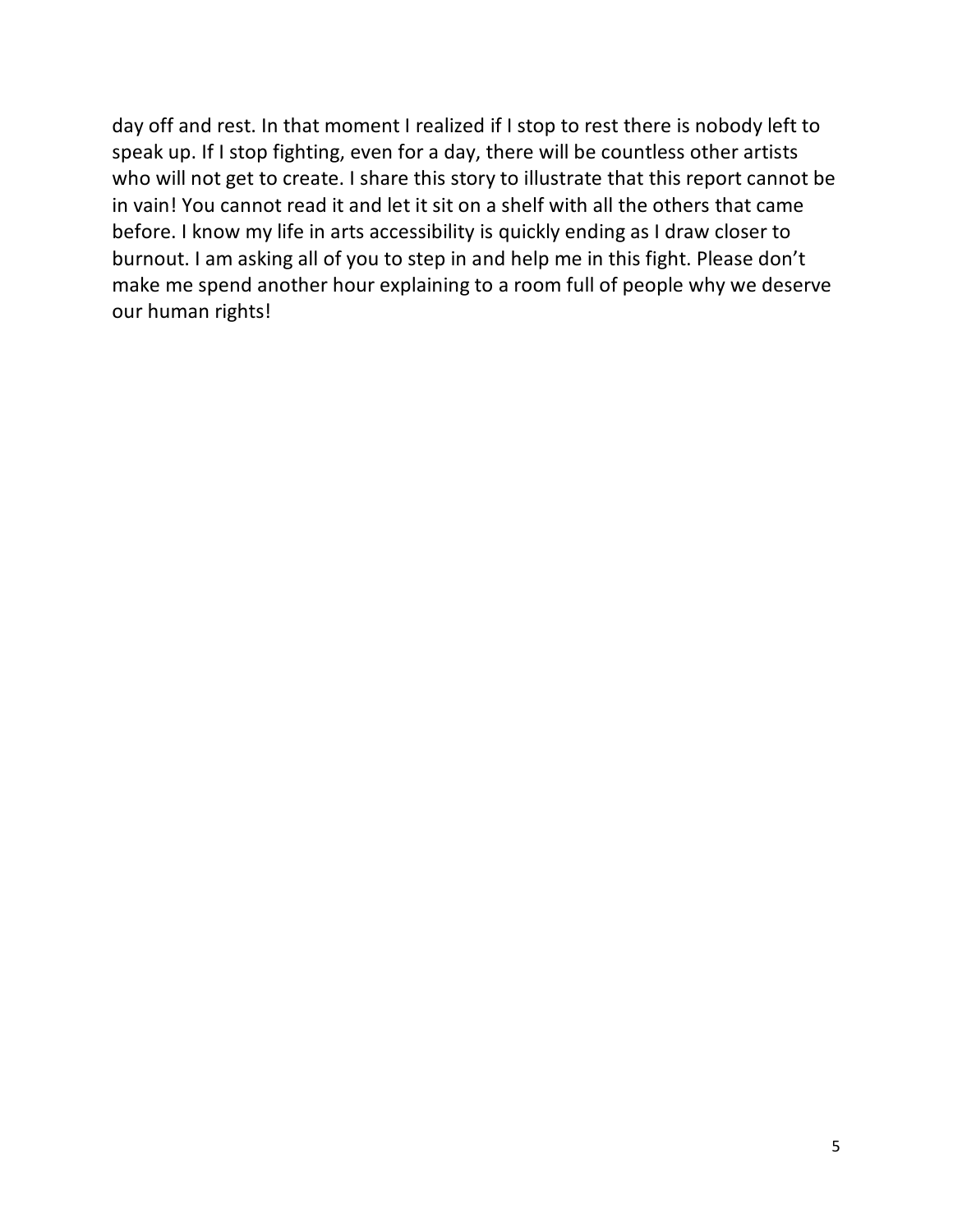#### **Supporters**

The Eastern Front Theatre Accessibility Project team offers their sincere thanks to our supporters who shared their time, knowledge, community connections and who provided financial support:

Atlantic Presenters Association Bus Stop Theatre Co-operative Charles Taylor Theatre and Media Association Chester Playhouse Dartmouth Players East Coast Music Association EVERYSEEKER Halifax Busker Festival Halifax Dance Halifax Fringe Festival Halifax Pride Festival Halifax Theatre for Young People Keep Good (Theatre) Company Khyber Centre for the Arts Kick At The Dark Theatre Co-operative Kinetic King's Theatre Lions Den Theatre Live Art Dance LunaSea Theatre Mayworks Kjipuktuk/Halifax Mocean Dance Neptune Theatre Nocturne Halifax Page 1 Theatre Prismatic Arts Festival Probably Theatre Collective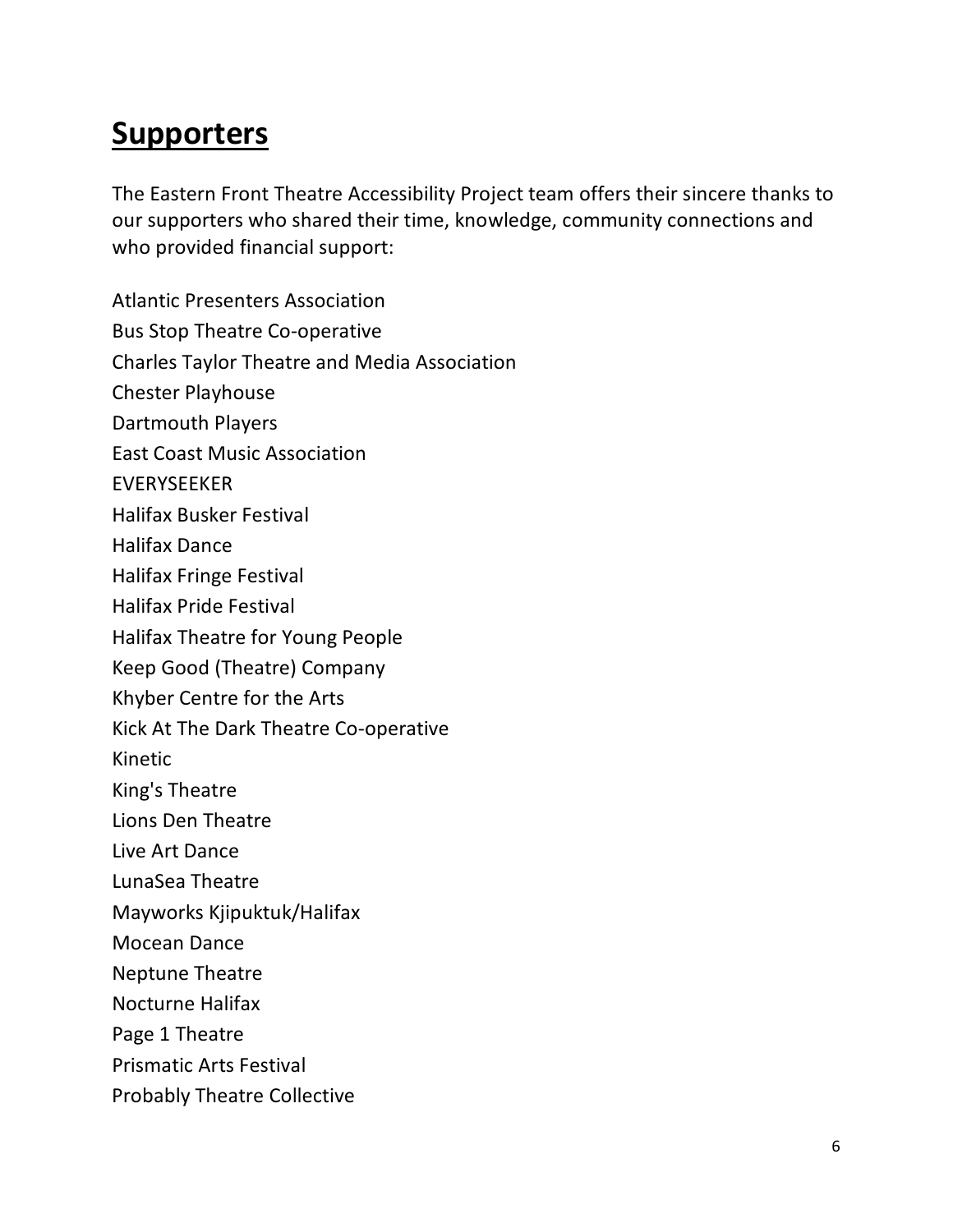Ship's Company Theatre The Villains Theatre The Woods Hip Hop Company Theatre Baddeck Theatre Nova Scotia Two Planks and a Passion Theatre Votive Dance

Thank you to Canada Council for the Arts for supporting this project under their Sector Development funding.

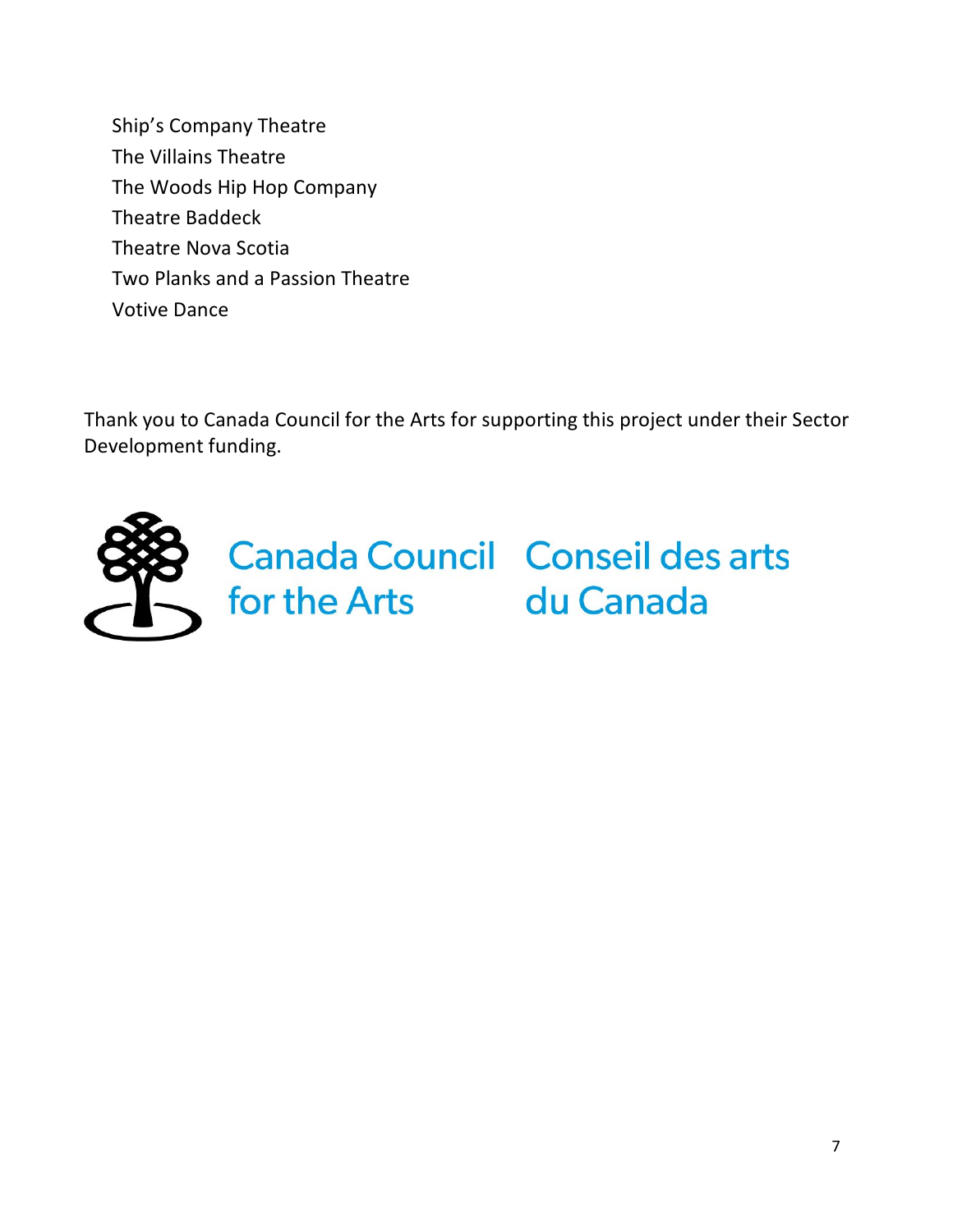# **Challenges Faced**

**Covid isolation** meant that our team could not gather in person which made it difficult to feel like we were working toward a cohesive goal and to provide the mutual aid team members needed. This slowed down the interview process, as we had to speak to participants online and in small groups. Some organizations and people we wanted to speak to were spread too thin to give us their time and attention.

**Connecting through Zoom** added an extra layer of difficulty in allowing the participants to feel safe enough to be open and share honestly and fully. Once they saw that our team was made up of underrepresented artists facing similar challenges, they soon opened up and offered their ideas.

**Life events delaying work -** As underrepresented artists we are more likely to have unexpected events take place that will affect the expected timeline. Some of this may be due to factors caused by illness and the integrated level of care work within our communities, while other delays come because of the system ignoring our needs. The team at Eastern Front Theatre was wonderful at adjusting our timeline and trusting that we were doing everything in our power to meet the goal.

**Emotional trauma as team members -** The team experienced many traumas during our time working on this project. Team members lost loved ones, struggled with health concerns that led to hospitalizations, balanced lost work with leading their families through drastic Covid changes, became primary caregivers for family and friends, and worked to provide mutual aid to traumatized communities struggling with a system that criminalized homelessness and Disability. While we all worked to care for ourselves, our team members were surprised by how often community members disclosed major traumas experienced under the current Nova Scotian arts system. Again and again, artists thanked us for providing a safe place where these conversations could happen. We heard reports of verbal abuse, physical abuse, misgendering, use of slurs, systemic overworking, dangerous working conditions, sexual harassment, and sexual abuse. Nearly every underrepresented artist had an example where they were forced to choose between placing themselves in a dangerous work environment or turning down much needed work. Although we felt trusted to bear witness to these traumas, it took a much greater toll on the mental and emotional health of the team members than we had anticipated.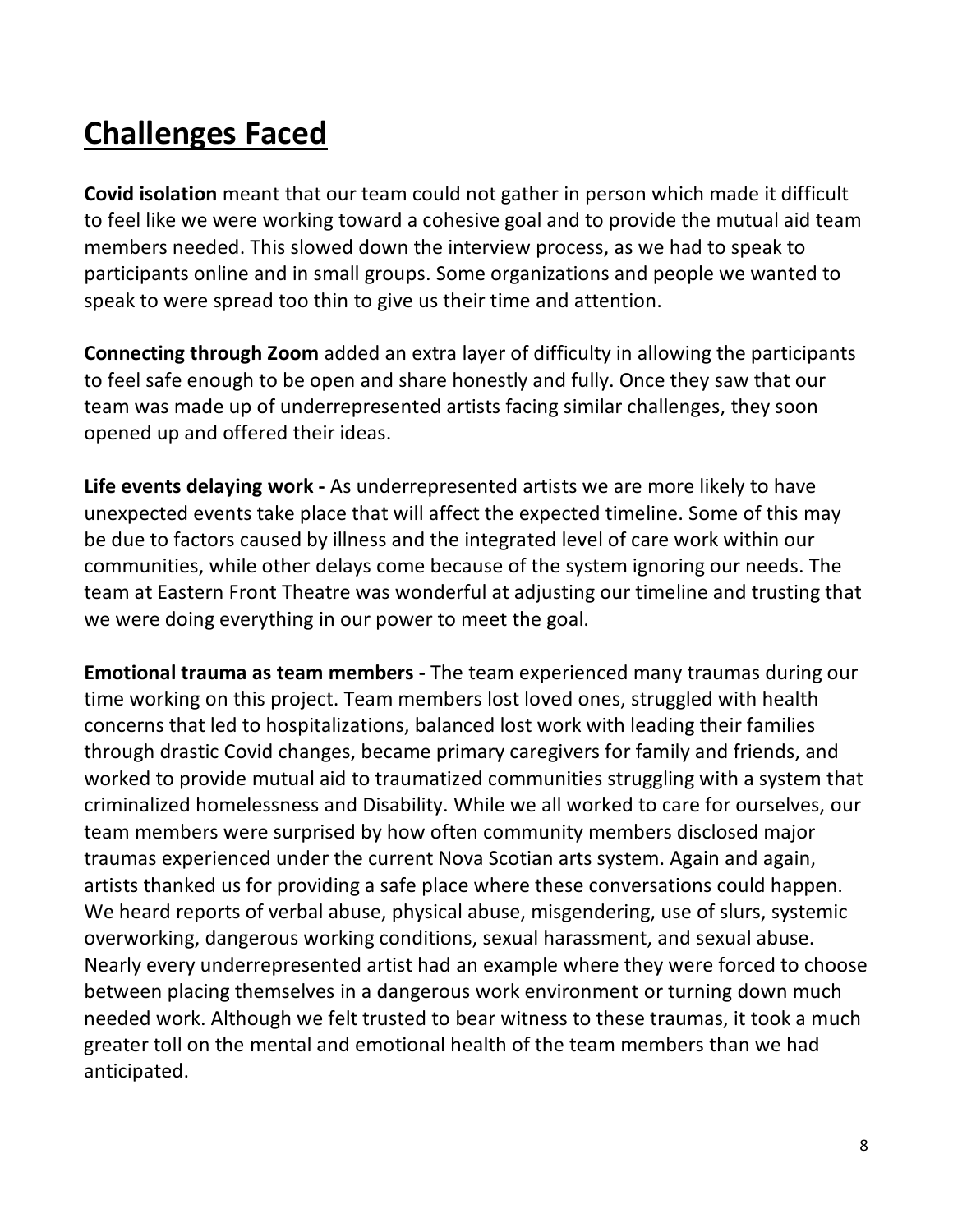# **Missed Goals**

**Regional representation -** We had hoped to study the unique challenges faced in different regions of Nova Scotia but with Covid shutdowns it was challenging to make these community connections, so we decided this should be explored after Covid regulations have been lifted. We planned to explore the art happening in the Acadian communities of south-west Nova Scotia, communities across Cape Breton, and in the many talented Mi'kmaq communities like Bear River and Millbrook, just to name a few. There are many unique artistic styles that deserve to be recognized and documented. This would make a wonderful project for a team of underrepresented summer students to study!

**Newcomers to Canada -** Although we spoke to a small cohort of newcomers to Canada, it was difficult to separate the barriers caused by Covid from the barriers they were experiencing as newcomers. It was clear that race played a strong role in the experience of newcomers in the arts scene. Newcomers seemed to be much more welcome in the music and dance scenes than in theatre, drag or spoken word. Many newcomers expressed frustration with being offered artistic opportunities in community-building projects, but there were additional barriers when they tried to transition to become a professional artist. We must create a greater network of opportunities where an artist at any level of experience can arrive in Canada and see a path to participating and growing their career in the arts.

**Avoiding burnout** - We had various levels of success in setting boundaries and sticking to them. As the project progressed and we heard more accounts of trauma, I sometimes failed to leave the stories behind at the end of the day. I learned a great deal from my team about prioritizing self-care and asking for time away so I could return to the project after rest, fully present and committed.

**Behind the scenes players -** We realized late in this project that there were many people in the industry that we had not made the effort to reach out to. There should be more conversation with writers, composers, conductors, choreographers, DJs, stage managers, technicians, sound engineers, technical crew, costume designers, set designers, lighting and sound designers, marketing directors, public relations directors, agents, managers, publicists, promoters, arts administrators, merchandisers, graphic designers, photographers and videographers, teachers, vocal coaches, and arts journalists.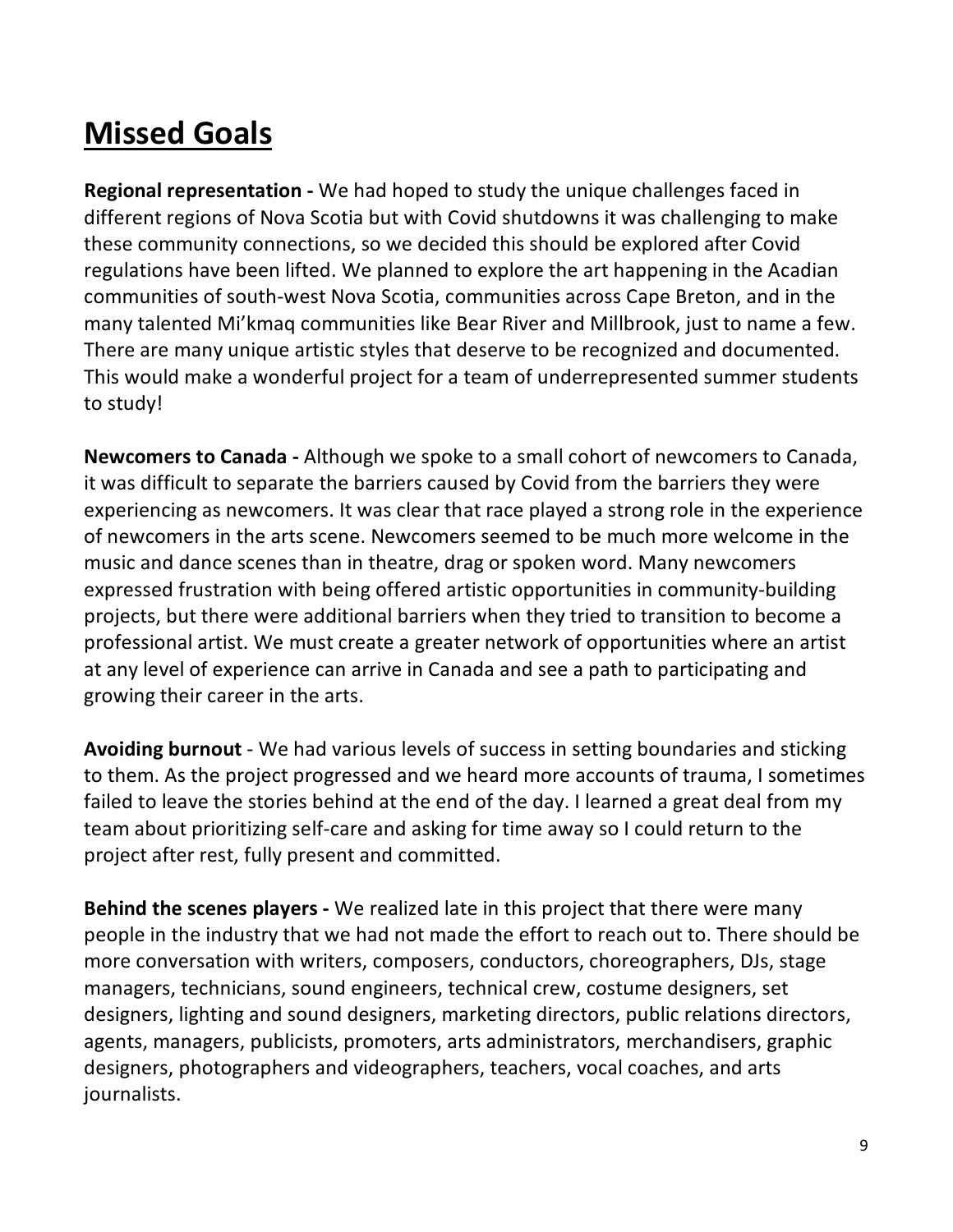**Timeline for survey results -** We had hoped to have the survey results included in this original report but due to unexpected life circumstances our timeline was delayed. Instead, we will complete the survey and will add an overview of the findings as an appendix to this report.

**Single author on final report -** Although we worked collaboratively in gathering the information for this project and had many conversations around the important themes that arose, when it was time to write the final report our timeline had shifted so that many team members could no longer continue to the report writing phase. While I attempted to represent the thoughts and perspectives of all community consultants, I realize that my own personal biases may show through as the sole author.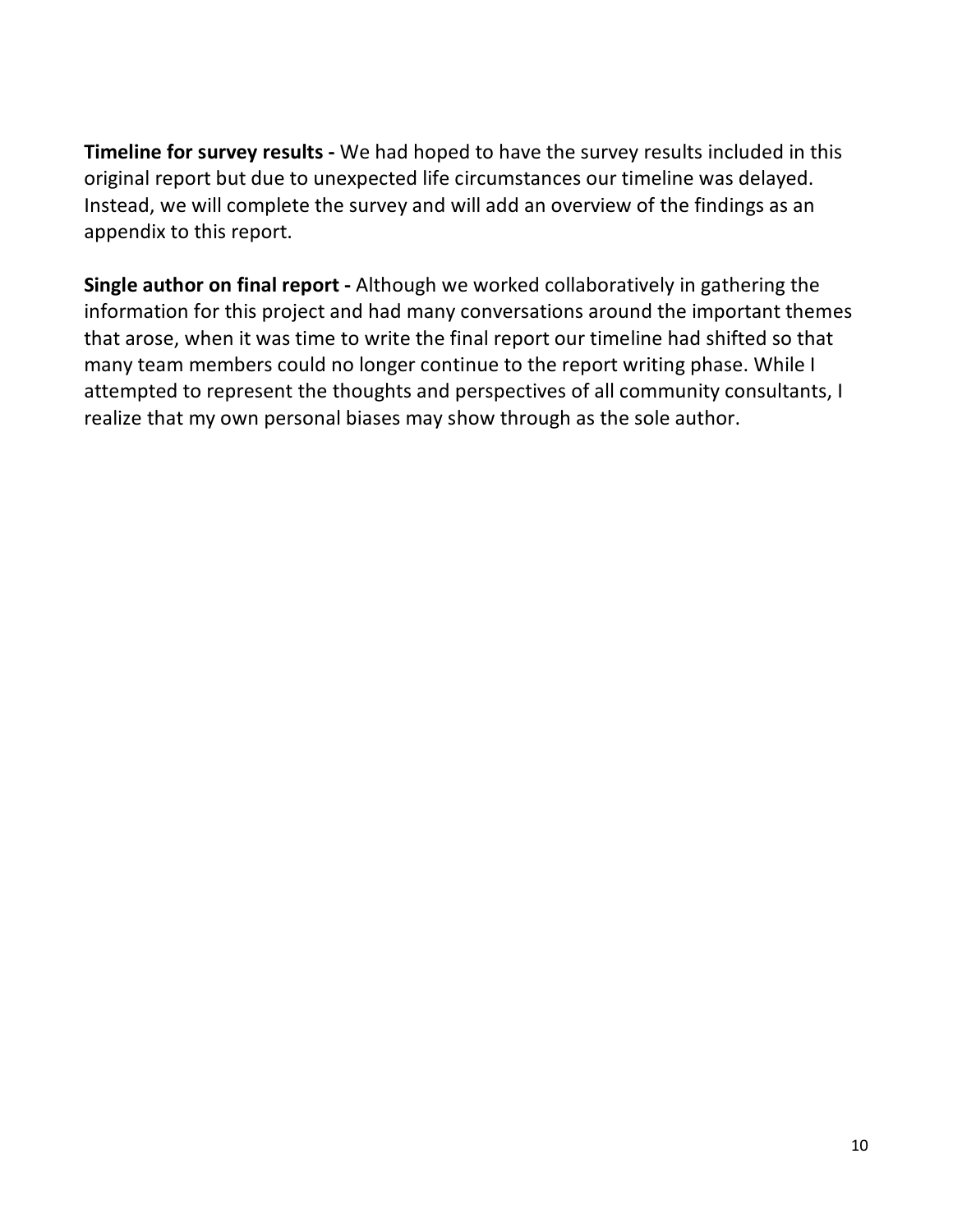## **Discoveries**

**Common feelings of inadequacy in underrepresented artists -** When we gathered underrepresented artists together, they discovered that they were not alone in their feelings of inadequacy, which kept them from applying for future career opportunities. They shared that the cumulative effect of being told you lack qualifications or attributes, makes it difficult to have confidence in your strengths. I will admit that it took the support and encouragement of many friends before I decided to put myself out there and apply for this project.

**More Disability awareness needed -** When we asked arts organizations if they felt equipped to make changes to become more accessible and inclusive, the majority (more than 90%) responded that they felt equipped to work toward inclusion in some areas but had no idea where to begin with the Disability community. Organizations seem to be pleading for guidance in this area.

**Mental health supports needed -** The 2018 Mental Health Survey conducted by the East Coast Music Association (ECMA) highlighted many statistics that show that there is a higher percentage of East Coast music industry members reporting mental health concerns, compared to the rest of the country. They also reported challenges accessing mental health supports and lower income. More than half of respondents to the survey said they live below the poverty line and 60% felt they had an undiagnosed mental health disorder.

Although we have not found statistics for other arts modalities in Nova Scotia, we heard similar reports from all artists.

**High percentage of hidden Disabilities -** We were all surprised by the large number of artists and technical crew working with invisible Disabilities who have no plans to disclose their Disability as they see it as a career ender. Many had specific examples of artists or crew members who disclosed their Disabilities and who are no longer working in the arts as a result.

**Strong correlation between Drag, Burlesque and Disability -** In speaking to the community, there appears to be an uncommonly high number of Drag and Burlesque artists who also identify as Disabled. These artists rarely identify openly as they already feel underappreciated and unwanted in the larger arts community so they see no benefit in sharing another identity that could be used to other them.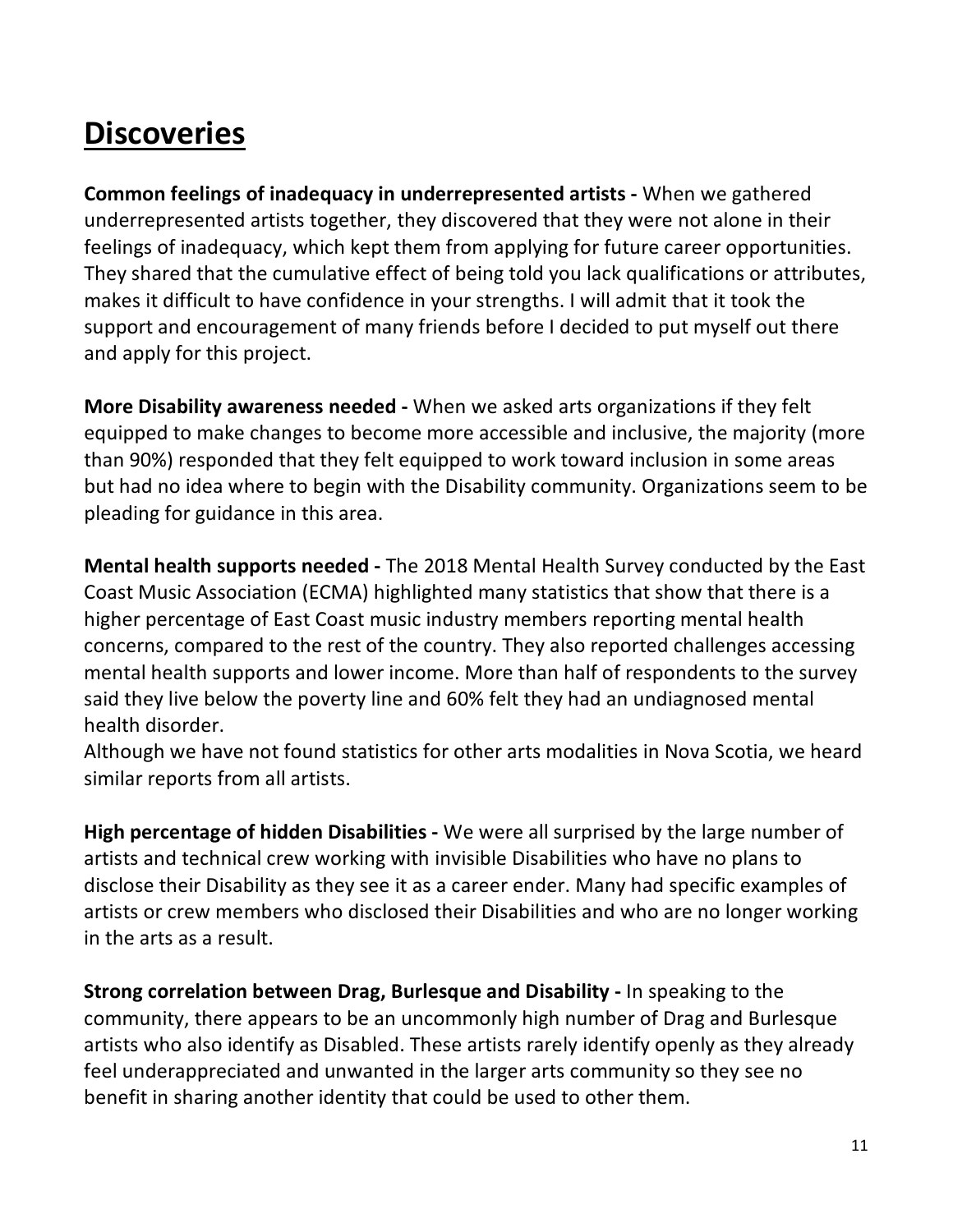**Body types and style -** Many artists highlighted that a hypersexualized body of a certain standard presentation is still required to be given opportunities for advancement. If you are overweight, of average weight, visibly Disabled or IBPOC your body is deemed invalid, and you cannot advance. Artists whose gender presentation is outside the norm and those whose sexuality is not heteronormative are labeled as unmarketable. Including and welcoming artists of all body types needs to become part of the conversation!

**Language hierarchy -** There is a definite preference toward English language arts in Nova Scotia although there are so many other languages that deserve exploring through our performing arts. Many participants expressed interest in further opportunities for artistic exploration in French Acadian, Arabic, Mi'kmaq, French, Gaelic, Farsi, American Sign Language (ASL) and Maritime Sign Language (MSL). We not only need to prioritize rehearsal and performance in these languages but also prioritize exploring ways various languages can be integrated into a performance in creative ways. This requires much more study and attention. Funding is often offered as a barrier, although there are grants provided that will cover the costs. It seems to be more of a lack of motivation that keeps it from happening.

**Political and religious hierarchy -** Several conversations with community members revealed that there is a marked favouring of atheist views and left leaning politics in our current arts environments. This means that anyone who openly expresses their conservative religious or political views will likely face barriers to participation. This led to discussion around the importance of learning how to have respectful conversations where differing opinions can lead to healthy dialogue that will not complicate future working relationships.

**Effects of discrimination in our educational institutions -** In recent years stories have begun to be shared of horrific discrimination and abuse in our education institutions that led to many underrepresented artists dropping out. This was already well known to those of us in underrepresented communities but is now being brought into the mainstream. This means that many of us do not possess the needed certifications that would allow us to apply for funding and positions of power where we could make lasting change. We need to adjust the criteria which marks anyone without formal education as invalid.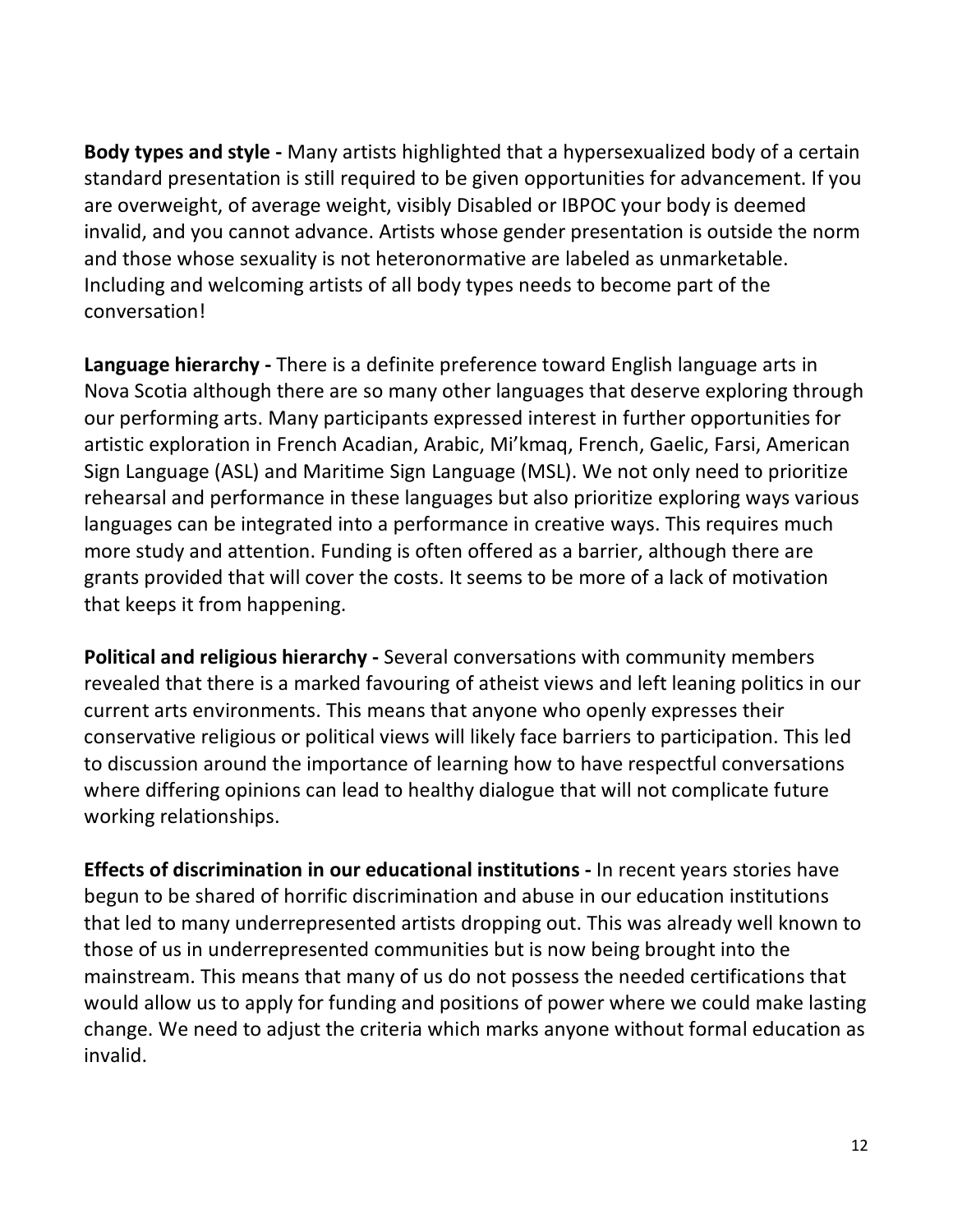**Social standing and economic disparities -** Participants brought up the fact that an individual's experience of the arts varies greatly depending on their perceived social class and economic standing. There are still assumptions made prior to hiring about a person's ability to use their connections to attract the 'right kind of audience'. Judgments are also made about the artists' ability to miss paying work to commit all their time to the project. Artists also expressed frustration that producers assume everyone has disposable income to spend up front on production costs and then be reimbursed later. This problem was greatly amplified in the IBPOC community, which stems from anti-Black, anti-Indigenous stereotypes.

**Free community art projects -** Our sidewalk chats revealed that many community members feel that art is not for them because they don't feel welcome in traditional arts spaces. There need to be more opportunities for members of the community to interact with artists outside of theatres and performance spaces. Bring free art to them in the form of pop-up sidewalk and park performances. Bring visual artists to them to create a piece of work live in front of them or invite the community to collaborate on a communal art project like a chalk mural. You never know what talented artists you may discover and the stories we heard simply by inviting people to speak with us on the street were deserving of celebration!

**Access measures limited by availability -** When we looked into access measures that are considered best practices in other parts of the country, we found that the availability of equipment and local training and certification sometimes prevented people from using these access measures. Access to Braille printers seems to be limited, making it difficult to provide braille format programs. Presently there is only one person living in Nova Scotia who is certified in audio description, which means that organizations wanting to provide the service are dependant on availability or need to pay transportation costs.

**Advocacy and care work is gendered -** While speaking to people doing the work of decolonization and creating accessibility, we discovered that the task of creating change and providing community care is overwhelmingly falling on Two-Spirit, trans, nonbinary, genderqueer people, and on women. Men are almost completely missing. This is difficult, stressful, and emotionally taxing work and if men do not begin to share the labor as allies, those with the least power will continue to burn out.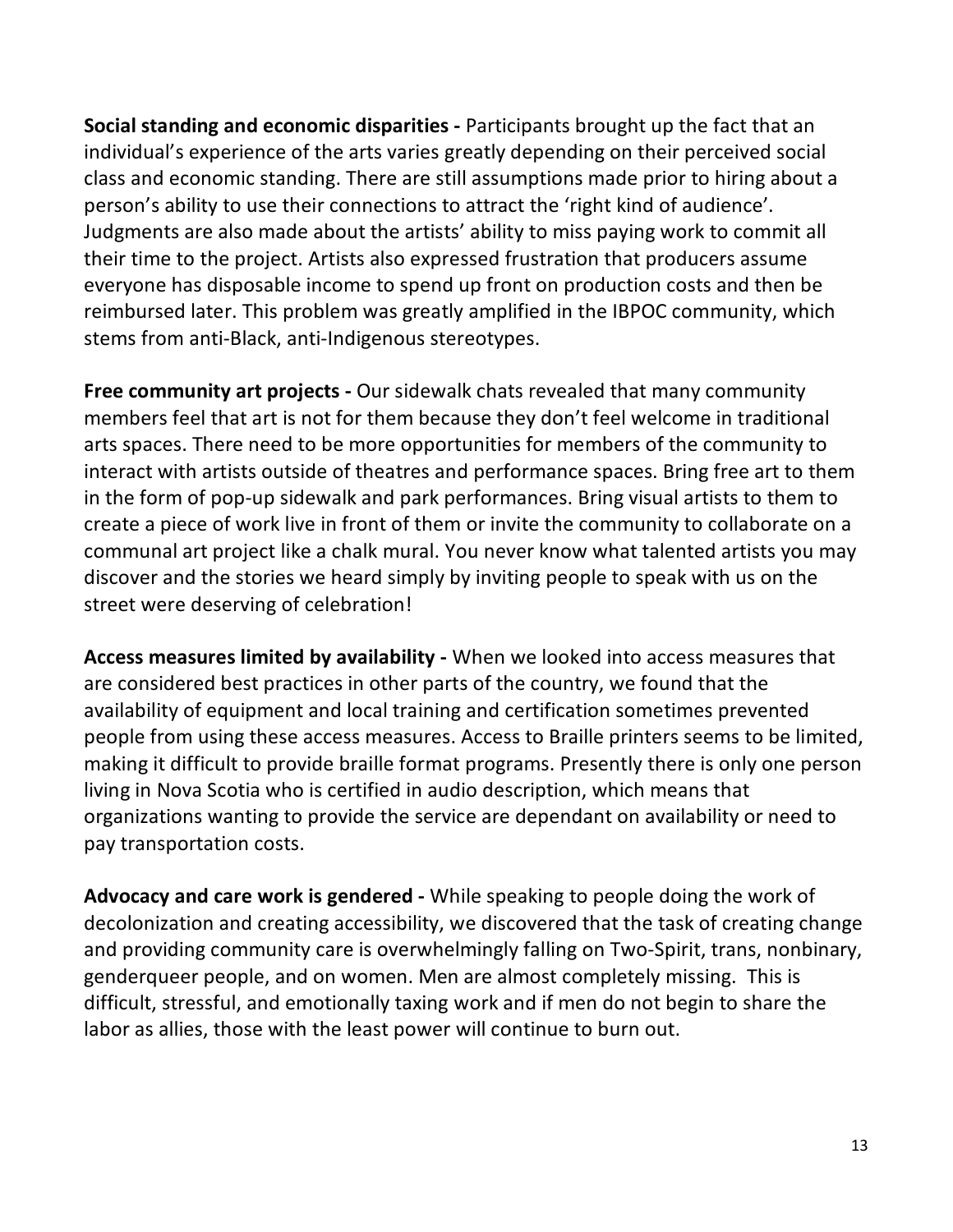**Ensuring work is not misrepresented -** Since our system has such little understanding of our communities and cultures, we need to do more work after we have completed our art to make sure that the marketing and promotion do not play into the harmful stereotypes that remain prominent narratives in our society. Disabled performers often have their art celebrated for 'overcoming' their disability in order to create, rather than being celebrated for creating art that showcases their identity.

Unfortunately, all this additional work to educate and oversee the narratives connected to our art, which we only have so much control over, is unseen and unpaid.

**Access measures inspire creativity -** The artists currently creating accessible and inclusive performances told us that adding access measures inspired new creative opportunities. When they moved away from the standard performance format an entire world of possibilities presented itself. Imagine ways access measures can add to your storytelling rather than approaching them as another item on your to-do list.

Art as a healing tool - The artists we spoke to often referenced the importance of art as a therapeutic tool to heal the hurt of systemic discrimination and the harm of ongoing trauma. But what happens when the tool you are using to heal yourself also causes trauma?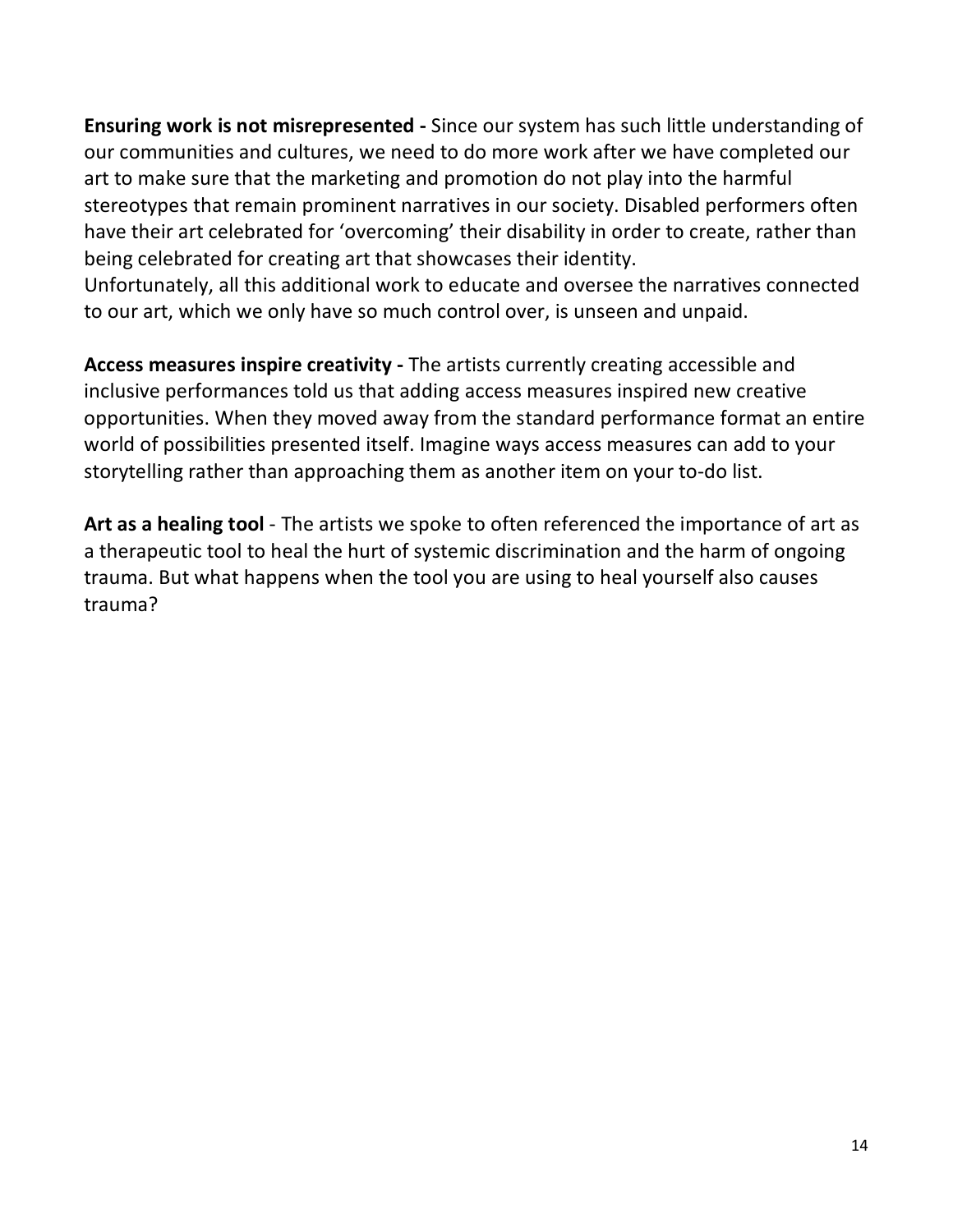# **Important Lesson Learned**

#### **The current system needs to be torn down and rebuilt - It's too late to adapt it!**

Our communities made it clear that they have suffered years of trauma under the current system and there is no way for the current system to be rebuilt. Instead, it will take a complete reimagining of how we tell our stories.

I struggled in writing this report because I recognize that the intention behind this project was for me to craft recommendations that would be linear and easy for organizations to complete. I realize everyone was hoping for a checklist of ways that those in power can make changes that will affect how they operate or their budgets. But the truth is it will take real effort and personal humbling, funds being reallocated, power being taken away, and most importantly the desire to apply the work or learning and unlearning many lessons. Instead, my core recommendation in this report is to **stop harming people**! If someone tells you that you are causing harm, thank them, and listen without defensiveness or excuses. If the advice they are giving you is not something you are able to accomplish within the current arts systems, then change the system. If everyone stepped forward and refused to be complacent in causing harm, then our arts community would be quickly transformed, and we would find ways to make space for everyone.

Art is our greatest form of activism. For many of us with identities outside the norm, simply standing on stage is an act of defiance. But art serves as a beautiful medium where we don't have to convince anyone or argue our point, we can simply present ourselves and the audience gets to draw their own conclusion. Art is tailored to showing our similarities rather than pointing out our differences. We need to come together to find a way to create a system where we stop placing barriers in the way of certain artists because we don't think they are deserving of this platform.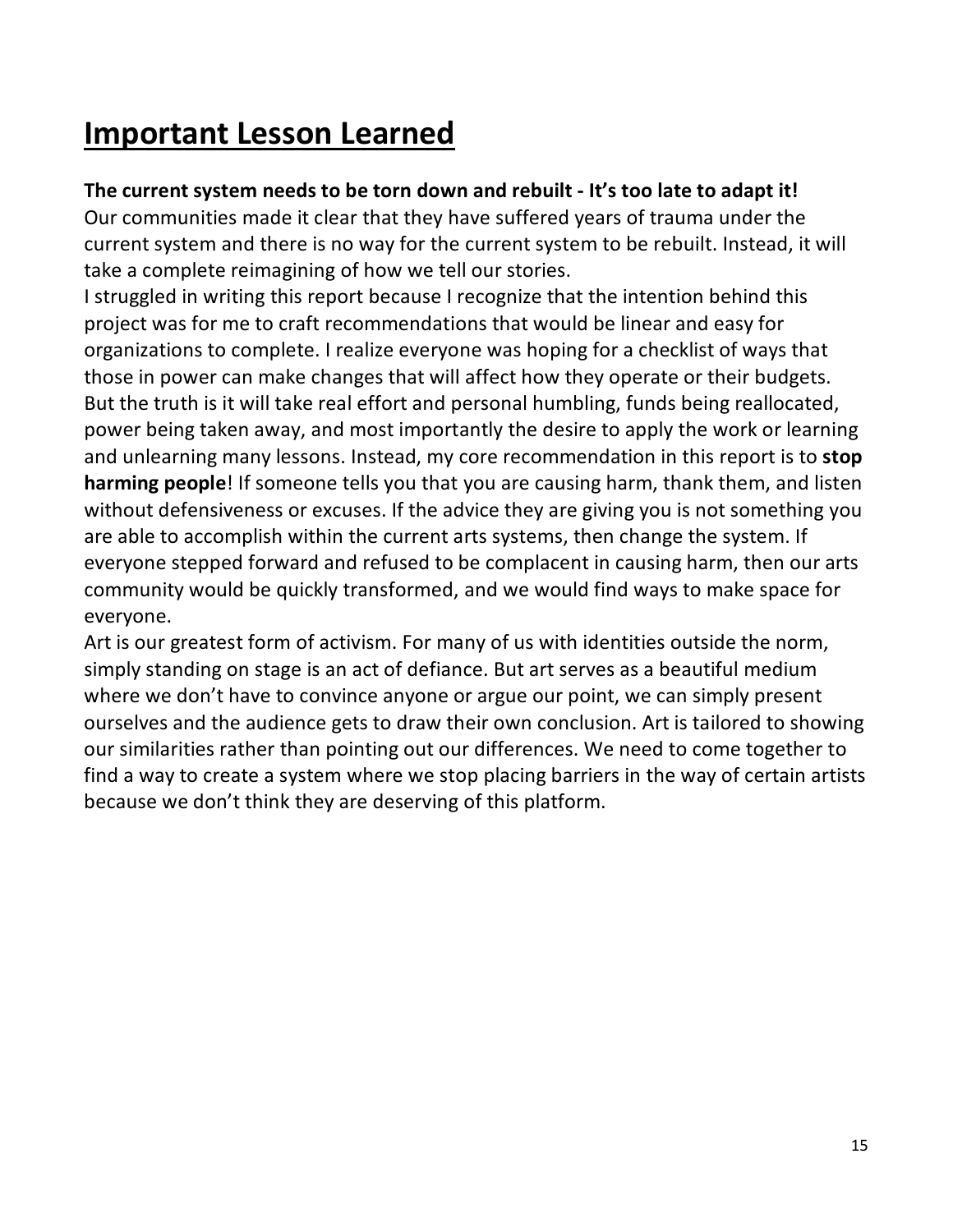# **Strengths and Challenges by Artistic Modality**

**Dance -** The dance community is quite welcoming to newcomers, as well as a variety of races and ethnicities, although this is dependent on which type of dance the artist is pursuing. There is less gender diversity and virtually no acceptance of those with visible Disabilities, d/Deaf, blind, and neurodivergent artists. The conversations around inclusion of Mad artists and those with Disabilities are just beginning to happen. Mad dancers are only able to disclose their madness once they are viewed as an established, respected artist. The conversation around Disability inclusion seems to stop at offering Disability dance classes that are being shaped as a gift from the dance community to the Disability community, with no ability to advance beyond the beginner level. Many styles of dance have strict standards around the appearance of the dancer's body and the rules around their technique and lines.

**Music** - The music community seems to be more advanced in their learning process, showing the most representation of our population, although there is still room for improvement. It may be that the music and dance communities are more advanced in their journey toward inclusion because these artists are able to create a piece, rehearse and find ways to get their art distributed, either online or on stage, while having to depend on less people and therefore facing fewer roadblocks. There still needs to be greater education in the industry about how to be more accessible and welcoming to everyone. The system is designed to prioritize funding and showcasing opportunities for musicians of certain musical styles, races, and with a designated body type. The music sector deserves to be celebrated for understanding inclusion more than most modalities. There are many artists like *General Khan*, *Jahmila*, *Sluice*, *Reeny Smith*, *Zamani*, *MAJE, T. Thompson*, *Breagh Isabel*, *Wren Kelly*, *Morgan Toney, Emma Stevens*, *Erin Costelo*, and *Dena Williams* who are using their craft as a way of education or as resistance. The Nova Scotia music scene has also made real effort to create mentorship programs where established artists, song writers, audio engineers, producers, and publicists share their knowledge and lead the next generation coming behind them. We believe the diversity in our musicians is a direct result of inclusion from the top down in their industry.

Musicians highlighted challenges around working late night schedules, in bar environments where alcohol and substances are prominent, and the expectations placed on a touring artist, and ways the industry is difficult on their mental health.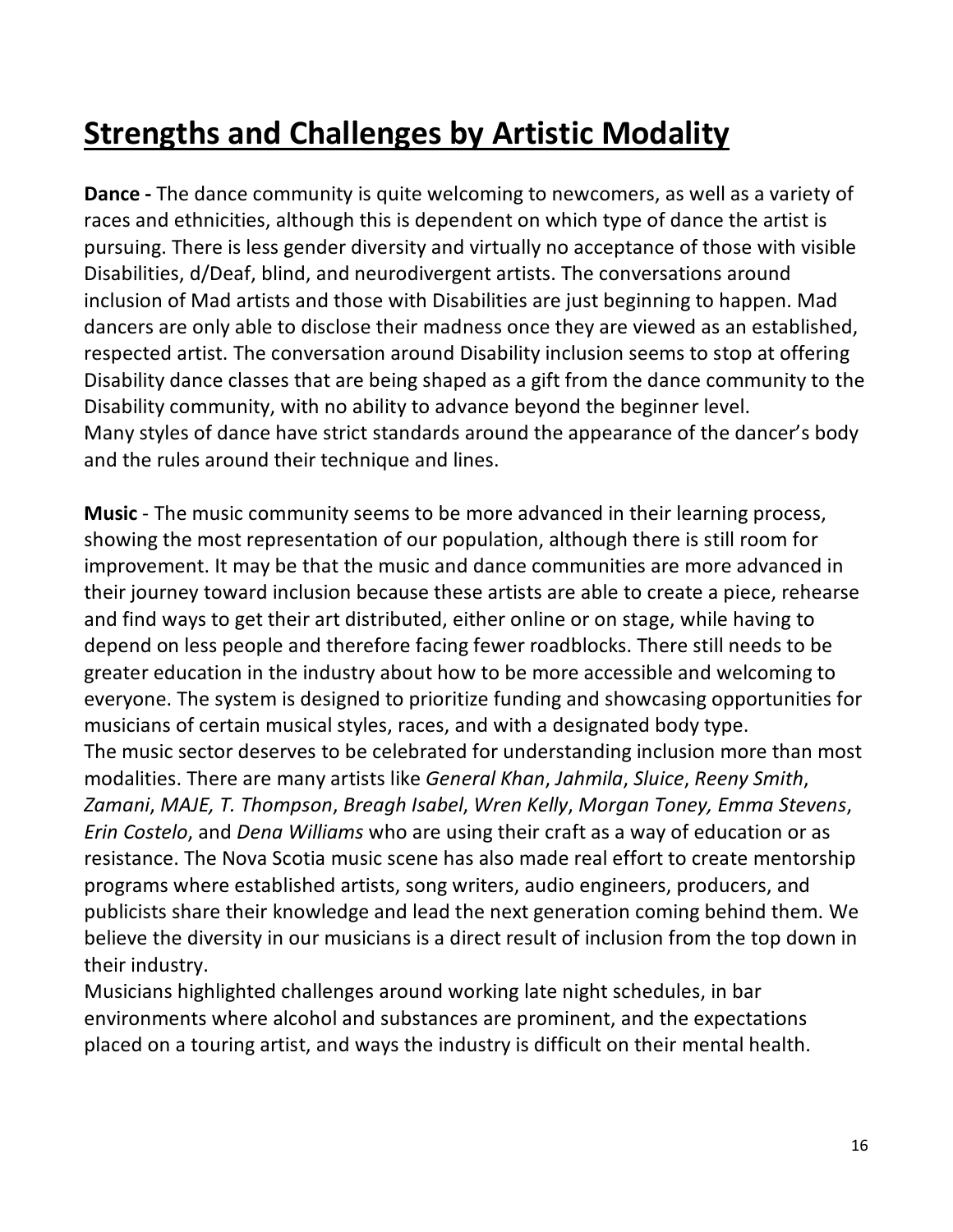**Theatre -** The theatre community remains a closed space that is very difficult for new artists to break into. The narrative and all decision making are controlled by the production team, and it has created a system where the actor has very little power. The producers making casting choices are often actors themselves, who cast their friends without considering anyone they have not previously worked with. This means we see the same small pool of actors being cast repeatedly by the same company. This not only makes it incredibly difficult for new actors to break into the scene but also means that trying to build diversity in casting is a painfully slow process.

A common complaint we heard was the lack of auditions, or properly advertised audition opportunities, which means that across Nova Scotia there is very little IBPOC representation and virtually no visible Disability, d/Deaf or blind representation. There is some queer representation, but non-binary and trans actors are often forced to place themselves in unwelcoming environments to have opportunities for advancement. There is still very little Two-Spirit representation. Cast and crew with invisible Disabilities, or who identify as Mad or Neurodivergent, live in fear of being outed believing they would face major consequences if they did disclose. The theatre community had the highest level of discrimination and abuse based on our research.

**Musical Theatre** - Musical theatre artists highlighted many issues with casting which make it incredibly exclusive. There is a strong unwillingness to reimagine who can play which roles. Casting remains highly gendered, and these divisions are stuck on an archaic binary that means those assigned male at birth (AMAB) play either the handsome love interest or the villain and those assigned female at birth (AFAB) are cast as the damsel in distress or as the fumbling friend. Non-cisgendered actors seem to be pushed out altogether as they are not understood under this rigid system. The choice of who plays which role is still determined primarily through physical appearance and through their vocal type or range.

Roles and casting are also based on an archaic vocal pedagogy derived from operatic vocal classifications. Modern composers have adjusted their writing style, but performers are still expected to fit into traditional Soprano, Alto, Tenor and Base ranges. This means that casting directors, producers, musical directors, and conductors consider trans and nonbinary performers as unable to be cast, because they don't understand how they fit into the current system.

There is a strong discrimination against those with a higher body mass and anyone nonwhite in their casting.

It is time that we reimagine who is allowed on the musical theatre stage and that we make room for a spectrum of identities in this genre.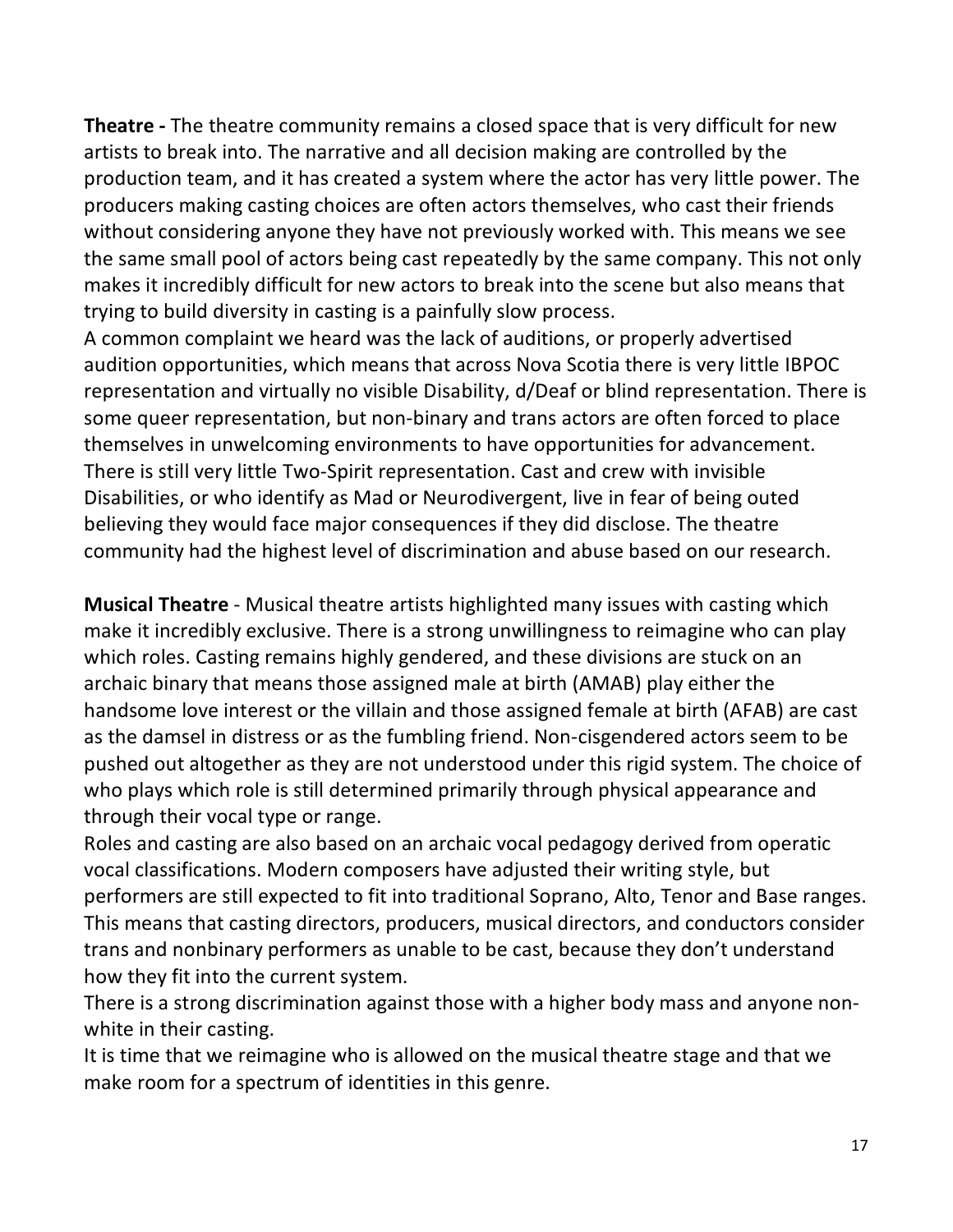**Drag -** The Halifax Drag scene has been plagued by discrimination for many years. This seems to be rooted in the fact that there is virtually no funding for the artform in Nova Scotia. The producer is typically an experienced Drag performer, who is not only pouring thousand of dollars into developing their own look and performance but is also fronting the entire production cost for the night. They are often fearful to take a chance on anyone they do not feel is guaranteed to sell tickets, meaning they program many of the same types of performers.

We must decentre alcohol from drag performances. When all drag shows happen in bar environments, the drag scene becomes exclusionary to youth, as well as sober artists and audience members. It reinforces the dangerous messaging that Drag art and Queer art can only happen in the shadows, rather than celebrating it as a legitimate art form. For years the Halifax Drag scene was whitewashed, except for a handful of Drag artists, who had spent years fighting for their rights. In recent years there has been a small wave of IBPOC Drag artists, although they are typically only programmed in IBPOC shows and continue to be excluded from the mainstages. The IBPOC artists we spoke to told us they felt that were only being hired as tokens rather than for their talent. Since conducting these interviews several IBPOC Drag performers have chosen to leave the Halifax Drag scene.

Our community consultations also brought up the issue that performers not Assigned Male at Birth (AMAB) feel unwelcome in the local Drag scene. Similar to the complaints we heard from musical theatre artists, AFAB, trans, non-binary, and genderqueer performers are confusing to the cis-male Queens who are programming events and are not treated as equals. There is a big problem with Femme performers being pushed to be Drag Kings, regardless of whether that is the drag they wish to be doing. Trans women can be Queens; Non-binary people can be Queens; AFAB artists can be Queens; AMAB artists can be Queens: but not all drag artists are Queens. There have been many AFAB, trans, and non-binary performers who have tried to enter the Drag scene only to face abuse and discrimination from other members of the Drag community. Many former Drag artists told us they left the scene because of the abuse they suffered. We want to be clear that we are not placing blame on any of the established Drag artists, but rather on a system that has created a need to compete and weed out competition. We need to reimagine the Drag scene in a way that moves away from a self-sustaining model controlled by established artists and provide proper funding to artists before the performance, while allowing for mentorship, support, and celebration of difference!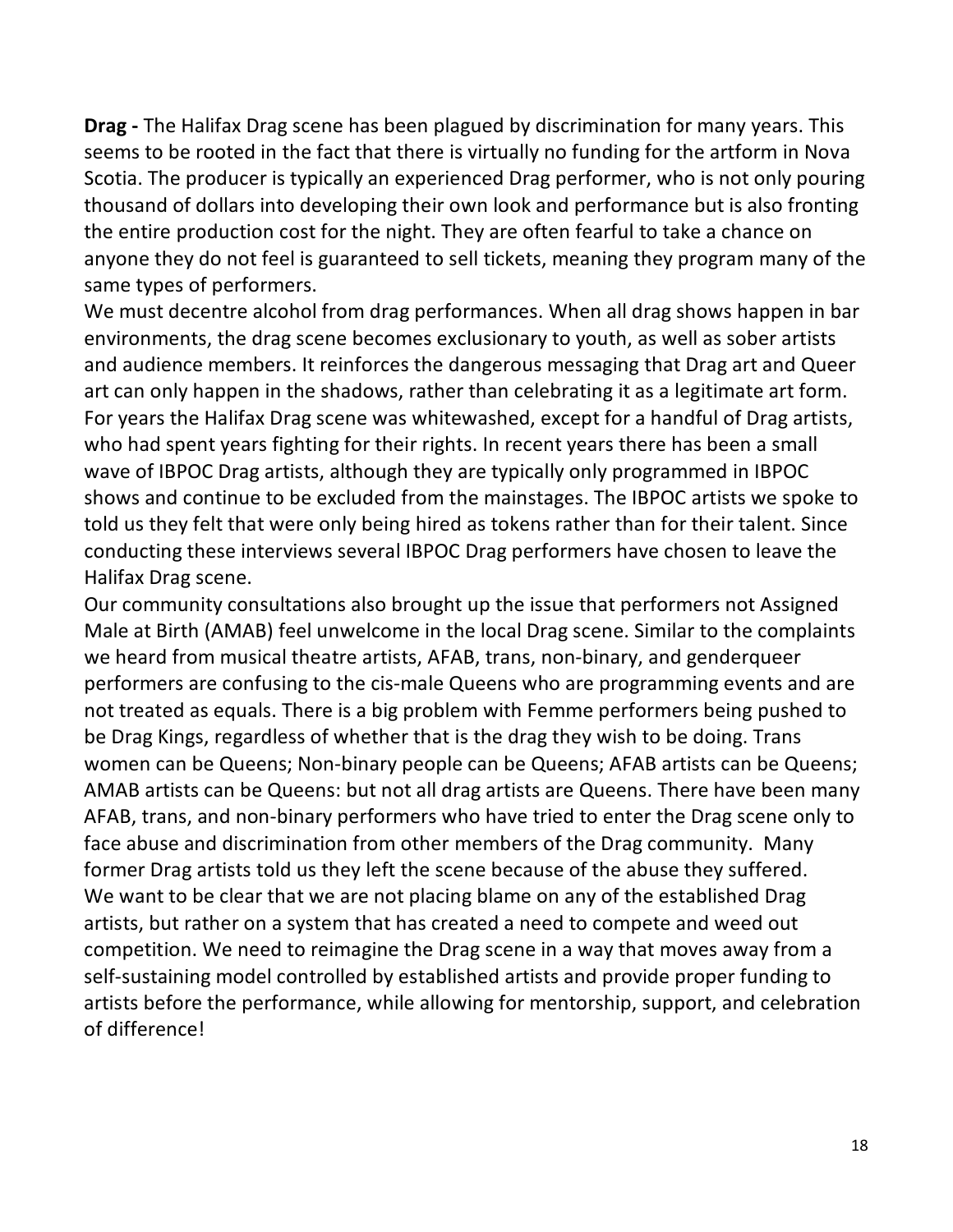**Poetry and spoken word -** Poetry and spoken word are highly accessible and inclusive artforms. This stems from the fact that anyone can create poetry and spoken word on their own, without the need for financial investment or equipment. There are however barriers to artists who want to reach a level where their art can be financially viable. Despite the diversity within the modality, it also seems to be a style of art where artists are expected to perform without payment or for tips alone. We need to stop underselling these art forms and value them for the time invested and the talent and emotional vulnerability being shown. I encourage other types of artists to begin inviting underrepresented poets and spoken word artists to open your show and budget to pay them. Let's reach out across modalities and share our spotlight and opportunities.

**Circus -** In the last five years the circus family in Halifax has grown to not only welcome performers with all Disabilities but has also acted as trailblazers for access measures in the larger arts community. A couple of artists started the wave and it moved through the close-knit circus community quickly, before spilling into other arts modalities. There are many queer, trans and non-binary circus artists working locally and most disclose their identities proudly and openly with few incidents of discrimination. There are several areas where improvement still needs to happen. The circus community has a marked problem of systemic racial discrimination which makes it an unwelcoming space for IBPOC artists. Specific infrastructure and equipment needs make the circus community concentrated in the Halifax Regional Municipality, with little chance of expanding to other regions within Nova Scotia as well as creating extensive financial barriers to entry.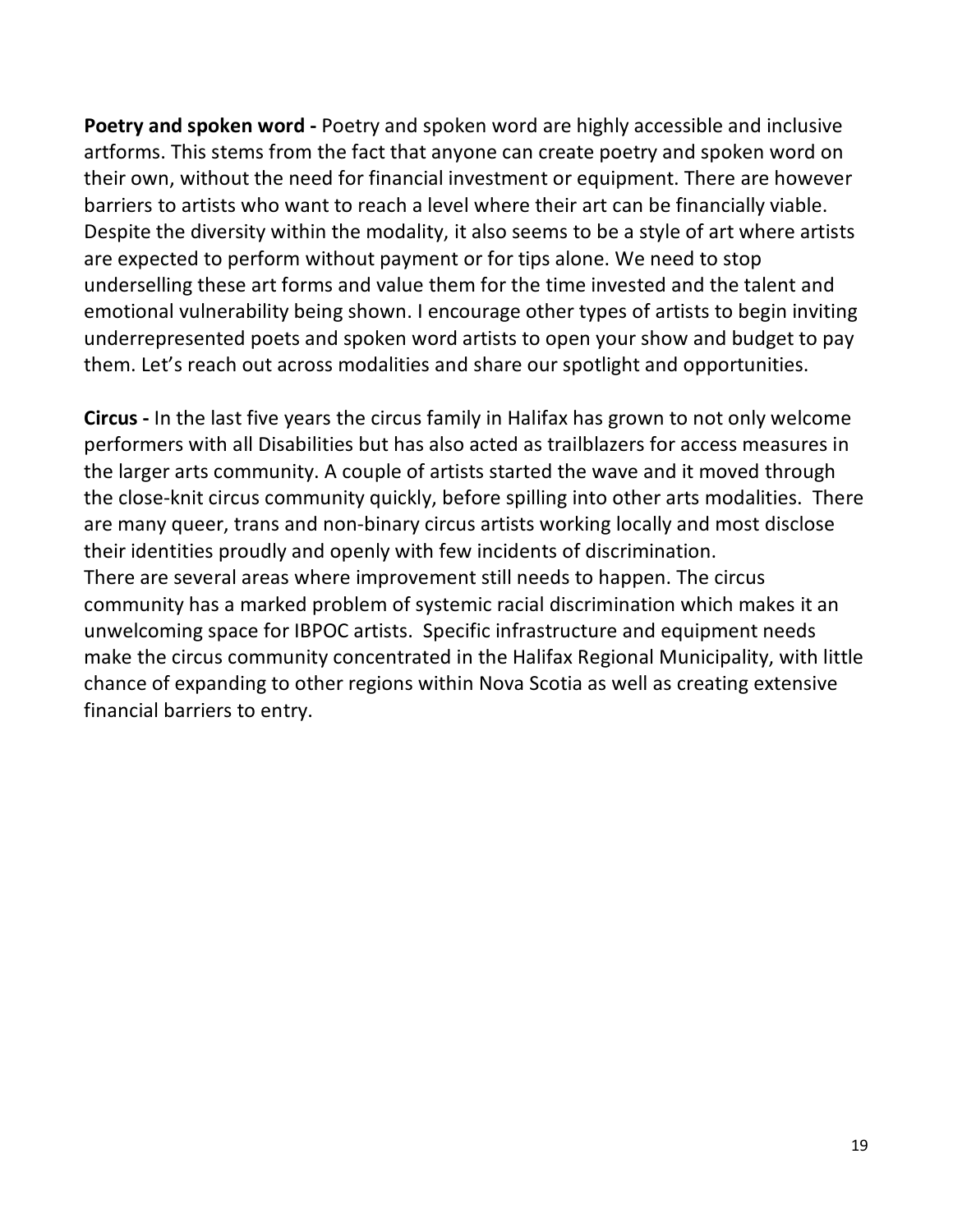### **Common Mistakes**

**Tokenization -** Many underrepresented artists expressed that they feel tokenized under the current system and reported feeling they were being hired or asked for their opinion, simply to fill a quota. The people we spoke to felt that hiring targets would be dangerous because they make organizations feel they are being inclusive without having to do the work to educate themselves and make changes.

**Telling stories that are not yours to tell -** Disabled, d/Deaf, blind, Neurodivergent, Mad, Indigenous, Black, trans, queer and culturally sensitive stories should never be told by artists without that lived experience. Disability, race, and gender are not things that should be tried on like a costume. There needs to be more conversations around where the line is crossed but you should always speak with community members and consultants to make sure that they are comfortable with the music you are playing, the dances you are performing and the stories you are telling. There is far too much appropriation!

**Defending offensive content -** There has been a trend of organizations choosing a project to work on, dedicating time and money, and falling in love with the piece. They then hire a community consultant who tells them that they should not be telling this story, but they are too connected to the project and cannot hear the critique. Having our expert opinion as a consultant requested and then dismissed can lead to feelings of powerlessness, inadequacy, and further trauma.

**Stop telling underrepresented artists to create their own work -** I can promise that they have already considered this option and realized that it is not so easy. We spend hours justifying our right to simply exist and facing other factors in our life that take up hours of our day, simply navigating a system that was not built for us. To do all this work and to then hear someone invalidate your experience by telling you to simply do more is demoralizing. Not to mention the fact that as an outsider in the arts scene it is very difficult to find people who want to work with you, so you end up taking on every role at every phase of production yourself. Then, you must find funding in a system already unwilling to give you a chance as an artist, to then rent space, pay crew and front countless other expenses, all while trying to market your art to folks who have never heard of you. If you are lucky, you may make it through one very expensive, emotionally, and physically taxing project before you burnout.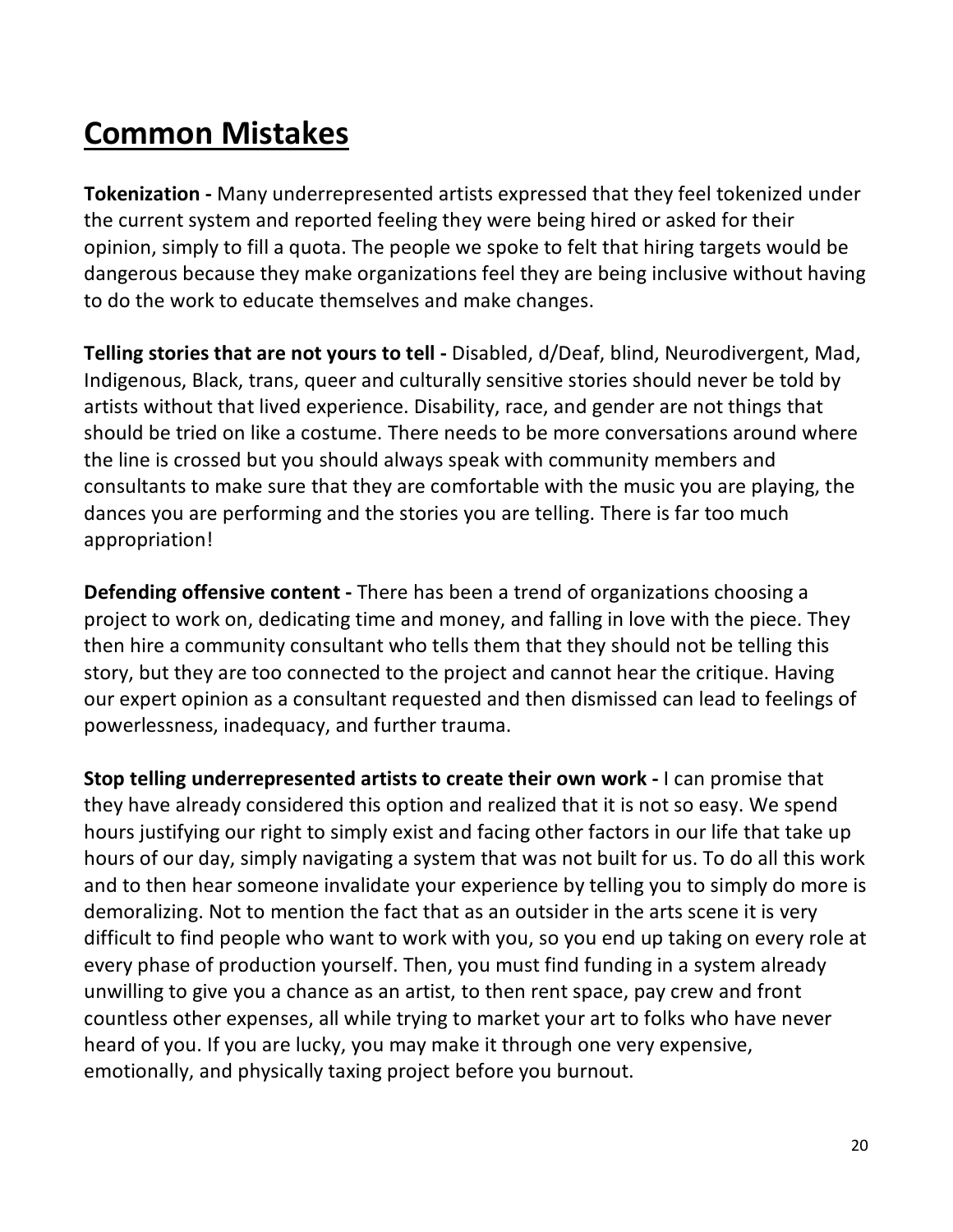**Stop seeing access and inclusion as gifts -** Providing access measures, meeting someone's human rights, and making people feel welcomed are not favors you have the power to choose to give or withhold to those with less power. This antiquated way of thinking only serves to reinforce the current power dynamics. Instead, we need to tear down these harmful structures and start seeing this as artistic collaboration and work together to empower each other.

**Stop using cost as an excuse to remain inaccessible -** When you say that access measures are too expensive to implement, what you are really saying is that you do not place value on the needs of underrepresented artists. There are grants available to cover the cost of access measures, you just need to factor these expenses into your planning from the start.

When you consider the cost on one person's needs prohibitive, you are sending the message to all audience members that their needs will only be considered if they are convenient and affordable. If you are unwilling to budget for the basic human rights of some audience members, then you probably should not be opening your doors to an audience at all.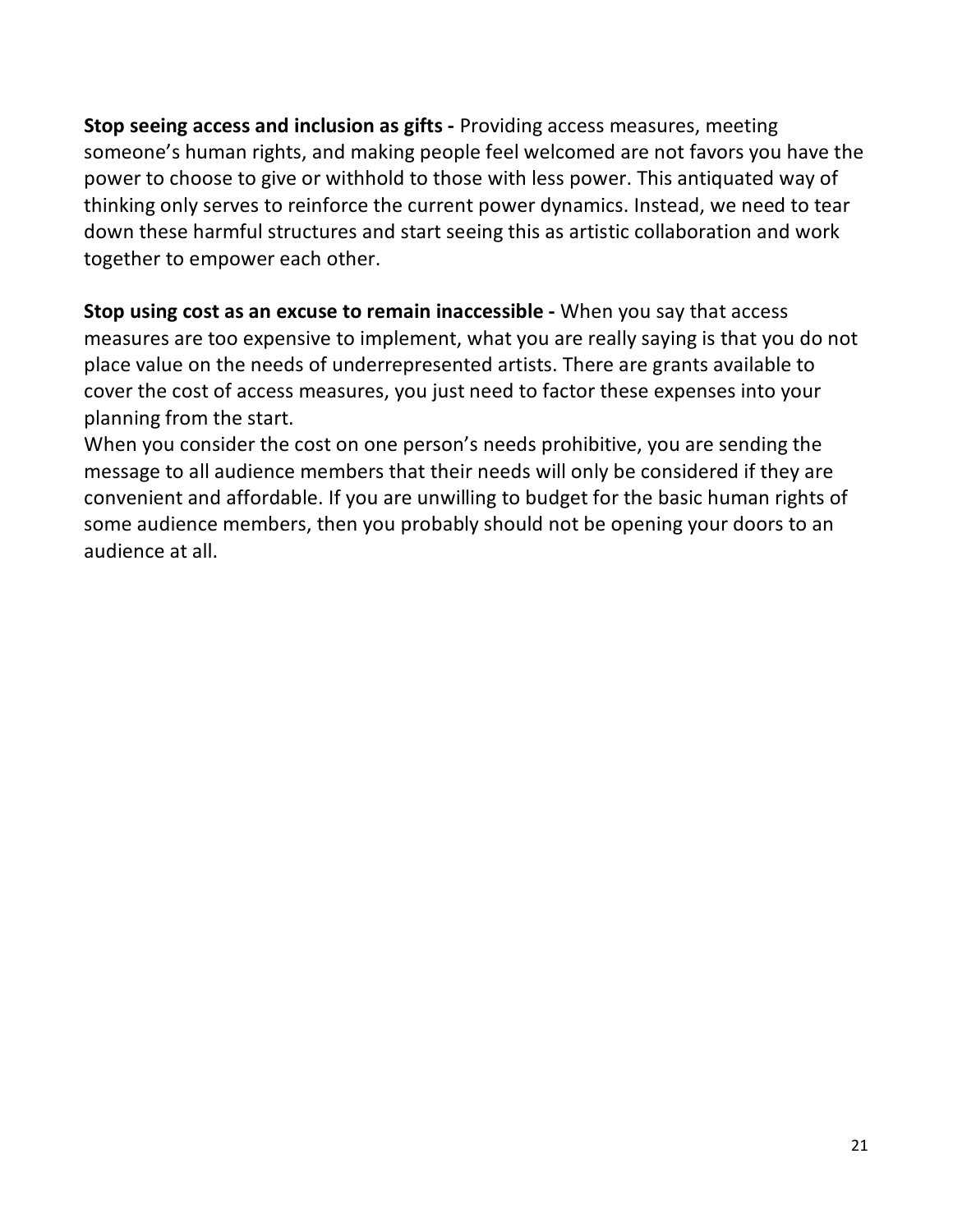# **Our Recommendations**

#### **Recommendations for Audience Members**

**Do your research on an organizations' history and let your money speak -** Look at the website and staff of a company, festival, or venue to see the artists and voices they are prioritizing. If they are not providing the opportunities and amplifying the voices you want to see, then reach out and ask them to adapt their programming and practices. If you do not see progress and the organization does not make the effort to keep you as a patron, inform them that you are taking your funds elsewhere. We have so much power as audience members, but we need to start treating it as a form of resistance.

**Ask for access measures or access needs -** If there are access measures you would like to see or if your access needs are not being met while in the space, then tell them. Ask them to provide the service and tell them how this oversight made you feel. If they do not understand the effect that their lack of consideration has on their audience, then they are unlikely to do the work to make changes.

**Remind organizers to communicate -** For each event you want to attend look at the event information to see if they have clearly communicated the runtime, ticket pricing, affordable ticket options, all access measures they are offering, and what consultants they have on their team. If any of these things are not clearly listed, in formats that are easy to find, then ask them to update this information in all locations.

**Support the good ones! -** When you see an event or organization that excites you, help them advertise by sharing the event information in your circle of friends. If you want to go above and beyond, organize a watch party. There is nothing better than bringing together your community to take up a full row at the drag show or the theatre.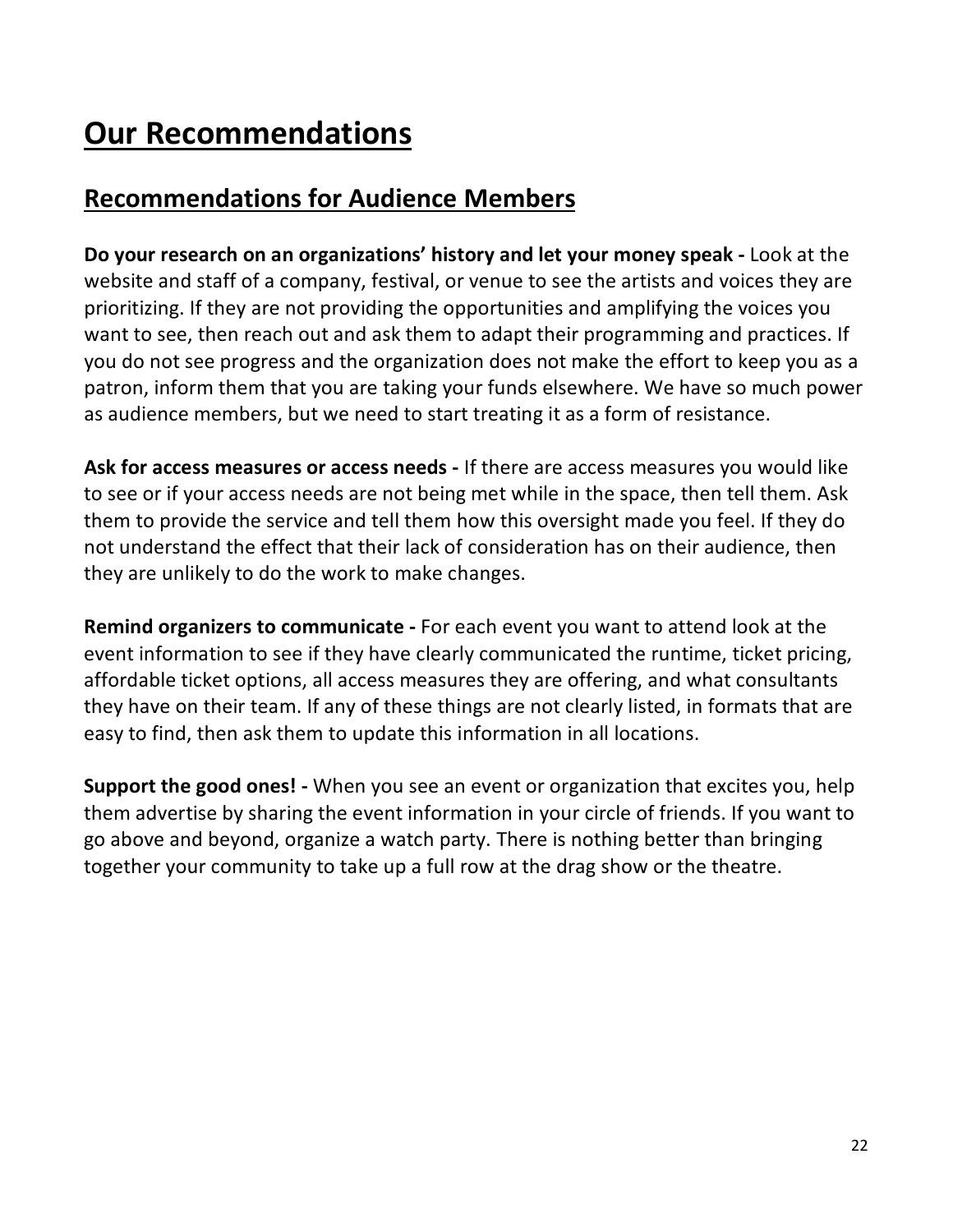#### **Recommendations for Artists**

**Find your community -** It is important to have a community of artists who understand the same challenges you have faced, and who are willing to celebrate the successes as well as navigate the challenges with you.

**Prioritize self-care -** As artists, we tend to prioritize the needs of the production over our own, but it is important to plan for how and when you focus on your own wellbeing. Share your self-care plan with others and ask those closest to you to indicate when they see you slipping into old habits of pushing yourself too hard and not taking time to rest.

**Use your privilege as power -** Each time you are hired, ask who else is being hired and about their plan for including underrepresented artists and team members. Have a conversation about what access measures will be offered and if they are working with community consultants, while also confirming that the venue is physically accessible. Let them know if you are not satisfied with their answers and weigh whether you still want to play a role in this production.

**Provide your own access and inclusion rider before signing on -** An access rider outlines all the criteria you need met as an artist so that you can be comfortable and focus on your art. This may include access measures like a low sensory room or a scent-free environment. It could also outline needs surrounding your schedule, like having to be finished rehearsals by a certain time. An inclusion rider outlines standards of inclusion and education that you require of the organization you are working with. You can request training for the staff such as anti-oppression or gender inclusivity training, or types of consultants that you would like involved in the project to feel protected. Make a list of must-haves as well as a list of requests you are willing to negotiate. We need all artists to help normalize this behavior and to model conversations around access needs that do not include shame.

**Support your crew -** Crew members often have less power to advocate for themselves than cast members. Ask questions to make sure that their needs are being respected. Ask about the crew schedule and ensure they are being paid a living wage. Do your part to make them feel welcomed. Ask their names and pronouns and get to know them.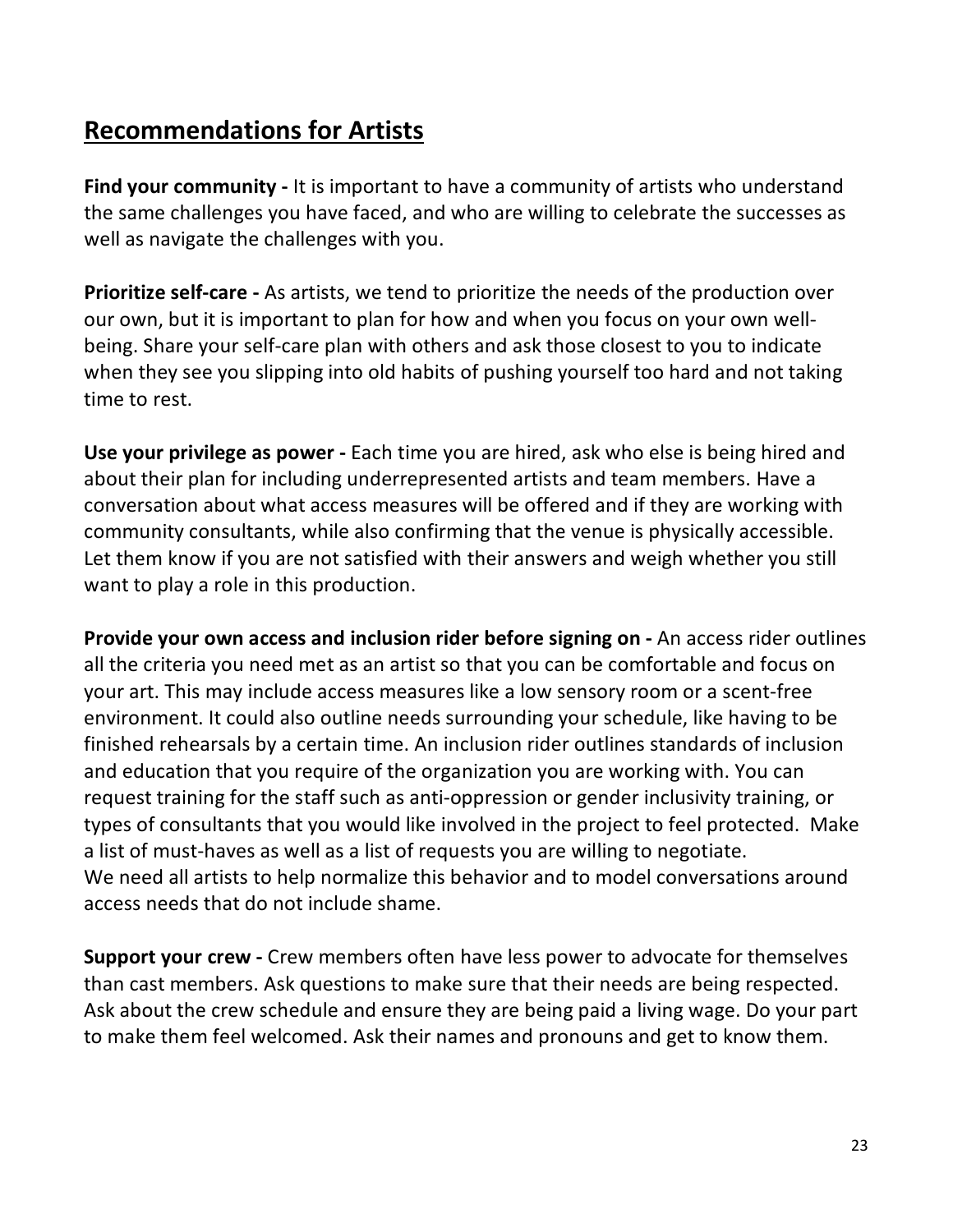**Collaborate -** Look for artists you admire and would love to work with and find ways to work together. Prioritize underrepresented artists who do not have the same opportunities. For an added challenge and more fun, collaborate with artists from different modalities. This will promote everyone's creative thinking and encourage established artists to take risks.

**Ask for mentorships -** On every project there is potential to teach those who have not been given the same learning opportunities as yourself. Whether you are an established artist or an underrepresented artist, everyone should be encouraging mentorship.

**Show works in progress -** The norm is for artists to spend hours, days, or weeks, working away behind closed doors, trying to perfect our art before we let anyone see it. Instead, we need to shift to showing off our work at every phase of the development. Bring in other artists, choreographers, directors, audience members, and friends to give fifteen minutes of their time to offer their thoughts and impressions. Do not be afraid to showcase your work on a larger scale before you feel it is completed. There are many lessons to be learned throughout the process and who knows when someone might come along wanting to collaborate and take the project in a completely different direction.

**Speak up! -** If you see behaviour that you are uncomfortable with, say something. You never know when your voice might save someone else who is too afraid to speak up for themselves. Remember to come from a place of love and respect so that we can all move forward in our journey to unlearn the lessons that do not serve us and dismantle systems of oppression.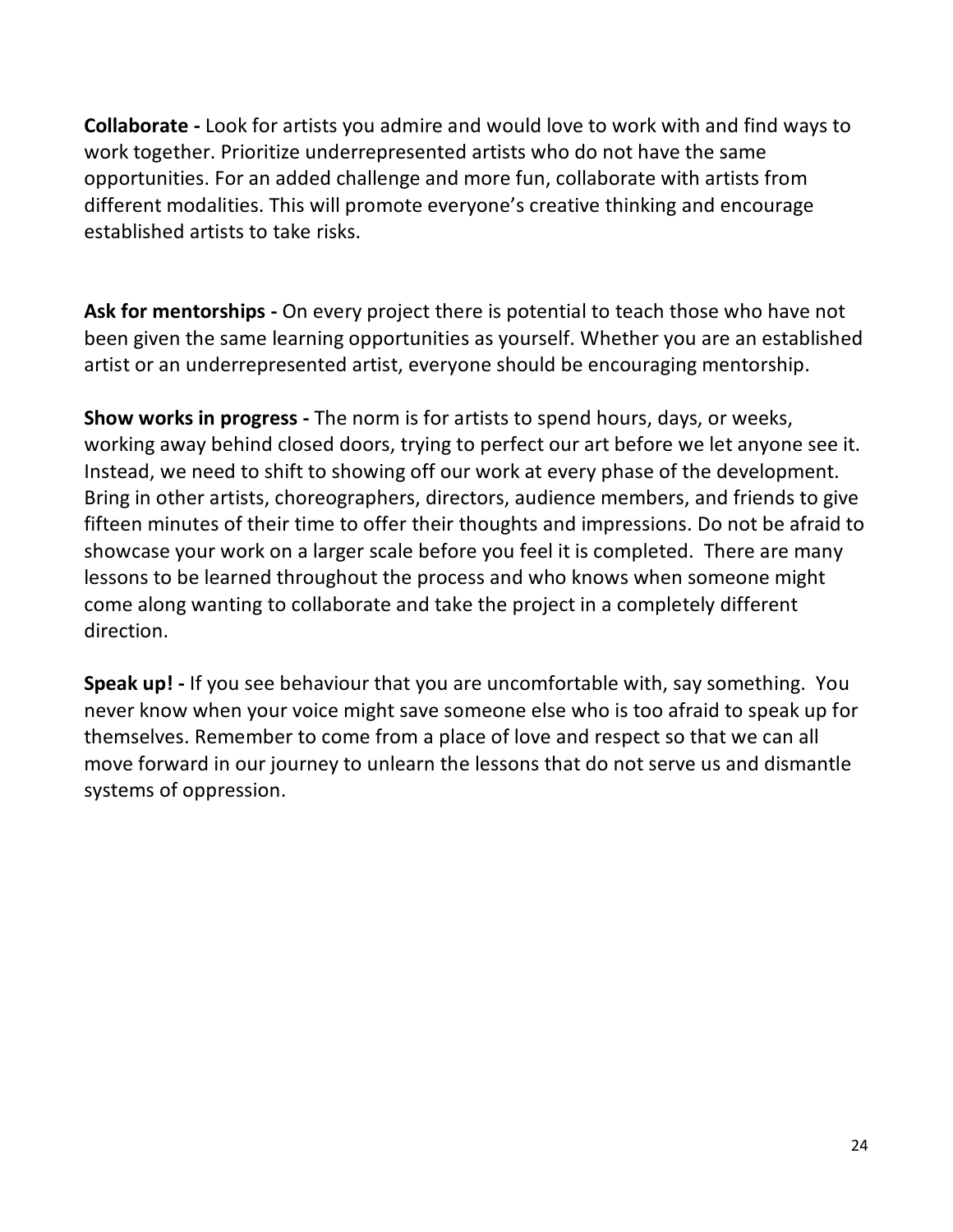#### **Recommendations for Producers and Arts Organizations**

**Perform a five-year audit -** Before you start thinking about what to do next, you need to understand your starting point. We suggest looking back at your performances over the past five years and evaluate how many diverse stories you have told. Examine how many IBPOC artists, visibly disabled artists, neurodivergent or Mad artists, openly queer artists, and trans, genderqueer or non-binary artists participated. Finally, consider how much of your staff openly identify with these same identities. This information is not to check boxes and see if you have met the criteria, but rather to make you aware of who is missing from your programming and organization. Once you know your starting point it will enable you to do better.

**Ask the community what they want -** Allow those who are most affected to lead the way and listen to their advice from the very beginning before you make any decisions. Make it a reciprocal exchange of ideas but recognize the power you have in this situation and be sure you do not abuse it.

**Seek board members and staff based on their passion first and their skills and identity second -** There has been a dangerous trend in recent years where organizations will search for board members and staff who have a specific skill or identity that they feel serves the organization. This approach leads to people feeling reduced to a single piece of their identity and means the same few people are being asked to join every board or committee, leading to burnout. Instead look for people who are passionate about the mission of your organization and who are willing to learn. By taking this approach, along with doing the work of decolonizing your organization, I guarantee your team will become happier, as well as a more representative and inclusive community.

**Invite new team members every time -** Whether it is auditioning for a theatre production or hiring technical staff, think critically about which connections and community organizations you want to circulate your call. Clearly state within the call which community members you hope to see apply. Your team also needs to reach out to specific members of underrepresented communities and encourage them to apply. This step takes some time and research, but it is one of the most effective methods of allowing underrepresented artists to feel seen.

**Expand your target audience -** Most producers focus only on attracting white gentrified audience members. If you are only considering this narrow audience, you are leaving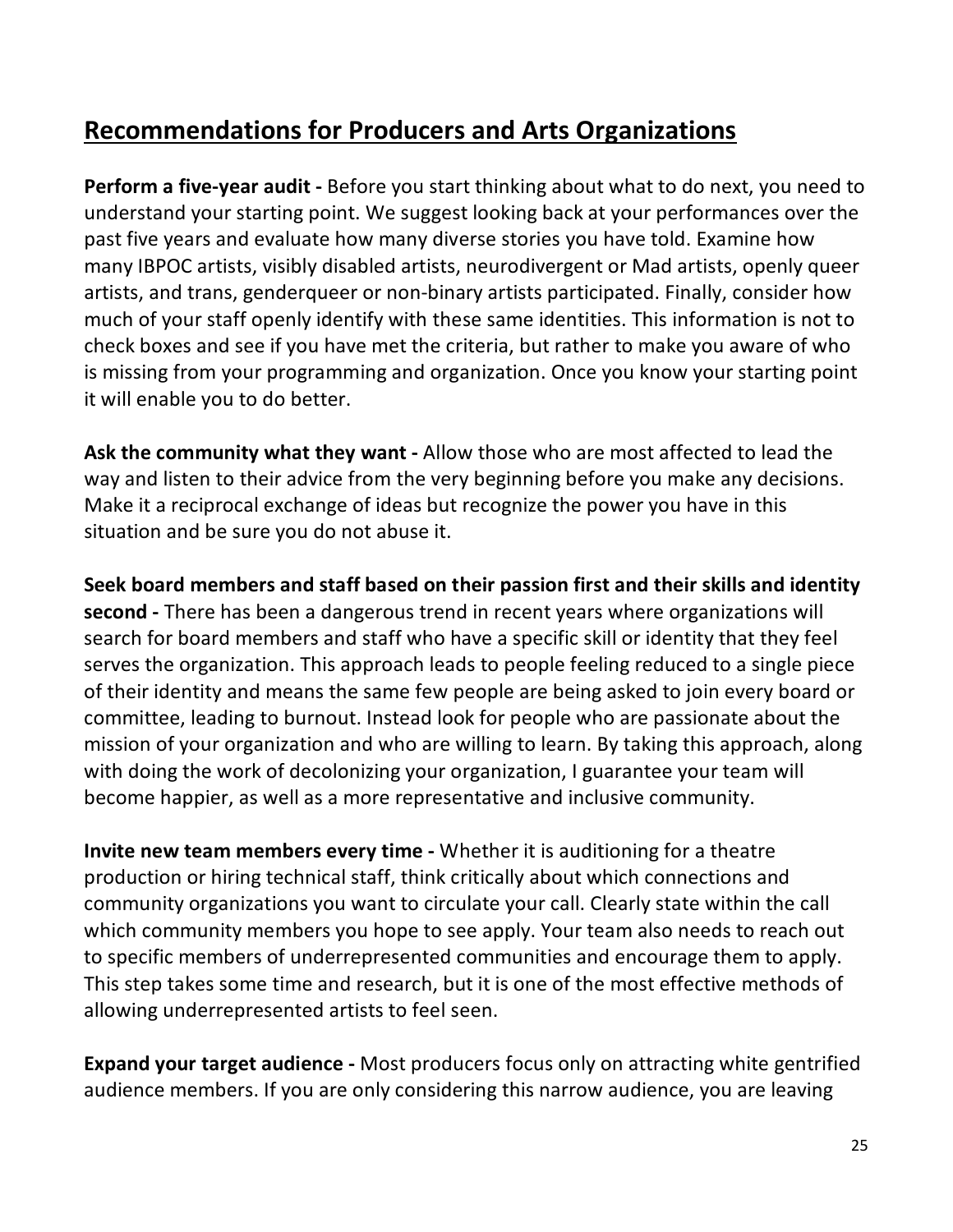many potential patrons out. 30.4% of Nova Scotia's population over the age of 15 identifies as having at least one disability. 5.4% of the population identify as Indigenous and 2.3% identify as Black. 4% of the Canadian population identifies as 2SLGBTQIA+. In the 2019-2020 year, just over 6,200 immigrants arrived in Nova Scotia. Why would you not consider the needs of these people when they could be your patrons?

**Program the voices and stories your community wants to hear -** Ask your community throughout the year which artists and stories they want to see on your stage and bring together a paid committee, representative of your community, to advise you before you program your content. Do not forget that art is activism and take at least one risk every year.

**Program with forethought -** When programming, do not be short-sighted by thinking of the next few months or a year. Instead, plan who you want showcased now, while also providing support in the form of workshopping, mentorships, networking, and community building for those you hope to program in the coming three to five years. You might even consider paying local underrepresented artists to develop a new piece that can be programmed next year. Do not forget to leave spaces for those that surprise you or who you may discover during your learning process.

**Create a thoughtful land acknowledgement -** Speak to elders in your local Indigenous community and invite them to share the importance of land acknowledgements. Show your appreciation for their time and willingness to share knowledge by asking how your organization can support their community and build an ongoing allyship. Focus on making it a reciprocal exchange rather than focusing solely on gathering knowledge from them. While working to build a relationship in the ways they have outlined, do your own research, and educate yourself about the history of the land and the role you play in these colonial systems. As you learn, re-evaluate your land acknowledgement and make sure that the words are being supported by the actions of your organization. A land acknowledgement is meaningless unless it is supported by work.

**Donate your space and time to community -** Invite leaders of underrepresented organizations to use your space to gather and celebrate their community in whatever way suits them. This must be only about their needs with no expectations on your part. Prioritize donating your space to community at least one week each year and pay your support staff to be there to meet any needs they may have.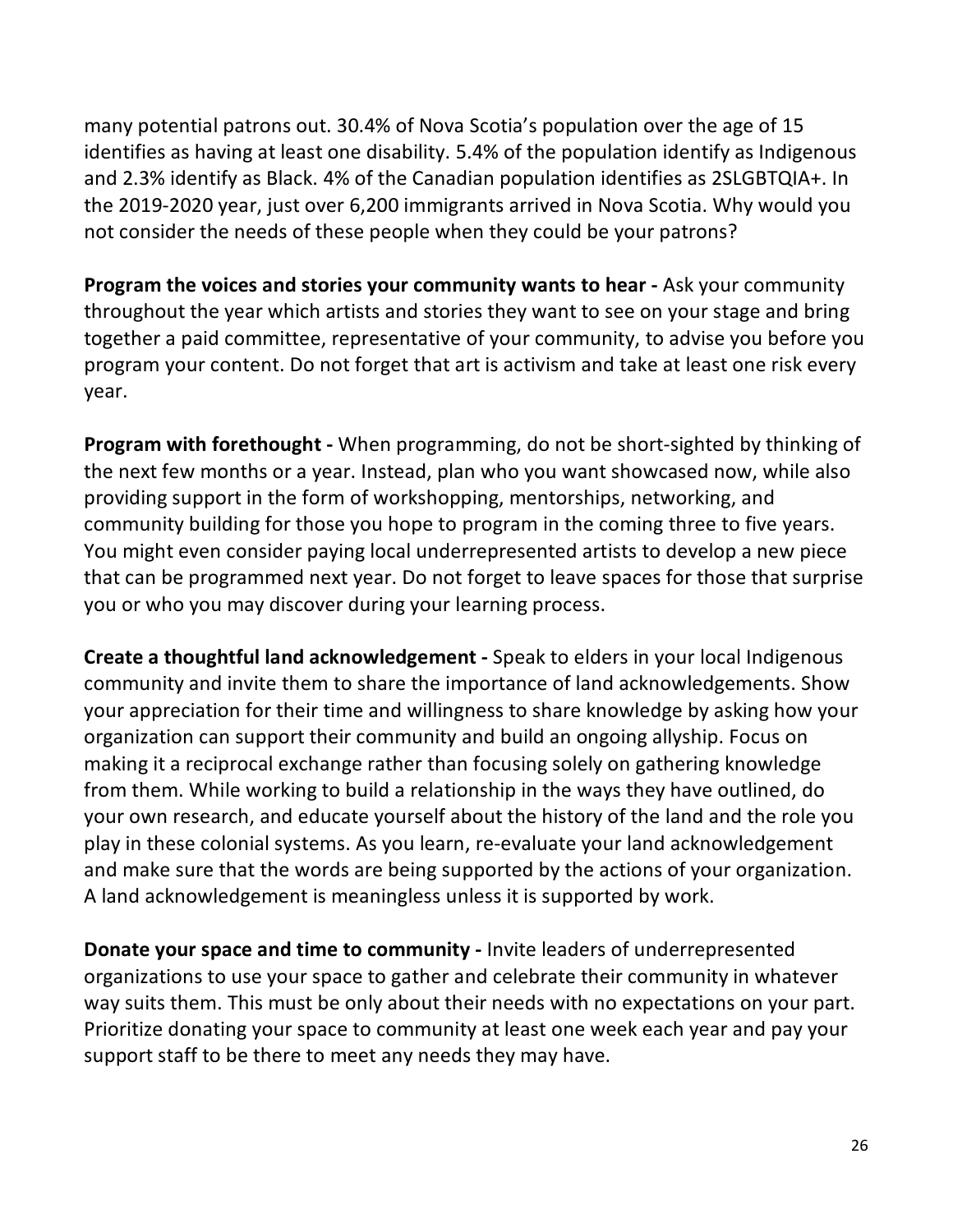**Develop reasonable timelines –** Rehearsal and production schedules are designed with only one type of performer in mind, but the reality is that they do not work for most people. Traditional schedules are highly ableist and do not consider the needs of artists who are unable to leave work or who need to arrange childcare. Producers need to start stretching their rehearsal periods to allow for shorter days with more breaks over a longer rehearsal schedule. This requires budgeting for a longer rental of rehearsal space, but it will greatly expand the number of artists available to participate. Clearly advertise the rehearsal schedule from the beginning and stick to advertised timelines and breaks. Current rehearsal and technical timelines do not consider artists and crew who need rest breaks, snack breaks, bathroom breaks, medication breaks or who need to arrange transportation in advance.

During this process we heard several stories of performers being pushed to their limits during the rehearsal process. Artists were so exhausted at the end of the day that they needed help finding their way home. We need to stop sacrificing our health and our relationships to immerse ourselves in nothing but art for weeks on end.

**Reward rest instead of punishing disability -** Some unions still have practices where they provide a bonus to performers who do not miss any rehearsals or performances. This practice has the unintended consequence of punishing those who have chronic illness and disability, while encouraging artists to come to work even when they are sick or when rest is needed.

There is also a stigma around using understudies, swing performers, and sick days creating an environment where rest is punished.

#### **Develop a short-term and long-term accessibility and community connection plan -**

These plans will outline the steps you want to take to achieve your goals. Remember that building healthy relationships requires making the effort to educate yourself before trust can be earned. Your plans need to outline the steps you will take to be an ally and to unlearn your own harmful behaviours. Be sure to adapt your long-term plans as your community grows.

You should also have an accessibility plan for each of your projects, which outlines how you will ensure that everyone feels welcome and that their needs are being met.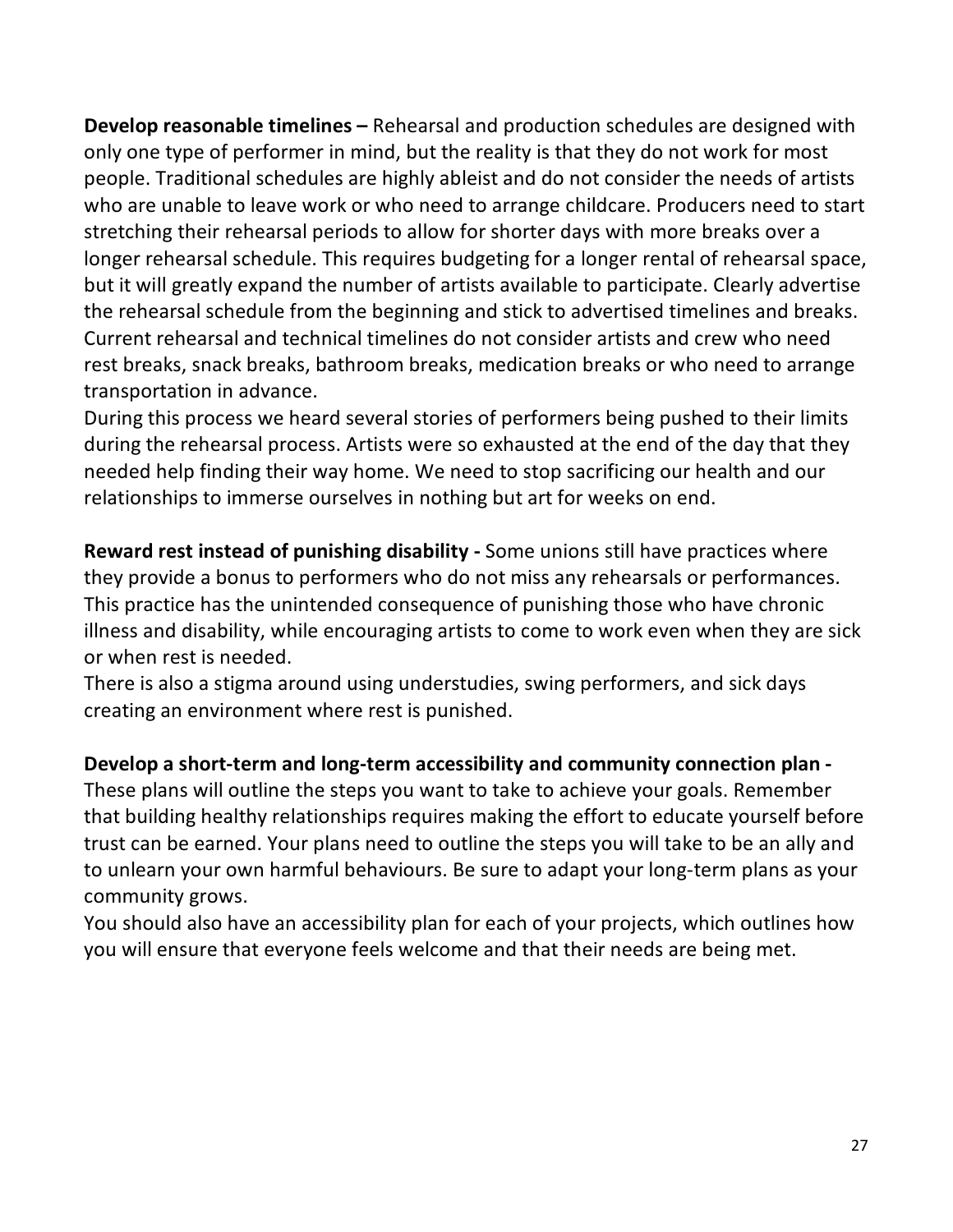### **Recommendations for Everyone**

**Adapting funding systems** - Through this process, underrepresented artists talked about the current funding systems placing further barriers in their path to participation. Granting barriers seemed to be the most pronounced in the theatre and dance communities and misunderstood the needs of artists from the Disability, d/Deaf, blind, Mad, neurodivergent and newcomer communities.

The biggest problem raised was that granting bodies do not consider the effects on other aspects of an artist's life when they receive a grant and commit to their regulations. Grants are considered income by our government support systems. This label means the artist is expected to live off the funds before they can receive any government supports, while at the same time these funds were given to create art. I will share an example of my own experience: In 2020 I received a \$500 grant, shared between myself and two other artists, but received in my name. As a result of this money being deposited into my account, I lost all medical supports for five months and it took nearly 70 hours of work on my part to advocate for these supports to be reinstated. This would have been fatal had it not been for mutual aid from my community. Repeatedly we heard this barrier explained to us by artists of all backgrounds.

There must be a system created where grants are clearly labeled and cannot be counted as income or be expected to go toward living or medical expenses.

There also need to be other funding streams created that do not simply come from government. We hope for more privately funded grants sponsored by businesses and organizations. Established artists should consider funding the projects of upcoming artists which excite them. For upcoming artists, consider funding your project in unconventional ways; create an online funding campaign (i.e. GoFundMe), approach businesses, or start a fundraising campaign where you sell goods, services, or previously created art to raise money for new work.

Another problem we heard in our community consultations is that the funding system is set up in ways that forces competition between underrepresented communities. There has been a trend lately encouraging increased funding opportunities to IBPOC artists. We are excited to see the community finally be recognized and be provided with additional funding, but an unintended consequence seems to be that organizations then feel they have checked their box and are now being inclusive without having done any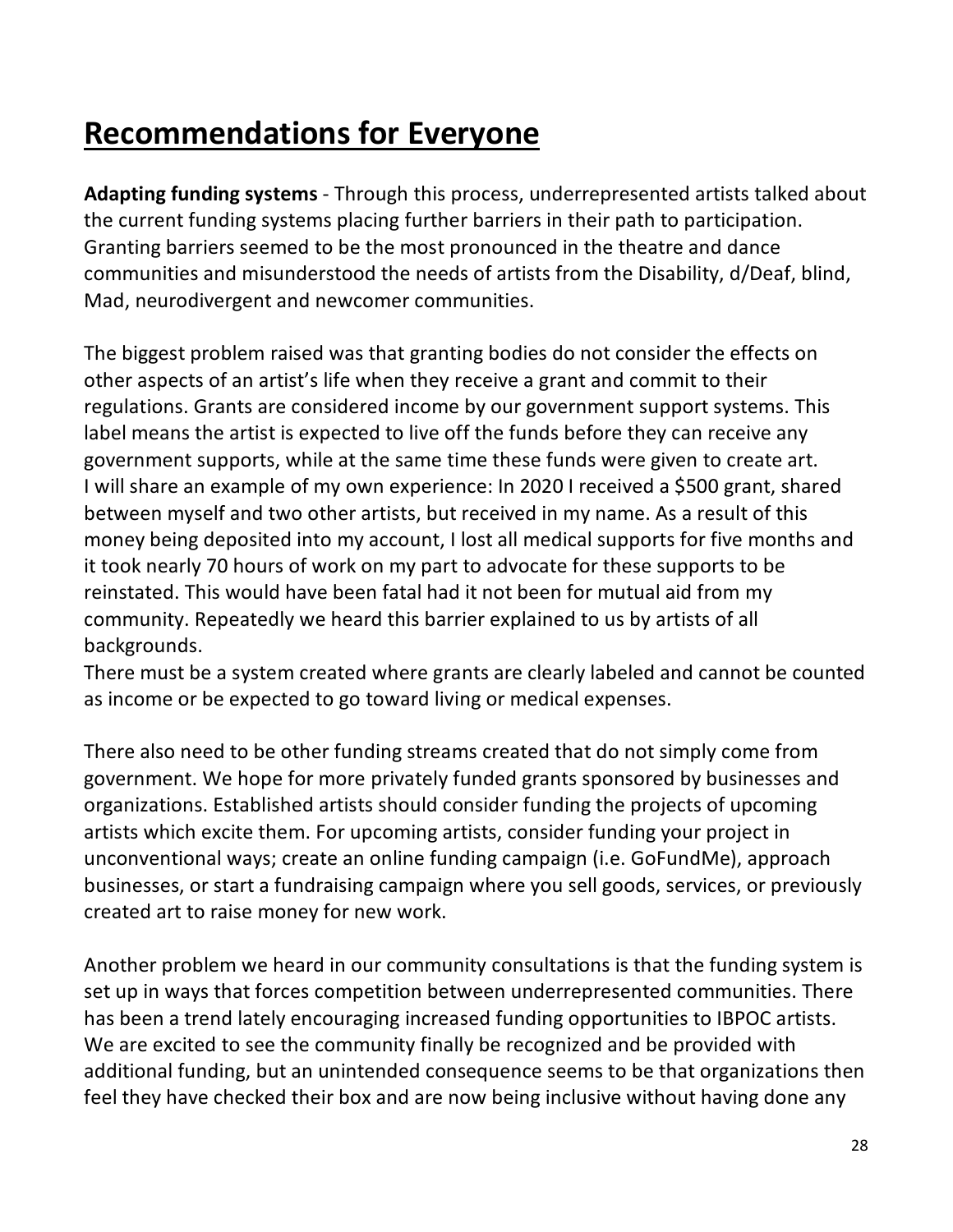of the work needed for them to understand the needs of these artists. Also, there seems to be less funding available to other underrepresented artists because organizations now feel they have done the work and don't need to consider who else is being excluded in their community. This competition for limited funding leads to tensions amongst underrepresented communities, as well as artists falsely claiming identities out of desperation without understanding the impact of this choice. There is a mindset that giving an opportunity to one takes away from another, when we would all have more opportunities if we supported each other. We urge all funding bodies and organizations to advertise their grants to anyone who may need them while asking these artists to disclose how they would put this money to use.

We need to rework the funding system in a way that rewards those who are actively working to tear down colonial and capitalist systems rather than reinforcing racist, ableist and gendered practices. Selection of who receives the funds and in what ways need to be given back to the community and cannot be achieved by the current system of selection committee members having two to three minutes to evaluate each application before making a call.

Granting programs also need to be reworked to provide for the access needs of everyone contributing. There must be funding for reasonable timelines and funding to cover the cost of childcare for participants so they can focus on the art.

**Formation of a community arts coalition -** This is a critical recommendation which should be listed as top priority! We need to have a community arts coalition not tied to a single artistic modality or any one arts organization. Instead, it must be led by underrepresented artists and avoid a structure where they are asked to report to the organizations that have historically caused harm or been complicit in the harm. Underrepresented artists will be paid fairly for their expertise. Here are the goals of the coalition as we envision them:

1. **A space for mutual aid -** Every artist we spoke to brought up the need for ongoing conversation about the trauma we face as underrepresented performing artists and how to best support one another. The coalition would enable these closed space conversations. We need a space we can turn to when we are struggling emotionally, mentally, or financially where we would be connected to supports that work for our identity.

Under the current system our thirst for ongoing conversation and connection is not considered because organizations do not see the benefit to them. It is easier to continue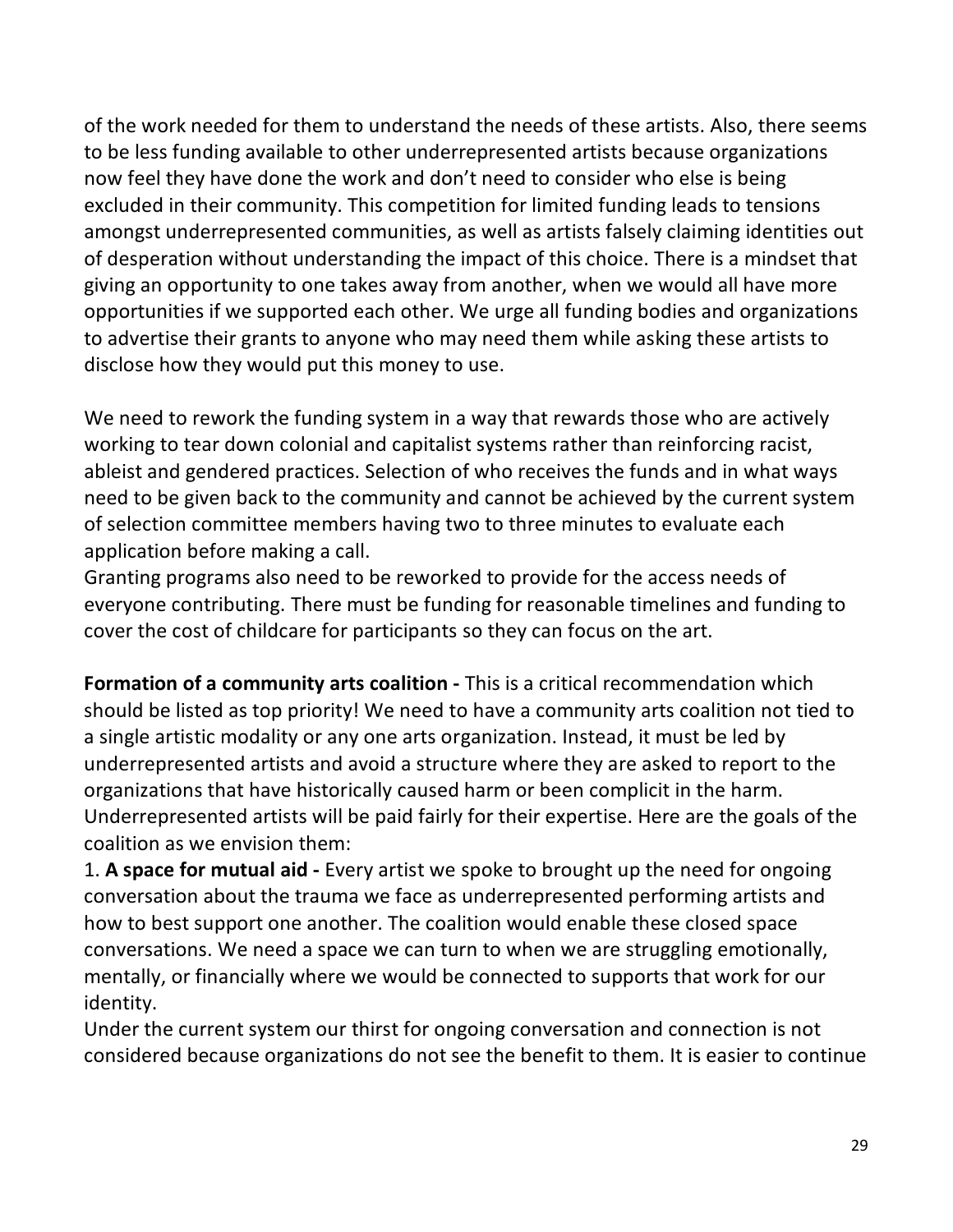under structures that encourage those with power to enjoy the labour of those below them without considering the harm they are causing.

2. **A space for networking and collaboration -** Within a few short community consultation sessions, we were able to introduce artists who had never met before and who have since collaborated. Collaboration is even more valued in communities of underrepresented artists where we can openly communicate our needs from the start and can use our strengths and creativity to shape exciting new art.

3. **A directory of community resources -** This would be helpful to all community members and could be posted and shared within each venue, on their website and social media accounts. This directory would be designed by underrepresented community members, who must be paid for their work. It could include organizations that provide education, community supports, funding, access measures, and a list of consultants with lived experience.

4. **Culturally appropriate mental health supports -** There is extreme trauma in our artist community, and we need help to heal as much as the arts community needs help in their learning process. The coalition can help connect us to the proper mental health supports that will allow us to process this trauma and be ready to move forward as healthier, happier artists.

5. **A space where the work of educating can be shared -** Whenever there is a conversation about inclusion in the arts, one of the same handful of artists are invited to speak. We bear our souls, discuss our ongoing trauma, are thanked for our participation, and then we do it again the next time, but nothing changes. This is exhausting as well as disheartening and leads to burn out in both our advocacy and in our capacity as artists. Nearly half the artists we spoke with disclosed that they have considered leaving their art practice behind.

A coalition would mean the proper person could be matched to the correct project and we could take turns in advocating, leaving time for self-care. Although we feel community education is an important benefit of an artist-run coalition, we feel it needs to be prioritized after the self-care and support of the artists involved.

6. **A shared workspace and a resource bank -** This is a long-term goal, but it is important to mention. Some small community arts organizations are stretching their resources thin to purchase equipment and infrastructure which could be shared. We would love to see a communal workspace which would provide rehearsal rooms, meeting rooms, office space, hangout, and networking space. There could be a communal bank of multimedia equipment, technology, cash boxes and even some of the more expensive and elusive infrastructure like braille printers and assistive listening devices (ALDs).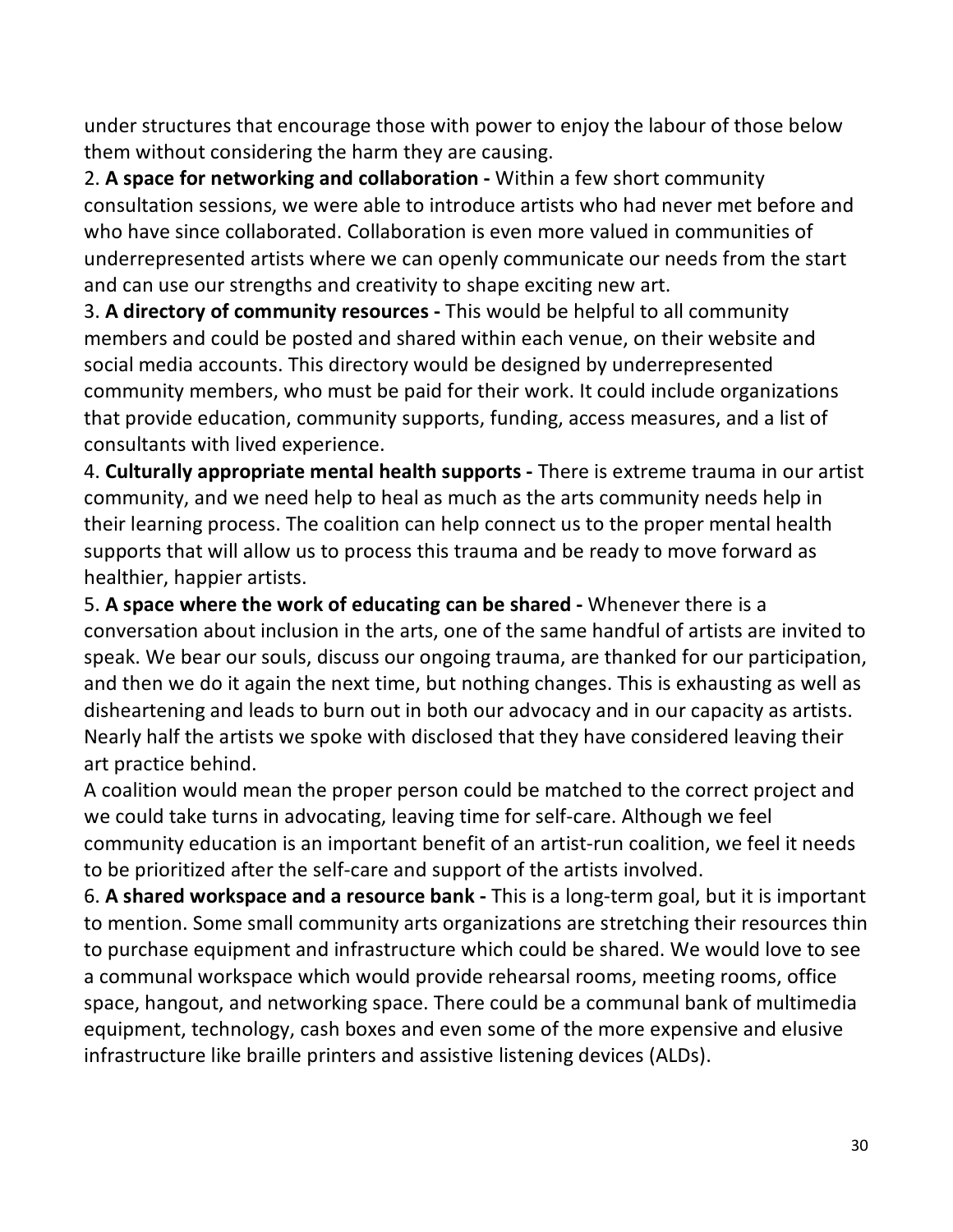We envision this coalition being managed by paid underrepresented artists and would report to a community organization outside of the arts community to avoid systemic power dynamics. Since it is being formed to address the harm caused by our current arts system, it should be funded by current Nova Scotia arts organizations. They would pay sliding-scale fees determined by the size of their organization. Organizations would also be given the opportunity to lessen the fees they pay by undergoing anti-colonialist, antioppression, anti-racism, anti-ableism, and Disability Justice training and then donating their time to support the coalition. Established arts organizations would be asked to advocate, alongside us for funding bodies to take over the long-term funding of the coalition. There would be the agreement that funding would not be contingent on the typical colonial, capitalist, racist, ableist, sexist and gendered framework and would remain separate from performance funding currently earmarked for underrepresented artists. We have little doubt that if all arts organizations came together to advocate for this funding, then funding bodies would move quickly to make it happen.

**Formation of a mechanism for reporting -** Many artists felt that there is nowhere they can report when they find themselves in an abusive or dangerous situation. Some have unions where they can file a complaint, but since the unions are part of the harmful system, they often do not understand the issue or have the power to make change. There are many artistic modalities that have no mechanism to speak up other than going directly to the person harming you and taking the risk of being labeled as the problem, destroying your reputation, and losing future opportunities.

**Mentorship -** We as a community must provide a system where mentorship is fostered at every level. The responsibility needs to shift away from the emerging artists to develop their own mentorship opportunities. Instead, we need to support a mentorship system that is built from the top down where mentoring is built into every job at every phase. These mentorships need to not only focus on the performance side of things but also on technical elements, marketing, and preparing to showcase or pitch your work. As underrepresented artists we need to work to build an easier path for the artists coming behind us. Create a list of artists that you hope to guide and advocate to have a mentee on every project you sign onto. These mentorships need to keep in mind intersections of identity which affect each person's experience and ensure that everyone involved in the learning feels comfortable and heard.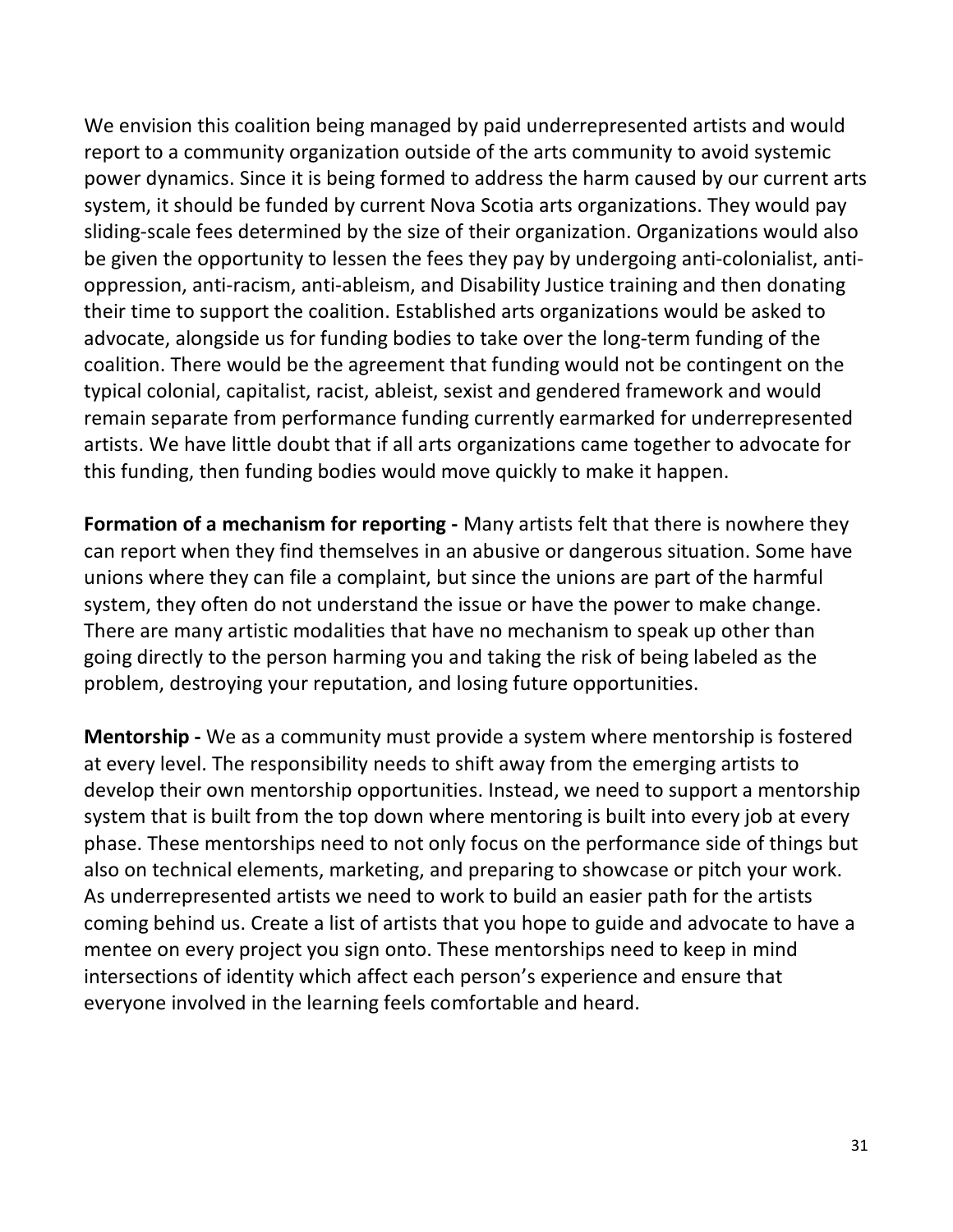**Support underrepresented art that has nothing to do with underrepresented identity -** Many underrepresented artists complained that they lost paying jobs when they pitched concepts that are not about their underrepresented identities. The identity of an artist cannot be separated from the art they create, which means all art created by a Mad artist is Mad art. We need to stop putting parameters around the types of art anyone 'should' be making.

**Recognize the power of language -** The language used in your space sends a strong message about the beliefs and values of the organization. Think about the history behind the terms you use in everyday conversation and how they might be hurting people. There are many examples but overall, we need to stop suggesting that people's bodies and minds are different, defective, or invalid. Stop asking people to, "get on their feet" or "put your hands together" as other people may not celebrate in this way. Stop using gendered expressions that are now outdated ways of welcoming audiences to your space.

Avoid using terms whose history stems from medical and psychiatric diagnosis, as they are stigmatizing and offensive. Never suggest that you have anxiety, obsessive compulsive disorder (OCD), or post-traumatic stress disorder (PTSD), as it minimizes the experience of those who have a formal diagnosis. Ask yourself how many times in a day you use sanist language. Stop referring to people as phobic. Instead consider antiimmigrant, biased/prejudiced/bigoted against Black people, or trans oppressive. You should reconsider terms that have a historic connection to racial and ethnic oppression or that reinforce colonial and systemic oppression. This will likely take education on your part but when someone tells you a term is offensive, listen to them and make the change in your vocabulary.

As an arts organization, you have a responsibility to create policy around language which will not be tolerated in your space. When correcting someone who is using offensive language, come from a place of love so they can learn and do better moving forward.

**Ask names and pronouns -** Normalize beginning every interaction by asking people to confirm the pronunciation of their name and to clarify their pronouns. When someone is sharing their identity, make an honest effort to listen and learn. For those working with the public it might not be possible to learn the name and pronouns of every patron, but never make assumptions. Make the effort to learn inclusive language that makes everyone feel welcome in the space.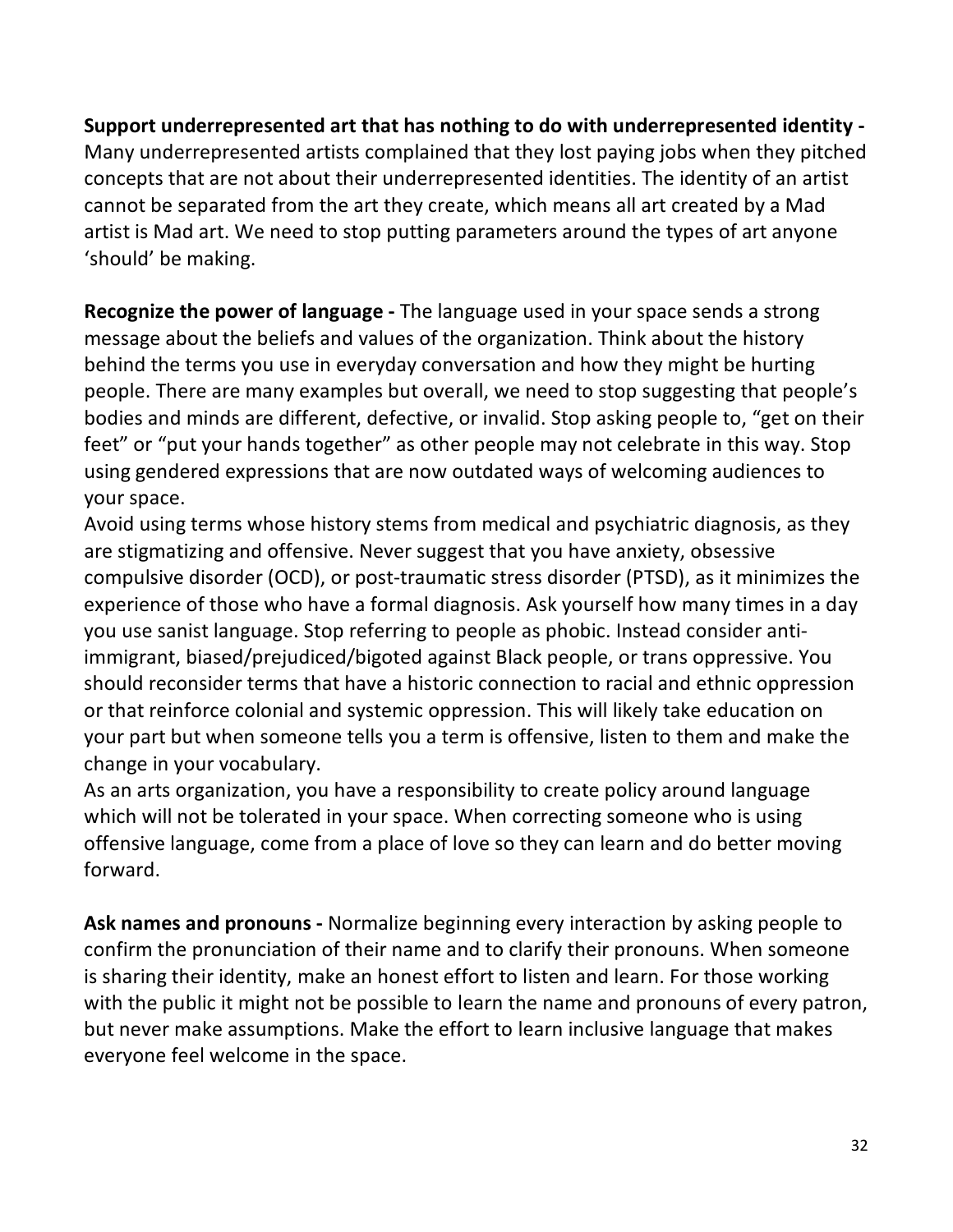**Stop non-consensual touch and unwelcome questions -** Never touch another person's body without asking first. You may have intended it as an act of connection, but it may not be felt that way to the recipient.

This right must extend to everyone equally. Blind and partially sighted people should never be grabbed, touched, or guided without their consent. Mobility aids and prosthetics are extensions of that person's body and should never be touched or moved without clear permission. You should not ask personal questions about someone's body just because it is different than your own. Do not ask to touch someone's hair or how they use the bathroom just because you are curious. You are not owed anyone's personal information.

**Re-imagine the definition of 'legitimate' art -** Most underrepresented artists working in Nova Scotia are celebrating the things that make them unique and using their strengths to set themselves apart from the norm. This has allowed them to find occasional paid work but also leaves them open to discrimination.

We as an arts community need to reimagine the many rules around what makes good art. Take chances around the type of performances you attend as an audience member. Choreographers, directors, and producers need to open their minds to more experimental forms of performance and movement. Let the artists show you the art they want to make, and I promise their innovation will blow your mind! We witnessed the perfect example of this during one of our sidewalk chats when we asked people to write out or tell us if they felt welcome in the arts. One considered it for a while and still was not sure what to write. They then asked if they could draw a picture instead. For the next forty minutes they sat at a makeshift table outside the gates of the Public Gardens and drew. Passersby stopped to watch what they were creating, and some offered their thoughts as well. This one artist's bravery in asking to adjust our criteria allowed a community to be created on the sidewalk that day. The artwork they created has hung on my wall as inspiration for this project ever since.

**Transition supports and skills maintenance -** Artists said there needs to be more supports for those completing their art education and transitioning into a career as a professional artist. We would love to see more refresher courses offered to professional artists who want to practice techniques and learn new skills. One participant described this as needing an 'artist gym' where they can build their artistic muscles.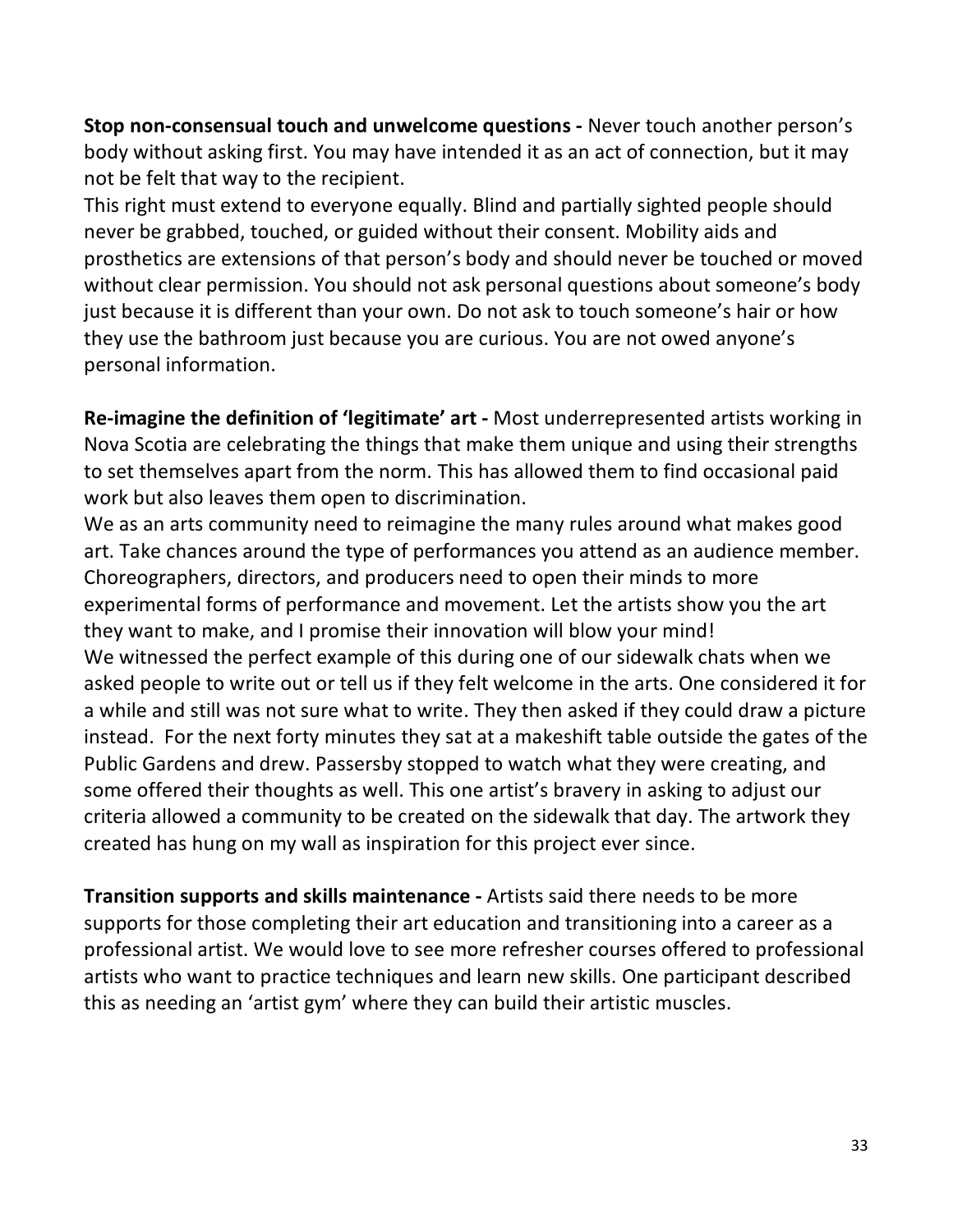**Advocate for queer space -** Our queer community has lost its' queer-run spaces. It is imperative that the community have a place to gather and grow in an environment where everyone can share all aspects of their identity without fear or judgment. The community needs to step up as allies and ask what can be done to support the creation of new accessible, IBPOC inclusive, queer performance space.

**Stop using inaccessible spaces -** We recognize that there is an extreme shortage of performance spaces in Halifax and even fewer are accessible, but if you are inviting people into a space that only certain people can use, should you really be using it? Be sure that you are considering accessibility for both audience and performers. If we all stopped using venues that are inaccessible, then the arts community would be fighting for the creation of welcoming, accessible spaces.

**Create more performance spaces -** There is a major shortage of performance venues in Nova Scotia which means that only the most experienced artists can find rehearsal and performance space. As a result, emerging artists and smaller organizations are not able to show their work. If we do not address this problem soon, the next generation of performers will disappear and there will be no chance of transforming the arts sector into an inclusive space.

We must prioritize performance spaces of all sizes, not simply the large 100+ seat theatres. Everyone needs to join forces to brainstorm ways of creating performance spaces. Then, we need to advocate to the government of Nova Scotia, the Halifax Regional Municipality, as well as to our governing arts bodies (Arts Nova Scotia, Dance Nova Scotia, Music Nova Scotia, and Theatre Nova Scotia) for support in creating and keeping much needed performance spaces that are fully accessible and inclusive.

**Avoid defensiveness when receiving feedback -** Thank the person offering the advice, apologize for the barrier, do the work to educate yourself, and work to correct it (whether that takes five minutes or five years).

**Do not be afraid to move out of the way -** Sometimes we need to recognize that there is nothing else we can do from the position we currently hold. When this happens, you need to step out of the way to allow someone else to step into a position of power. There are always ways we can be effective in changing the system, it just may not be the way you originally envisioned it. Do not be afraid to start over with a new approach.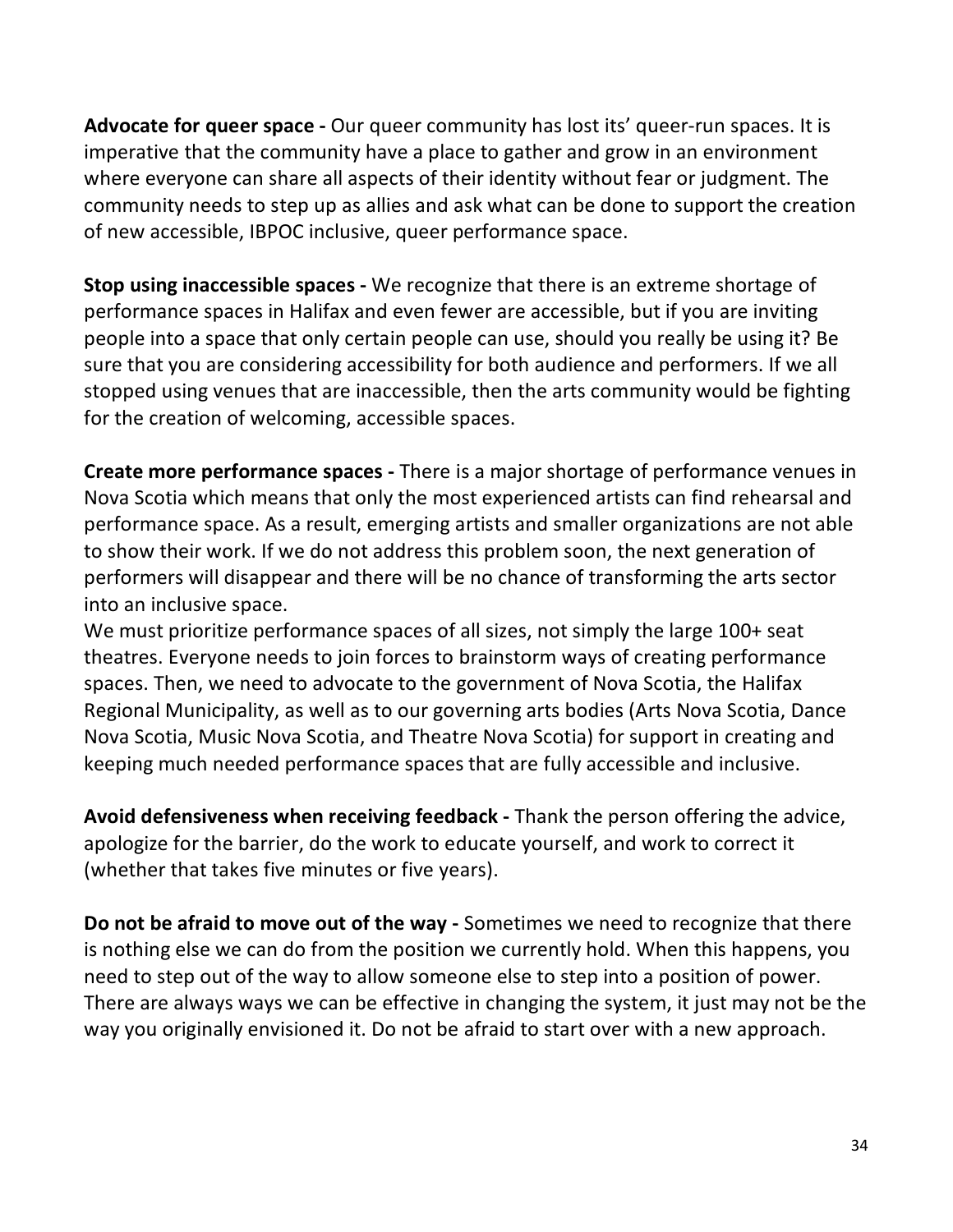### **Ways of Measuring Progress**

This section outlines a list of items that every arts organization should already be doing, followed by suggestions of things you might consider doing if you want to be accessible and inclusive. This is NOT a checklist! You still need to do your own research on each of these suggestions to determine how it fits within your organization and how best to implement it. Find consultants with lived experience and hire them to help you along this process. There are many of us doing this work with the two-fold motivation of creating change and funding our own artistic practice.

#### **The Following are Things Every Organization MUST Provide**

#### **Staff Training and Supports**

**Representative staff -** Ensure your staff is representative of the diversity of the larger community. From your volunteers to your front of house staff, your office staff, your technical crew, and especially your executive and board, there should be a cross-section of identities represented. If this is not true, it is a symptom of where you are in your learning process and there is more work to be done.

**Training and Education -** You should be providing training for your board, staff and volunteers that includes anti-oppression, anti-racism, anti-colonial, Disability Justice, Disability awareness, gender and sexuality awareness, cultural awareness, local IBPOC history, and active listening education. Offer at least three education sessions each year. This training needs to be led by those with lived experience, and they must be paid for their time and knowledge sharing.

**Providing staff with the tools -** Does your staff feel supported in their learning process? Have you provided them with the knowledge and language to comfortably communicate with the public about the beliefs and policies of your organization? If they are not ready, provide them with further supports.

**Hire consultants -** For every project you should consider hiring an accessibility consultant, an IBPOC consultant, a language consultant, an intimacy coordinator, and an interlocutor. Each project may not require the hiring of all these consultants, but there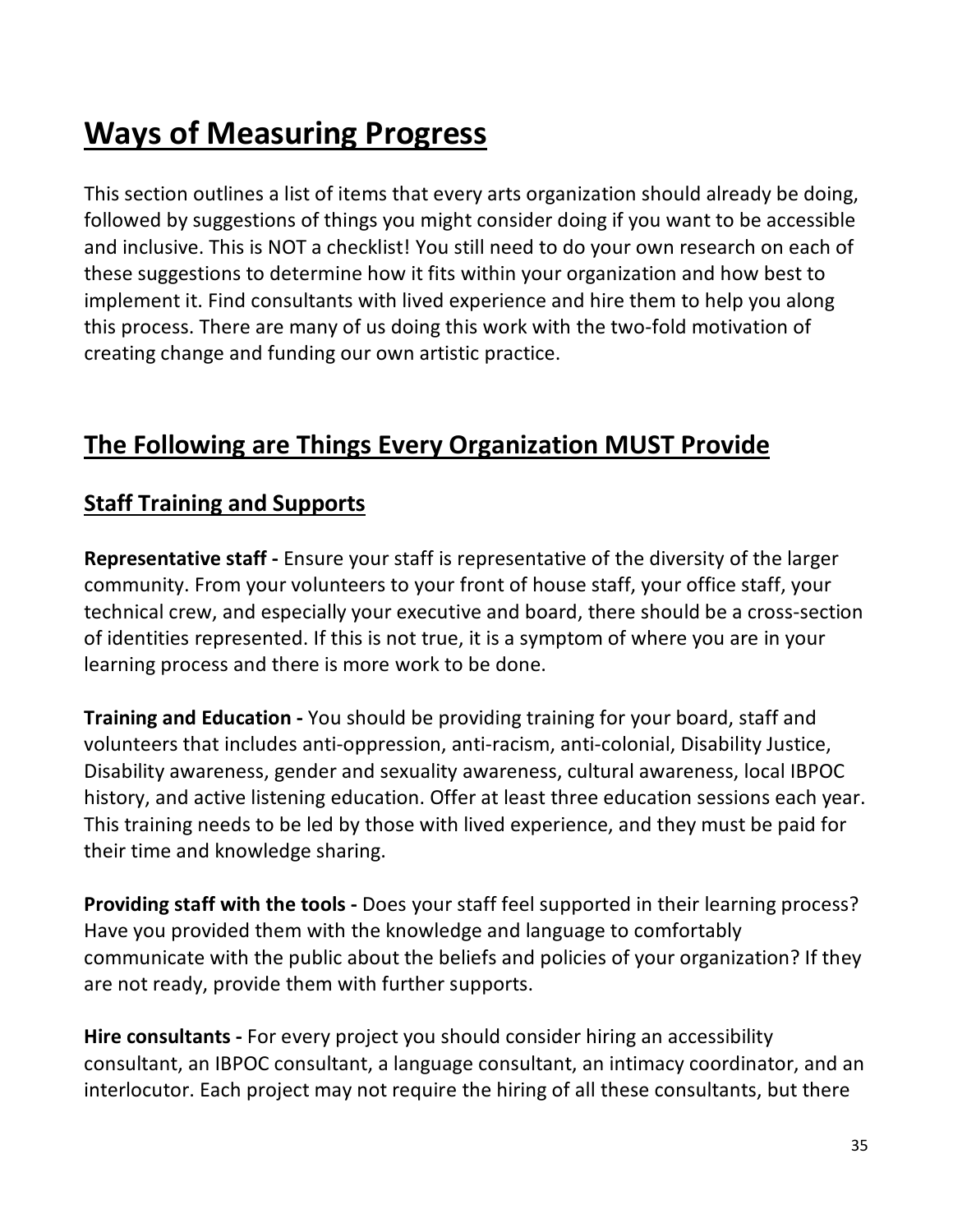should be a conversation about the importance of each for your current project. Until access measures are normalized in Nova Scotia, we recommend you hire an accessibility consultant for every project. The more underrepresented community members you have on your creative team, the more likely they will spot problems early in the process while they can easily be corrected.

**Job calls -** Be sure every board call, job posting, performer call, and volunteer call is specific about exactly who you are encouraging to apply. Do specific outreach to the communities you hope will participate and don't be discouraged if you do not see the response you would like. This same level of thought needs to go into all your hiring practices, such as photographers, videographers, social media consultants, graphic designers, and payroll specialists.

**Payment options -** Provide multiple options for staff and consultant payment every time. Some payment methods force the recipient to provide their deadname or leave a paper trail that complicates receiving their medical supports. When multiple options are offered, the recipient can choose a method which works for them.

**Listen to front of house -** Seek expert knowledge from your front of house staff. These are the people who are on the front lines, dealing with your patrons every day and they know where the strengths and weaknesses of the organization lie. They are your best connection to the community you serve.

**Learning and communication styles -** Discover how your staff learns, communicates, and creates. Trust them to complete the work in whatever way is best for them and allow them to work within their preferred style whenever possible. This may mean adjusting their working hours to fit their schedule, allowing them to work from home, or allowing them to present reports in ways that align with their strengths. It might be as simple as adjusting your communication approach to see how successful they can be.

**Access needs for staff -** Ask your staff about their access needs and then collaborate with them to make sure that your work environment feels safe to them. Ask everyone, regardless of the length of time they will be working for you. Do not assume that people's needs remain consistent over time. Be sure to ask again at least once a year. Determine who on your staff is responsible for ensuring that everyone's access needs are met.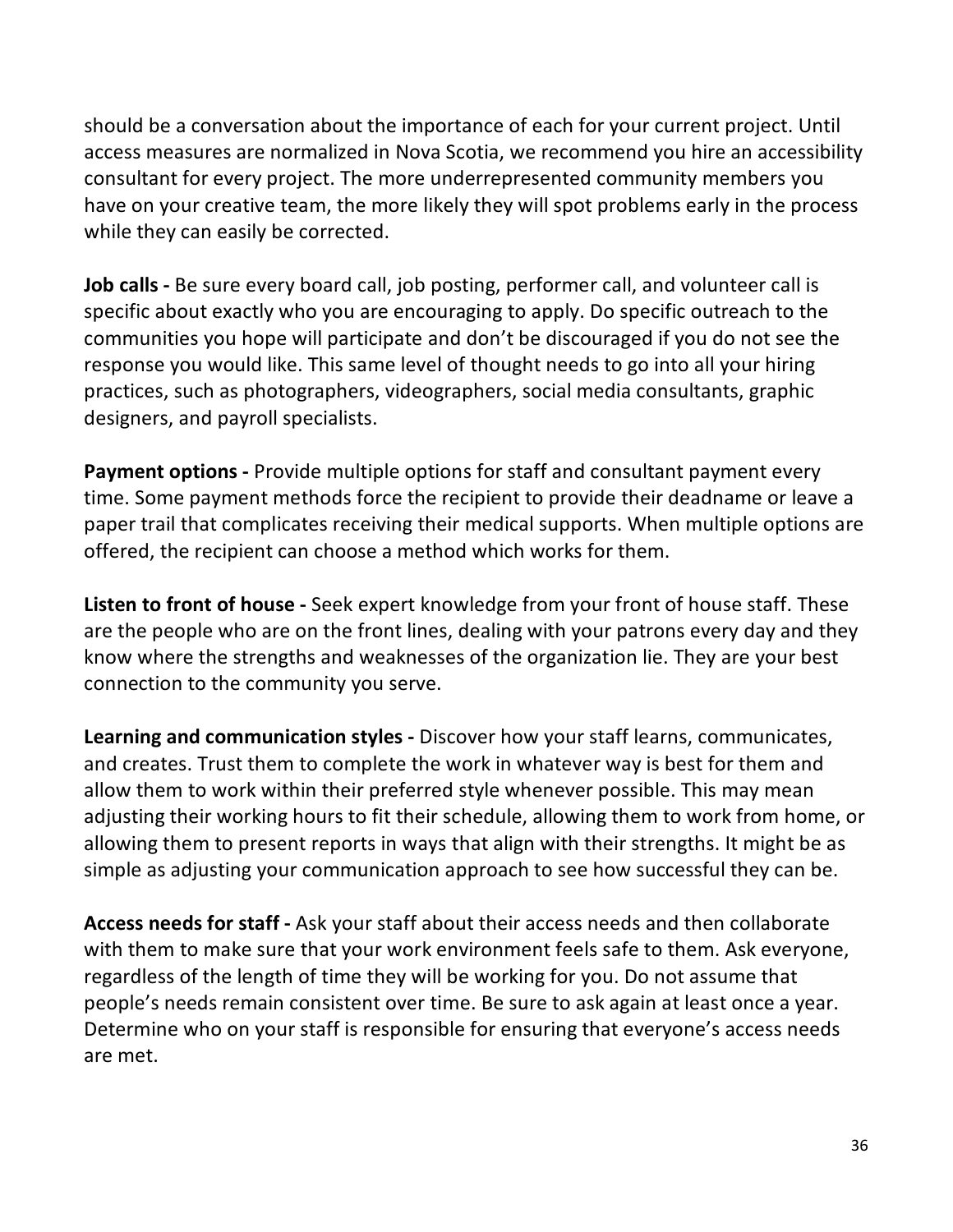## **Audience Supports**

**Run times -** Provide clearly advertised run times for all events so everyone can plan their transportation and childcare.

**Sit and wait -** Provide portable seating wherever patrons are lined up. If they are lined up waiting to enter your venue, have volunteers or staff walk the line with folding chairs. Also, have a policy to account for those who are not able to wait in line and make sure your patrons know how to inform you if they cannot line up.

**Priority seating -** Provide adequate priority seating for those using ASL interpretation, those who are hard of hearing, mobility device users, and anyone else who needs it. There should be several sections of priority seating, so patrons are able to choose a space that suits their needs. The placement of the priority seating should be determined by consulting your ASL interpreters and your accessibility consultant. Be aware that patrons requiring priority seating will need to be seated with their entire party, so make sure that this area is large enough to accommodate everyone. Consider space needed by those using different mobility devices to ensure that they, as well as everyone around them, can sit comfortably and have clear sightlines. If your space has assigned seating and a patron needs to request priority seating in advance, be sure that the process to request priority seating is clearly stated at the time of ticket purchase. This process can be very othering so please consult with your accessibility consultant and community members to develop best practices.

**Companion tickets -** Provide a free companion ticket to anyone who purchases a ticket and needs a support person to accompany them. Be sure to clearly advertise that you offer this option next to your ticket links and provide clear instructions on how they can request a companion ticket. Some arts organizations register with the Access2 Card Program through Easter Seals Canada, so make sure that your box office staff is familiar with what this card means and how to make sure the patron receives their tickets.

**Pay-What-You-Can tickets -** Offer pay-what-you-can or tiered ticket prices every time. Some projects have found community sponsorship to cover the cost of a certain number of tickets to then donate to underrepresented communities who would not typically be able to access the event. Clearly advertise all ticket options and ensure that there is a way for patrons to purchase tickets if they do not want to purchase online or if they do not have access to a credit card or PayPal.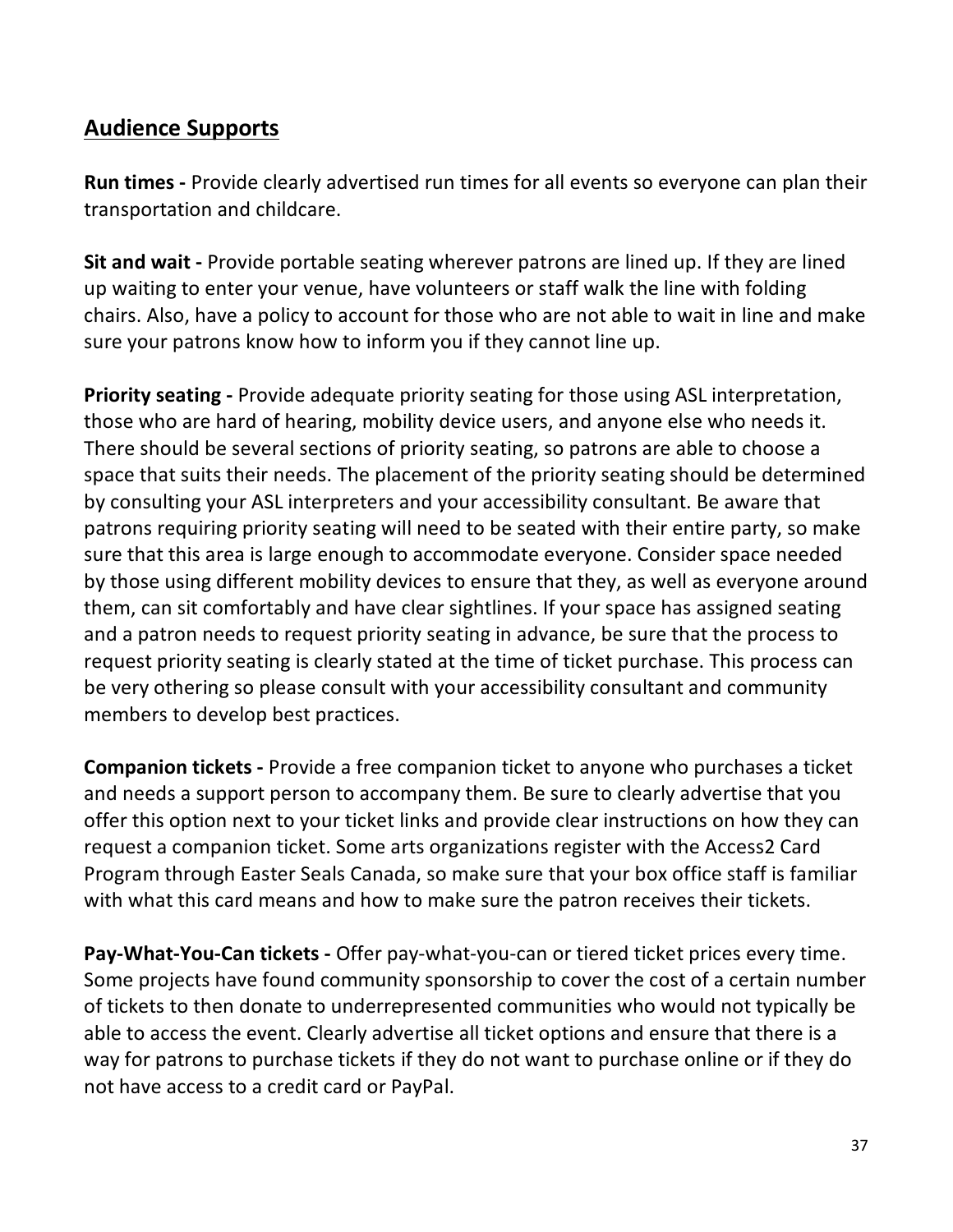**Service animals -** Does your staff have training on how to behave around service animals? Do they know which seating is located ideally for patrons attending with their service animal? This will likely change with each production, but you should consider space for the animal to stretch out, traffic patterns through the venue, action happening on stage, and proximity to noise and lighting levels. These discussions should happen with your accessibility coordinator before each event takes place.

**Feedback options -** Provide multiple ways of providing feedback from audience members, performers, and staff. Make sure that these methods are accessible to those with various access needs and are clearly advertised both in person and online.

## **Preparing Your Space**

**Space representative of community -** Your physical space should reflect the art and culture of the community around you. This may be your venue, or it may relate to your office space, anywhere you are claiming as you own. Is the art on the walls and the music being played representative of the community and presented in a variety of formats that can be enjoyed by everyone?

**Navigating your space -** Are all areas of your venue and offices accessible to those using mobility devices? Do you use wayfinding measures to guide individuals who are blind or partially sighted, or those relying on other senses for navigation? Are pathways wide enough that two ASL users can walk side-by-side and carry on their conversation? Consider public space as well as staff and performer spaces such as backstage, box office, the tech booth, rehearsal space, and all office space.

**Inclusive washrooms -** Provide washrooms that are accessible and gender inclusive in public spaces and behind the scenes for performers and crew. Most people do not understand what it means for a washroom to be truly accessible so have yours assessed by mobility device users. Be sure to have a chair or bench in your bathrooms and dressing rooms so that a user can sit down if they are trying to change clothing. There also needs to be an adequate number of washrooms available for the size of your venue.

**Provide waste baskets -** Place waste baskets inside of each bathroom stall so patrons do not have to carry sanitary products or medical equipment into the public spaces for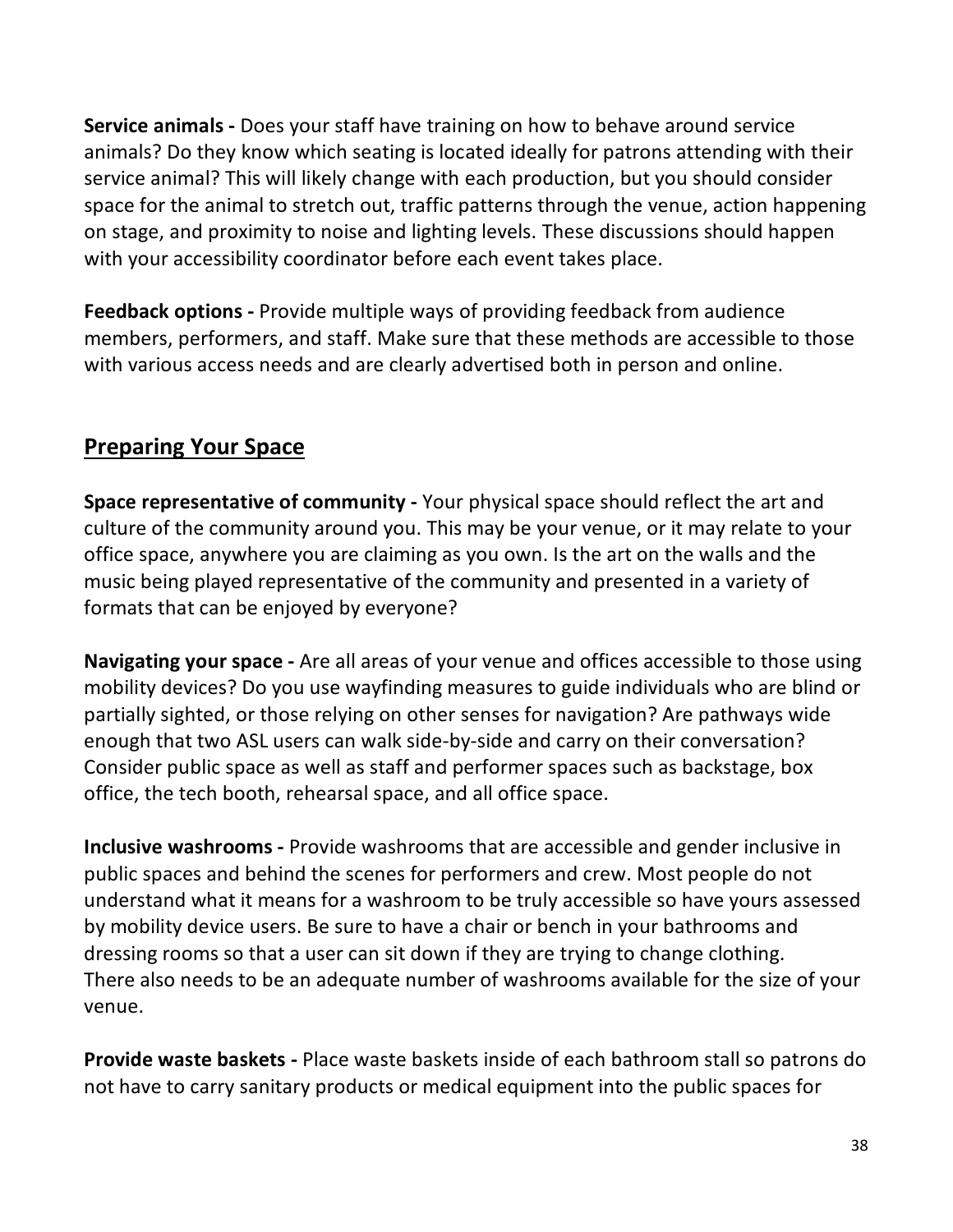disposal. Make sure that waste baskets are covered so that you do not have to leave items in plain sight. This rule applies for all washrooms, not only ones traditionally assigned to a specific gender. Consider whether it is possible to provide at least one stall with a sink inside for those who need running water for medical procedures or to clean a menstrual cup.

**Naloxone kits -** Have Naloxone kits on site and ensure your staff has Naloxone training.

**First aid kits -** Ensure you have well stocked first aid kits, and your staff has up to date first aid training and knowledge in how to administer an EpiPen. First aid kits should be in the lobby and backstage.

**Sharps containers -** Have a sharps container in your bathrooms and in your dressing rooms.

## **Access Measures**

**American Sign Language (ASL) Interpretation -** ASL should be offered for every performance. The sooner ASL Interpreters can be brought into the collaborative process the better.

There are many approaches to integrating ASL interpreters into the performance. Traditionally, Nova Scotia only saw the ASL interpreter standing off to the side of the stage and signing for everyone at once. This is not the best approach as anyone trying to follow the interpreter must continuously shift their focus between the interpreter and the action at center stage. In the last five years, we have seen a few examples of shadow interpreting, meaning that there is a different interpreter for each person speaking and the interpreters are standing within the scene, close to the actor for which they are interpreting. Most recently, we witnessed the first fully integrated piece of theatre in Atlantic Canada, *At This Hour*, when *Signs of the Maritimes Deaf Theatre Troupe* collaborated with *Zuppa Theatre Co.* In this piece, a signing actor and a speaking actor were paired together, delivering their lines simultaneously in their own language, representing a single character.

There are many factors that must be considered when choosing the right interpreter for the job, but the choice should never be made without consulting someone who signs. Do not forget to consider whether there are any lived experiences that need to be understood to tell the story. For example, if you are telling a queer story, always hire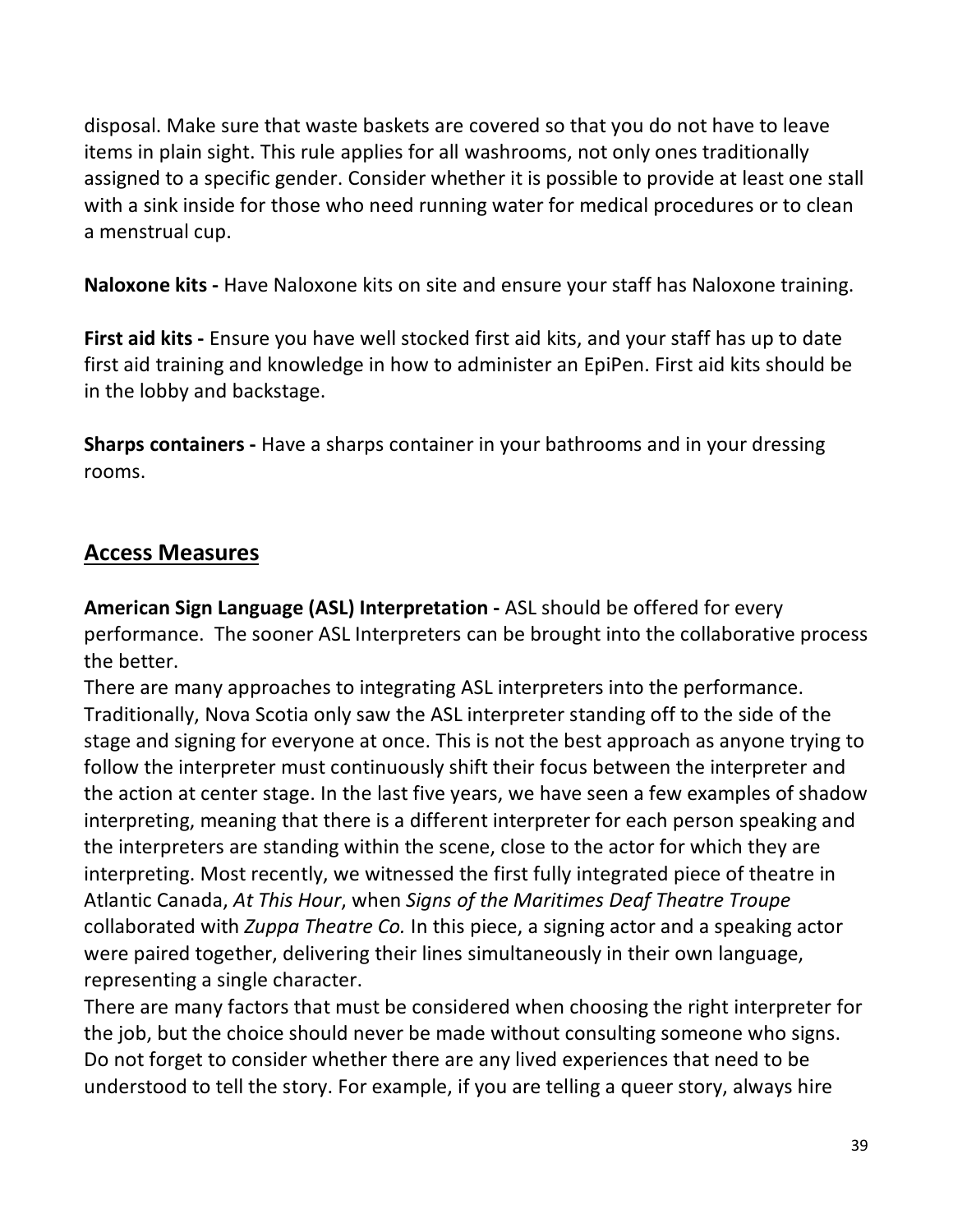queer interpreters. Be sure to set your interpreters up for success by providing them the information and resources they require. Send a full outline, script, and the lyrics to all songs at least two weeks in advance of the opening. Be aware ASL interpreting requires extreme focus and expressiveness, which means you will need multiple interpreters on your team, as they will switch off every fifteen minutes to allow the interpreter to rest.

**Audio description -** Provide audio description, verbal description, or enhanced narration for blind and partially sighted audiences on all your projects. These are ways of describing key visual elements happening on stage, often described as speaking pictorially, each with their own rules and subtle differences. Audio description has strict rules governing what information is relayed. Verbal description, also called creative description, typically uses fewer words and relays feelings and themes from the piece. Enhanced narration is a hybrid form of narrating the story which can take any artistic form and gives full creative control to the community consultants structuring the description. Here in Nova Scotia, we only have one trained audio describer, so it has become more common to provide enhanced narration. Audio descriptions are typically shared through a handheld receiver and an earpiece, although some local groups are choosing to integrate their description or narration into the live performance to normalize the practice.

These forms of description are typically pre-recorded or being read live from a script, but there is sometimes live description where someone watches the action as it is happening and relays the information in real time to audience members. Live description works best for performances that rely highly on improvisation, although the level of success depends on the skills of the describer, their understanding of which elements are most important to relay, and their understanding of the patrons they are describing for.

Be aware that descriptions are never neutral in the arts and hold a great deal of power. The lived experiences and biases of the describer will shape their choice of language and the way they describe the art. Because of these factors, descriptions may be incongruent with the identity, motivations, or intentions of the artist. Whenever possible, the describer, narrator or host needs to consult with the artist when creating the descriptions to minimize unintended harm.

We would like to recognize the team behind the first audio described music video, which was released this year in Nova Scotia. Musician *Christina Martin* released her video for *Stay with Me*, which was created with help from audio describer *Kat Germain,*  with blind community consultant *Milena Khazanavicius* and her guide dog *Louis*, and with *Sensory Friendly Solutions* out of New-Brunswick. Martin celebrated the launch of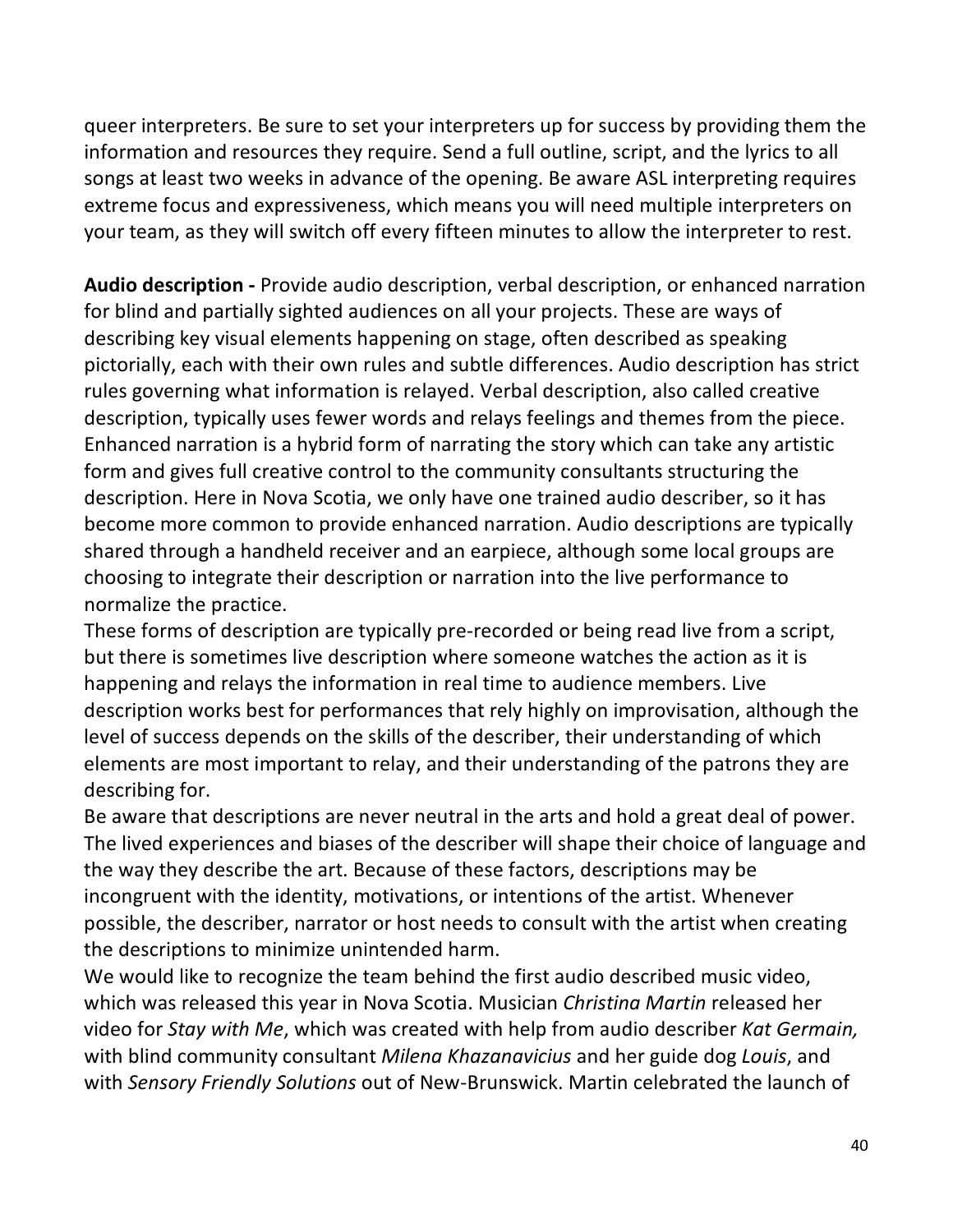her music video by having a wheelchair accessible, relaxed performance in Halifax, with ASL interpretation and live audio description provided.

**CART services -** Provide Communication Access Realtime Translation (CART) services or surtitles for all live events, and open or closed captions for recorded or online events. CART and captioning can be helpful tools for those who are d/Deaf or hard of hearing and for neurodivergent individuals.

**Microphones -** Use a microphone whenever there are fifteen or more people in a room. Do not assume that you can project. You never know who is hard of hearing and they deserve all the same information. Do not forget to remove your mask when speaking and make sure not to turn your back away from the audience or block your lips with the microphone or papers, as people may be relying on reading your lips to understand.

**Sighted guide training -** Does your staff have sighted guide training, so they are able to direct those who are blind or partially sighted? A sighted guide leads an individual through the space while avoiding any dangers. When the guide stops moving, they will explain the layout of the space (i.e. we have arrived at your seat which is a foot in front of you). There are specific rules to guiding someone in a safe and respectful way. Training needs to be provided by someone who is themselves blind or partially sighted, and they must be paid for their time and expertise. Sighted guides are also helpful for those needing balance and mobility support.

Once a guide has asked and confirmed that a patron wants assistance, they stand slightly in front of the individual and invite that person to hold their bent elbow. The guide then moves through the space as they typically would, and the patron will sense their movement through the guide's arm.

**Touch tours -** Provide touch tours before the show for those who are blind or partially sighted. Some organizations invite neurodivergent audience members and children to also experience the touch tour and if there is time, invite anyone else who would like to participate. Be aware that the more you open to everyone, the more time you will need to budget. During a touch tour a patron is guided through the set pieces, props, and costumes while an audio describer, stage manager, staff or cast members will act as a sighted guide, giving visual descriptions. The cast will be introduced and will introduce their character, allowing the audience member to familiarize themselves with each person's voice. The tour leader may also discuss historical context or behind the scenes information about the show.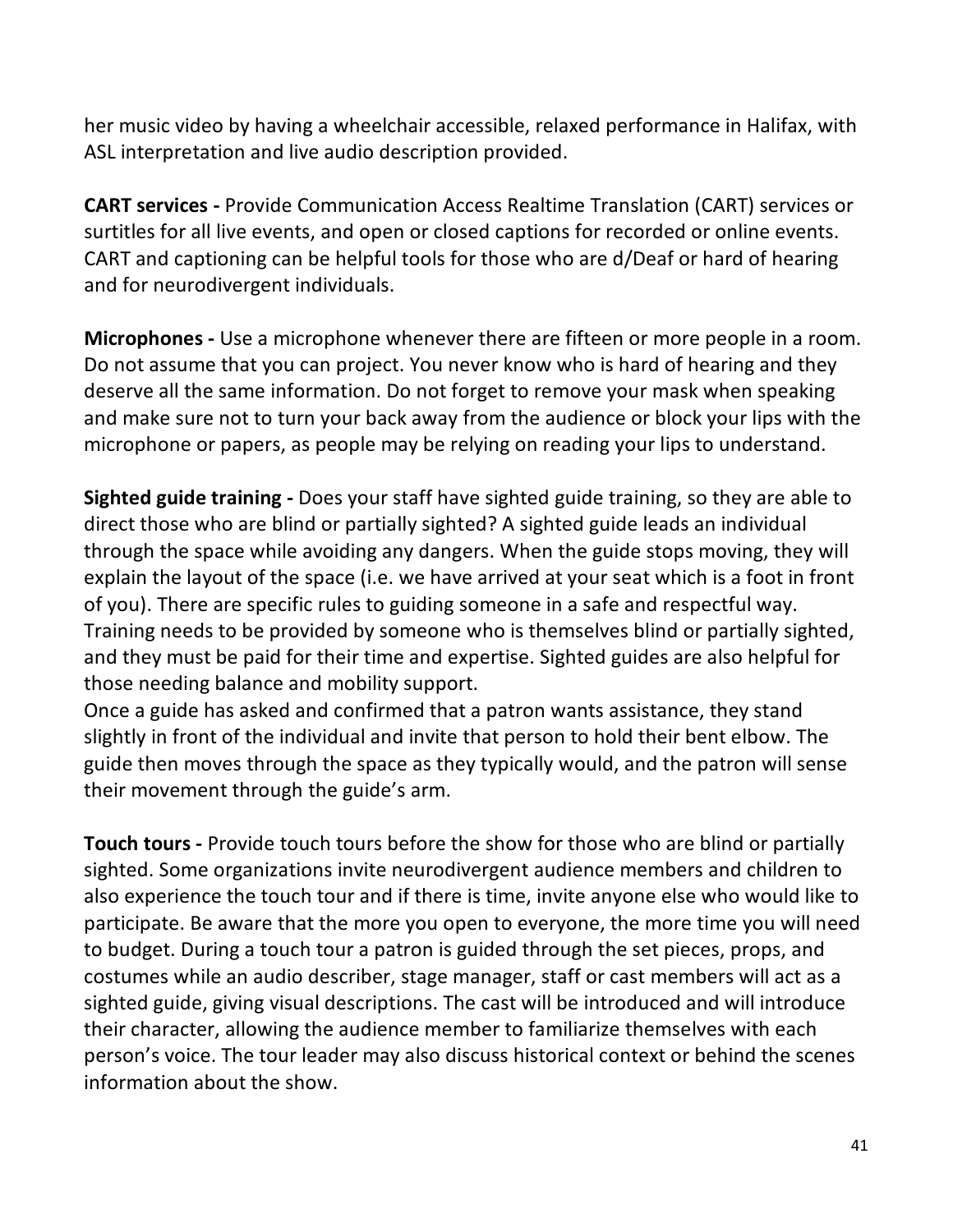## **Sensory Input**

**Flashing lights -** Stop using fluorescent lights, strobe lights, flickering lights or perpetual motion video projections as they trigger neurological reactions such as epileptic seizures and flicker vertigo. If their use is deemed necessary, include a warning on your event page, your ticketing page, have warnings posted at the entrance to the venue, and make an announcement at the beginning of the show outlining what effect will happen and when it occurs during the performance. Make sure everyone is informed during the rehearsal process as well.

**Loud noises -** Avoid using sudden or loud noises. If they must be used, warn your audience. Post warnings at the entrance to the venue and make an announcement at the beginning of the show that describes the type of sound and when it will occur during the performance.

**Smoke, fog, and haze -** Limit the use of smoke, fog, or haze in your performance. When it must be used, ensure you are using a product that is allergen-free, scent free and hypoallergenic. Post warnings on the event page, on the ticketing page, at the entrance to the venue, and make an announcement at the beginning of the show that describes the type of effect and when it will be happening. Have the product name and a list of its ingredients on site and available upon request before the show.

**Relaxed performances -** Offer relaxed performances where the event is adapted to take a more laid-back approach and consider the needs of those with sensory or communication disorders, neurodivergent audience members, young audience members, patrons with anxiety and anyone who would benefit from a more relaxed experience.

The relaxed performance experience starts with a clear explanation of what your relaxed performance will be like on your ticketing page. Share your access guide, visual story, and electronic program with ticket holders a few days before the performance. Make sure your staff have appropriate training, are aware that they will need to answer more audience questions and feel comfortable communicating with patrons with various access needs. Work with your accessibility consultant and community members to conduct a performance audit and determine which elements may trigger sensory overload.

Adjust sound and lighting levels to avoid extremes, meaning slower and less intense lighting changes and lower sound levels. Reconsider visual effects as well as sudden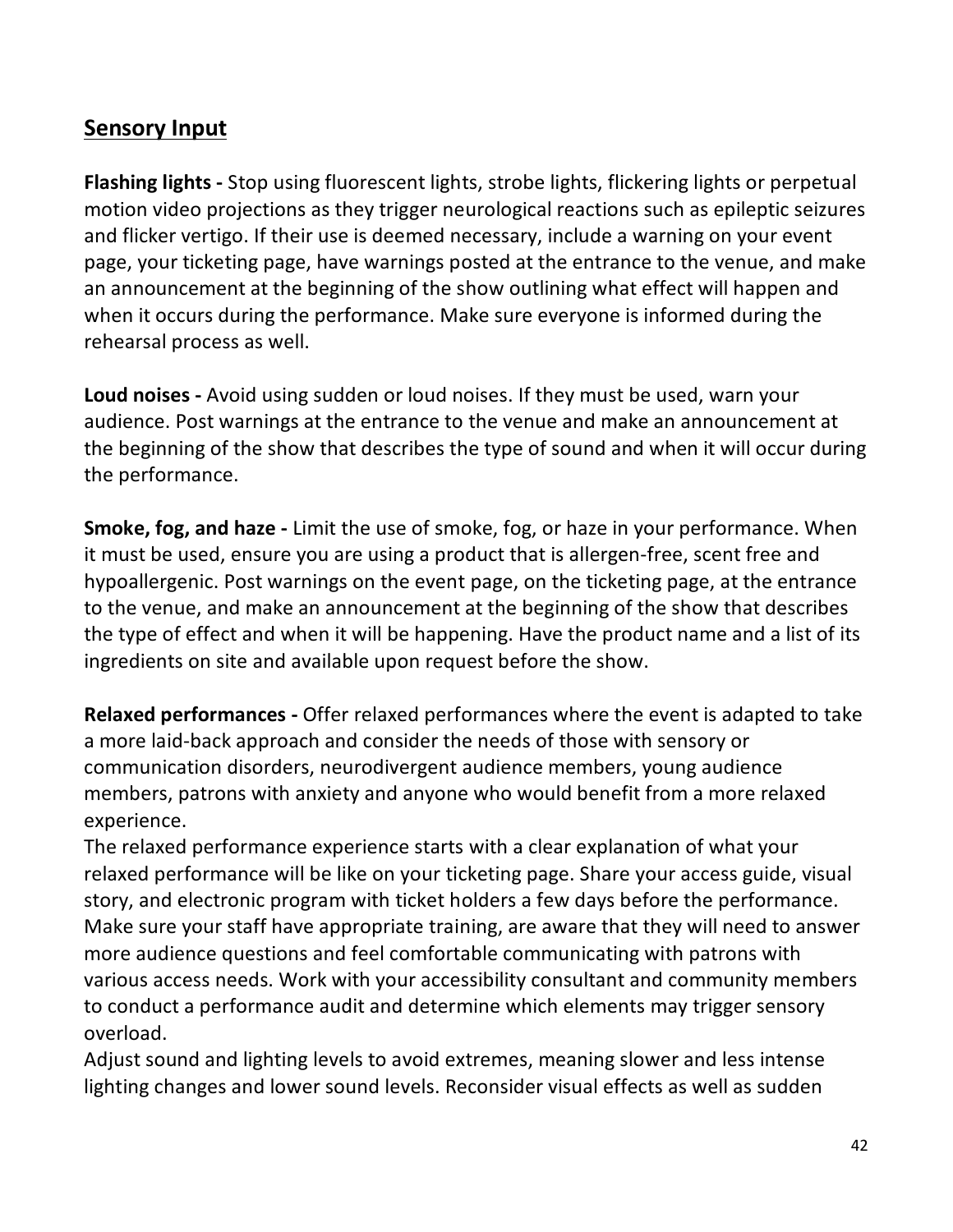movements or surprising actions and decide if they are necessary. Communicate the triggering elements you decide to keep to your audience. Reduce the length, volume, and intensity of any raised voices.

When the relaxed performance starts, have a staff member come onto the stage to welcome everyone and explain what to expect during the show. Let the audience know they can move around, make noise, vocalize, and come and go from the theatre; whatever makes them comfortable. Some organizations will bring performers and any crew that will appear on stage out to introduce themselves and their role. During the show the doors stay open between the theatre and the lobby and house light stays on, usually slightly dimmed. Provide a calm space separate from the main performance space, designed with reduced sensory stimulation. Patrons can visit this space to take a break from the crowds and action of the performance. At the end of the show, performers can return to the stage as themselves to say goodbye to the audience. Always ask for feedback from the audience and staff when you offer a relaxed performance so you can learn how to improve for future performances.

**Sensory rooms -** Provide a sensory room, also known as a calm room, at every event. This is a space where people can escape the sensory input of the main performance area or busy lobby and spend a moment allowing their neurological system to reset and their anxiety to calm. Elements of a sensory room include lowered lighting, minimal background noise, neutral colours, greenery, cushions, and blankets, and a various styled of comfortable seating throughout the room. You may also consider providing sensory kits in the space. These are portable kits which are made up of a collection of items that can help calm a person in an overstimulated environment. Some items you might include are earplugs or headphones, an eye mask, fidget spinners, fidget poppers, sensory mats, some play dough, rocks or marbles, a stress ball, essential oils, scratch and sniff stickers, a sensory bottle or sand timer, pipe cleaners, a colouring book and pencil crayons, a notebook, meditation cards, yoga poses flashcards, and a jump rope.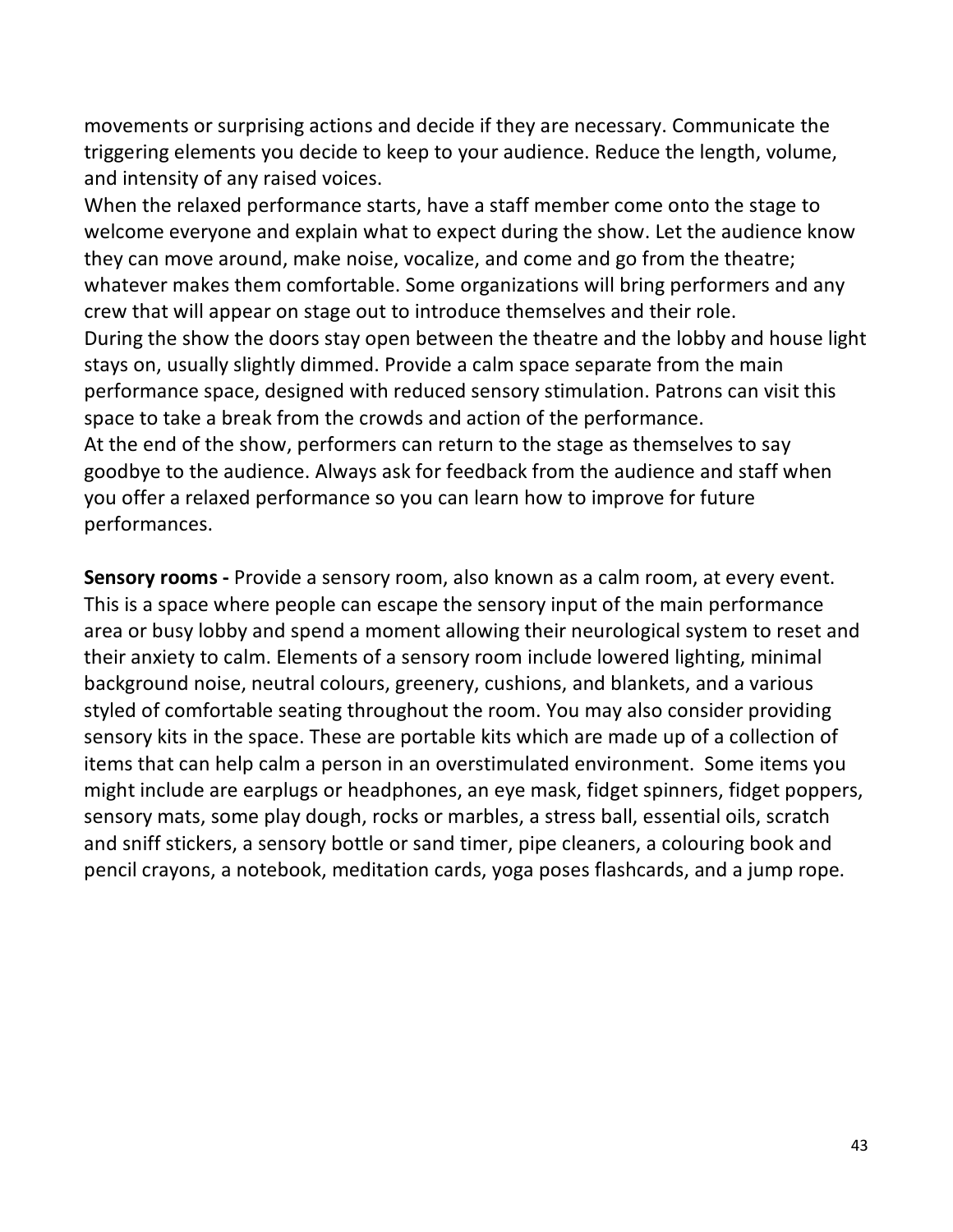### **Join the Movement**

**Embrace activist art! -** This includes IBPOC art, Queer art, Disability art, Crip art, d/Deaf art, Mad art, Aging and Elder art, and Fat art. These play a critical role in reframing society's thoughts around the validity of our non-normative bodies and minds. The more these art forms grow, the more these artists will need space and support to showcase their talents.

**Desire disruption -** When you always play it safe you will never grow as an organization. Push boundaries and step outside the norm, and we guarantee you will find new levels of creativity and opportunity!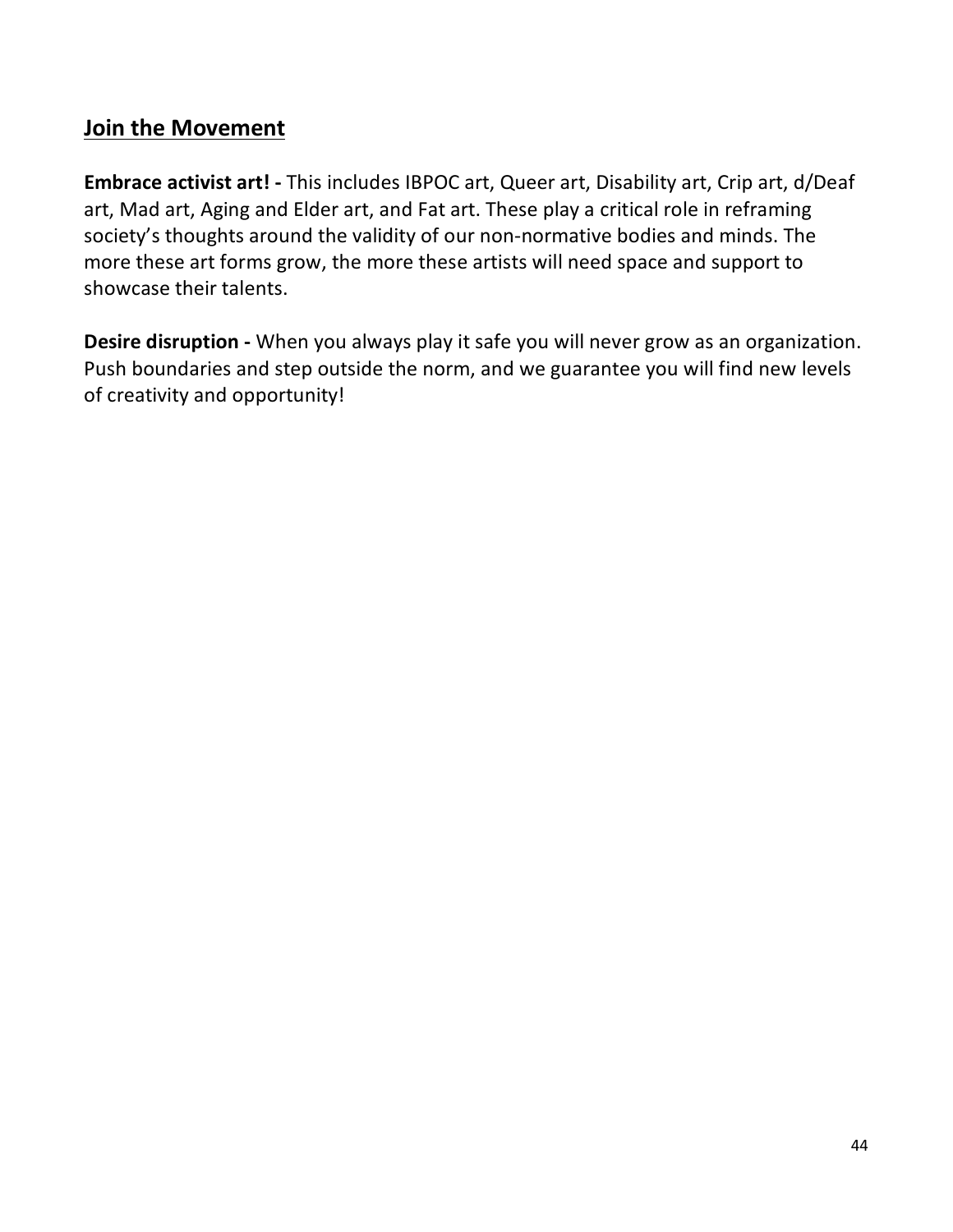## **The Following are Things to Consider Implementing**

## **Tips and Tools for Communication**

#### **Social media**

- Use alt text, image descriptions, video descriptions and captions for all social media posts.
- When writing hashtags, capitalize the first letter of each word. This practice allows screen readers to recognize the start of a new word and is known as Camel case. For example, #AccessibilityProject, #TransTheatre, #BlackLivesMatter, #AbledsAreWeird, or #StopUpholdingWhiteSupremacy.
- Limit the use of emojis (they cannot be understood by screen readers and are subjective).

#### **Online meetings and public speaking events**

- Everyone speaking should begin by giving a visual description of themselves. State your name and pronouns before you begin speaking and end your statement with "end of thought".
- Speaking slowly and clearly takes into consideration the needs of those listening, as well as the ASL interpreters.
- Be sure only one person is speaking at a time.
- Use plain language whenever possible. Avoid using jargon, shorthand, abbreviations which assume a level of comprehension, or idioms.

#### **Performances**

- Have an access measures section in all public communication.
- Create transcripts of all spoken, video and printed material for those following along and for those using screen readers. Transcripts should be provided in both a PDF version and a text only Word doc version. Have transcripts available in a hard copy format as well as in a digital version that the audience can access on their phone.
- Provide large print format (at least a 16-point font), plain text format, braille format, and visual storytelling format programs.
- A language legend will outline what level of language comprehension is required to follow the storyline. Will it be beginner level or Shakespeare level?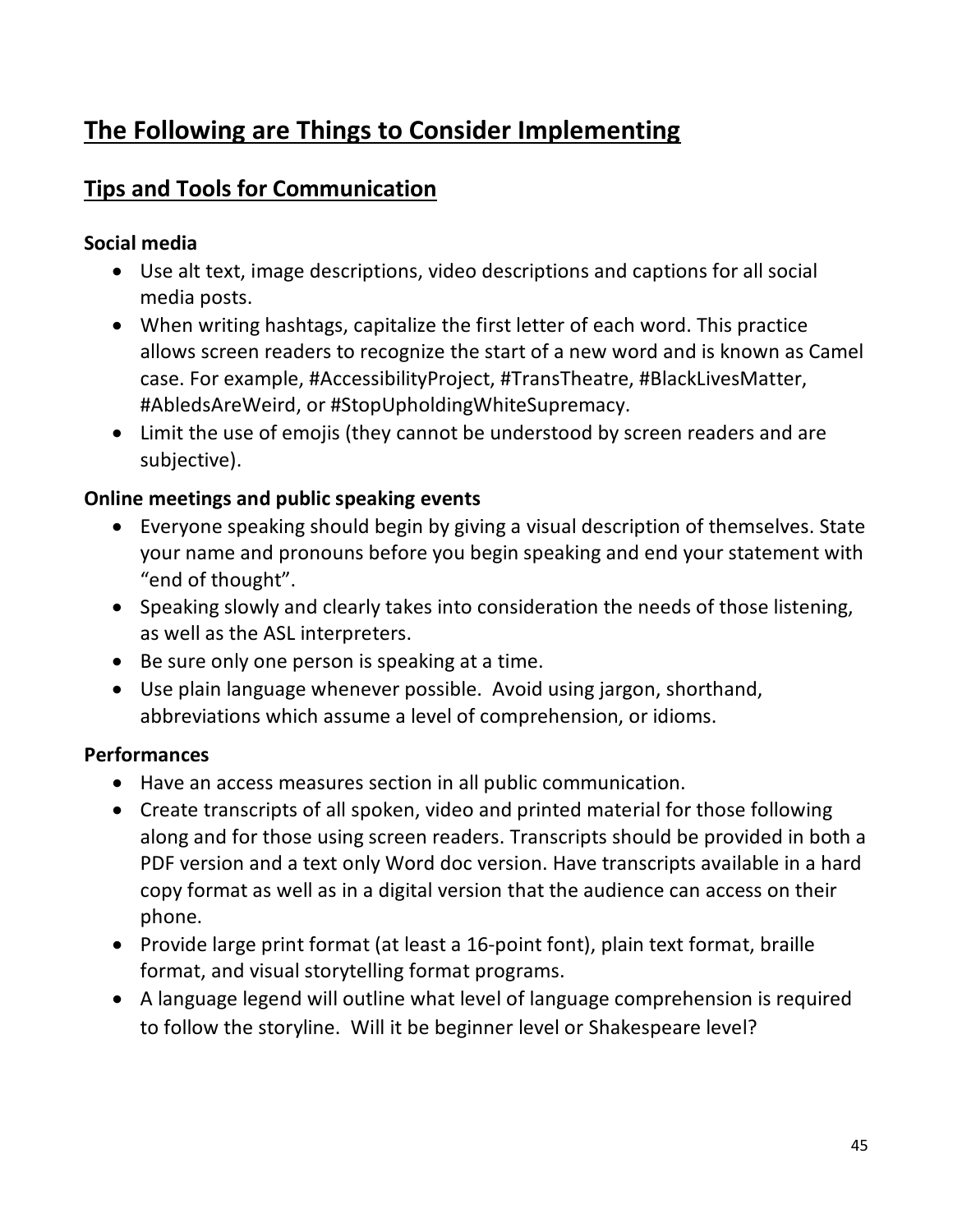#### **All printed materials**

- Use color contrast in all visuals (to test, shift image to grayscale and confirm it is still clear).
- Black ink on white paper is recommended. Use a plain Sans Serif font (some examples are Helvetica, Arial, Calibri and Comic Sans) in at least a 14-point font.

**Accessibility videos -** Consider creating accessibility videos of familiarization visits for your venue. An accessibility video is designed and hosted by either your accessibility consultant or by a paid community consultants with lived experience. These videos can show the closest bus stops, the parking lot, main entrances, lobby space, box office, bar, washrooms, auditorium and emergency exits.

Accessibility videos should include:

- A visual of the exterior of the venue where patrons will be arriving
- A clear visual representation of the space
- Verbal description of the space
- Description and visuals of the path a patron will travel from one area to the next
- Mention any wayfinding measures
- Highlight any challenges, triggers, or sensory overload they may encounter (i.e. a lip in a doorway, discussions of trauma, space has an echo)

A familiarization visit is a clearly advertised time when patrons can come visit the space and speak to staff to have all their questions answered and to become more comfortable with the venue before the performance.

**Access guides -** Create an access guide for each event you produce. Your access guide outlines both the ways your organization is working to become more accessible and inclusive and lists the access measures for that specific event. This can serve as a reference for patrons to determine whether your event meets their needs. Once you create your first guide it can be adapted for future events.

**Visual storytelling -** Explore the options that visual storytelling can provide for your organization. Visual storytelling is a narrative told through a series of messages using visual multimedia like graphics, images, pictures, or videos. Visual narratives make the story easier to understand by relying less on language. They become more relevant, more imaginative, and are another way to create an emotional connection with your audience. Some organizations are starting to use visual storytelling in their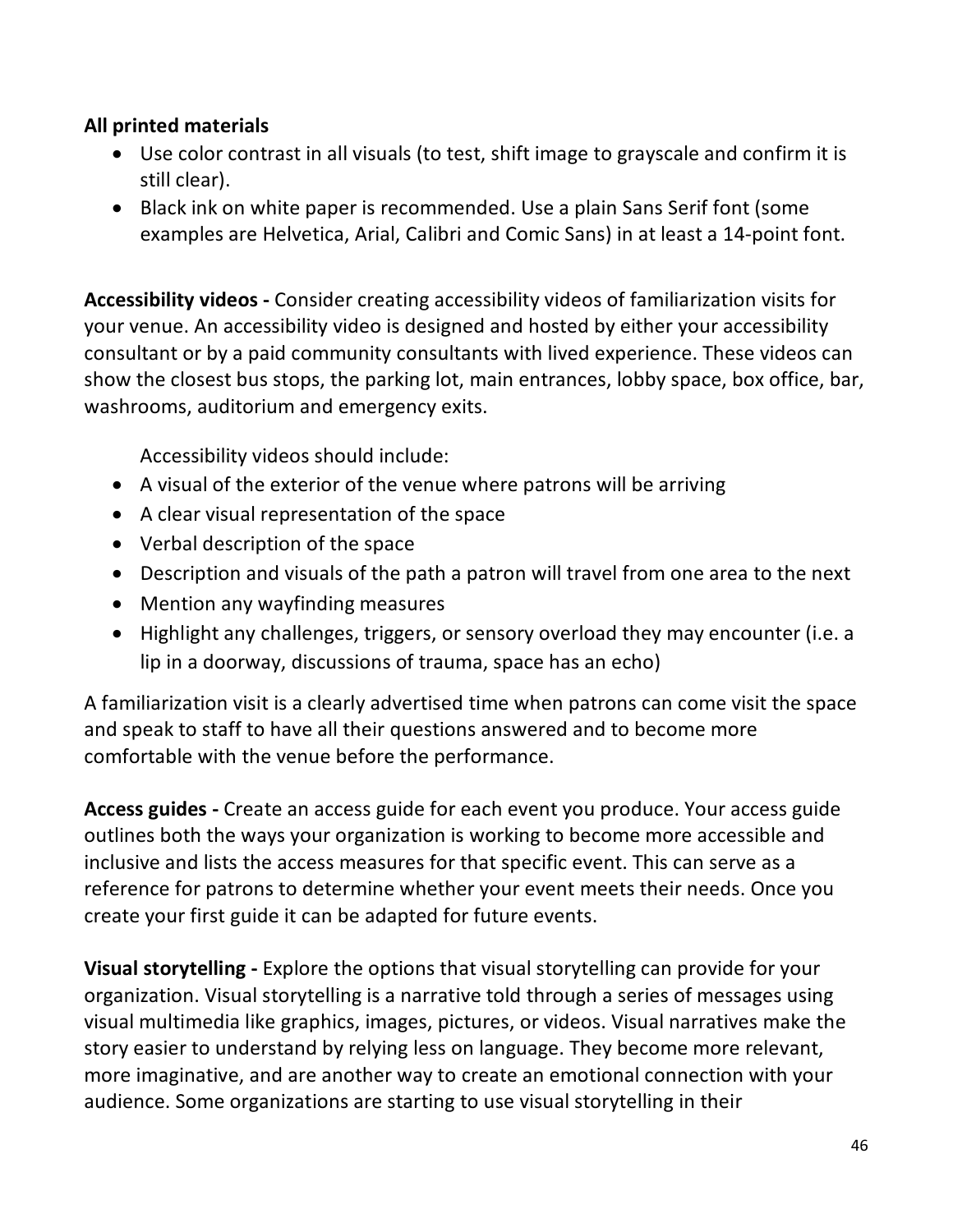performances, to prepare the audience with a visual outline of the story they are about to witness. Some are also hiring visual note takers in meetings to capture a visual record of what was said in real time.

**Background information -** Provide background information and historical information on the event when relevant. This could be included with your access guide beforehand, or as part of the program on the day of the event.

**Warnings -** Use content warnings and trigger warnings. These warnings describe content that might be upsetting or elicit a strong emotional response. They should be posted on the event page, ticketing page as well as be included in a pre-show announcement.

**ASL interpretation in the lobby -** Now that you are providing ASL interpretation for your performances, you need to think about whether you will have interpreters at the box office, bar and at the front of house to assist with communication. If you do not provide Interpreters prior to the performance, have you prepared your staff in clear communication? Will they use written communication on note tablets or whiteboards? Will they type on their phone?

**Communication boards -** Consider providing staff training to familiarize them with communication boards and how they are used. Communication boards are often used by people who are nonverbal, but they can also be a helpful tool when communicating with someone who is d/Deaf or hard of hearing or anyone who does not speak the language. Think about creating your own communication board with images useful for your organization and keeping it at the box office.

**Active listeners -** Consider having paid active listeners on site. The role of an active listener is to provide a space for debriefing, offering support and resources. The more we embrace art as activism, the more your audience will need support to process their feelings as we create change together.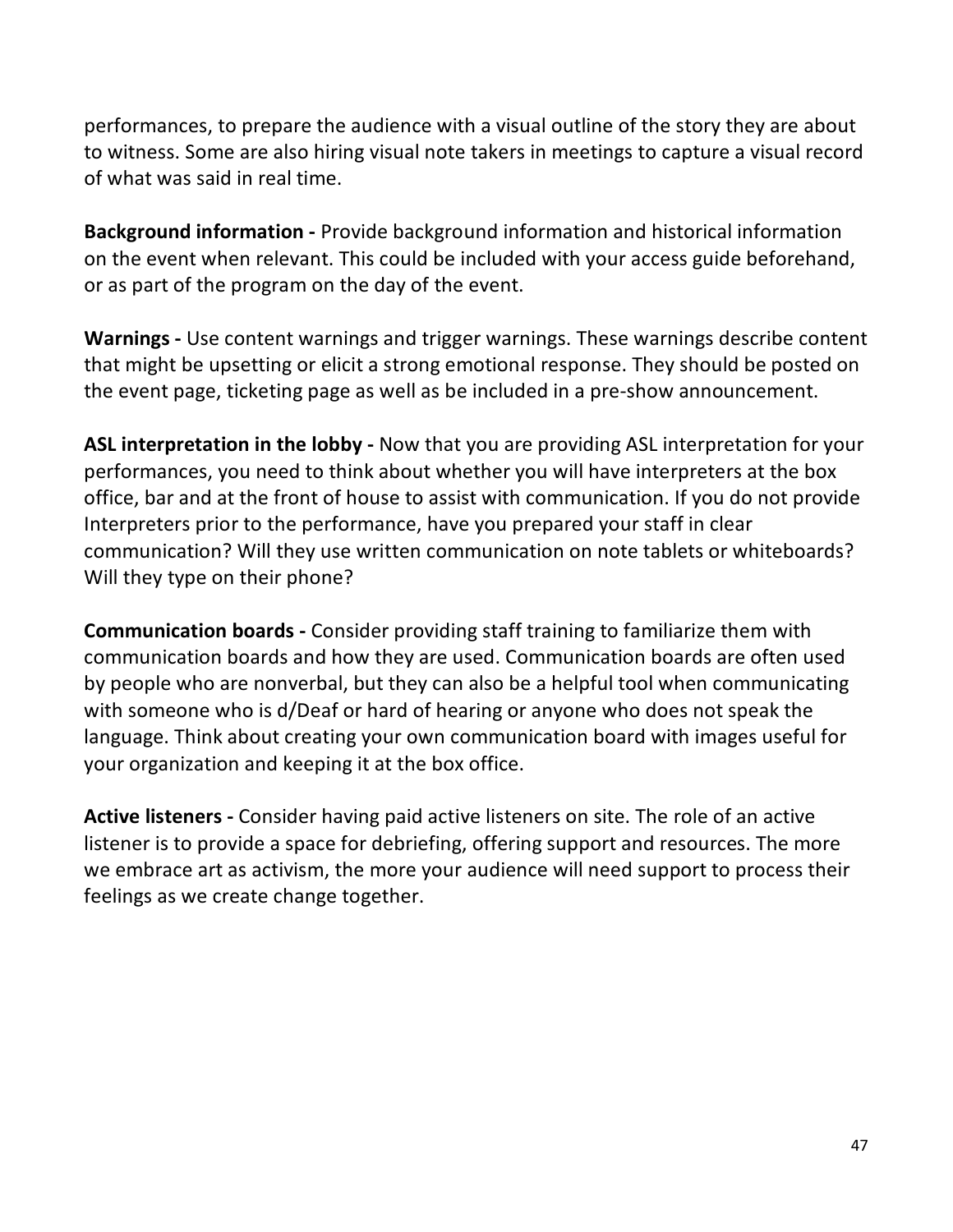## **Shaping Your Environment**

**Parking and transportation -** Does your space have adequate parking? Is your parking lot well lit and are there clear sightlines from inside the building to the far end of the parking lot? If there is no parking lot and patrons need to walk a distance to return to their vehicles, do you have an option to accompany patrons who are uncomfortable walking to their car or the bus stop on their own?

Does your parking lot have adequate accessible parking spaces? The recommendation is that 2-4% of the parking in your lot should be accessible spaces but considering that Nova Scotia has the highest rate of Disabled people in the country at 30.4%, we would suggest having an even higher percentage. These spaces should be close to an entrance, should be well lit and must be on a flat surface. Accessible spaces should have a crosshatch (blue diagonal lines) between them to allow space for someone to deploy an access ramp and should have signage painted on the pavement, as well as raised signage in front of the space that will remain visible if there is snow on the ground or when painted symbols fade.

Is there adequate accessible street parking within two blocks that does not require someone to travel uphill to access? Did you know your business can ask the municipality to have accessible parking added close to your business?

Have you checked the paths to all the closest bus stops? Are these accessible bus routes? Are there adequate curb cuts and crosswalks to allow someone using a mobility device to travel the path? Do the curb cuts have tactile pavement or wayfinding markers, and do the crosswalks have locator tones (the sound that tells you when to cross) for pedestrians who are blind or partially sighted? Are these routes advertised on your website both in writing and in video format? These are important questions to address when promoting an accessible venue.

**Mobility device lending -** Do you have mobility devices that patrons are able to use while on site? Consider having a basic transport wheelchair and a walker available for patrons upon request. Advertise that these are available on your website but also have signage in the space that lets the public know they are available and how to request one.

**Food and drink -** Consider hosting dry and sober events.

Ensure that you have water available and consider whether you should have food or snacks available as well. Be mindful of common food allergens (i.e. peanuts, tree nuts,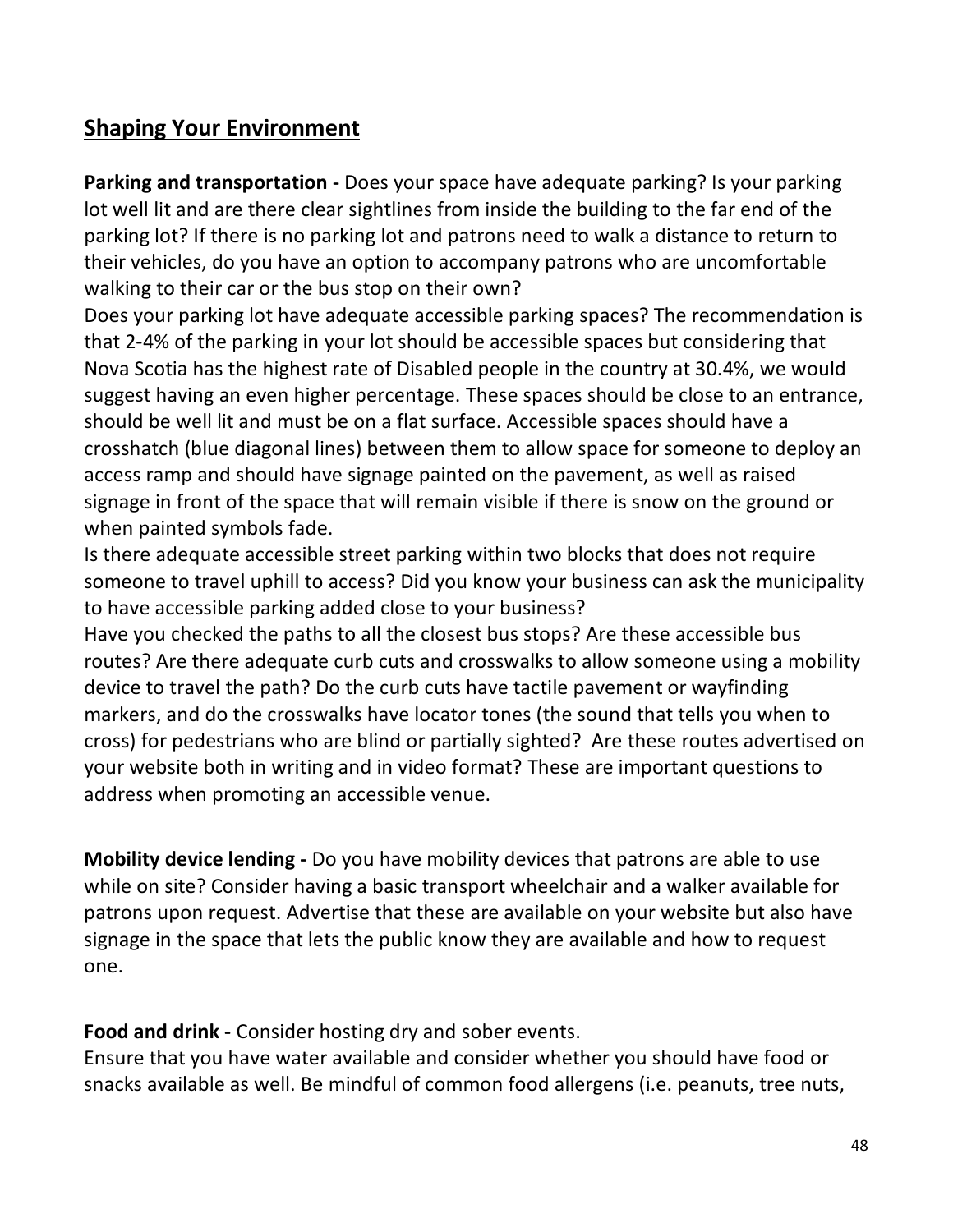etc.) as well as foods with strong smells. Extreme sensory responses, or anaphylactic reactions can be triggered in someone who has food aversions or allergies. Avoid serving these foods or allowing patrons to bring them into your venue.

**Scents -** Consider having a scent-free environment policy and using natural cleaning products.

**Seating -** Is your seating inclusive? Can you provide different size of chairs? Can you provide seating made of different types of materials? Firm chairs or armrests might work for some patrons but not for others. If you have a tiered auditorium and someone uses their wheelchair, are they sitting on an incline and bracing their body the entire performance? Inclusive seating means that the same level of comfort is provided to every individual throughout the performance.

## **Care Policies**

**Childcare -** Provide childcare options for cast, crew and staff members during rehearsals and performance times, or institute a policy where children are welcome to attend rehearsals with their parents. This allows parents to participate without the added cost of childcare.

**Dressing rooms and wardrobe -** Are your policies around who has access to dressing rooms and wardrobe spaces clearly advertised and enforced? Often these areas can become a social space where performers invite their friends to visit. This creates an environment where performers have little control over who has access to their body. Does your wardrobe department have proper training on working with different body types? Have you taught them respectful language and made consent practices clear? These individuals will often learn information about a person's gender identity, Disability identity and body dysphoria and need to be taught how to deal with this information respectfully.

**Exiting safely -** Is the performer and crew exit well lit and does it have security cameras? Your cast and crew should be safe when leaving your building and it is your responsibility to ensure that they are able to get home safely. Do you have policies or options for carpooling and co-walking to ensure that no one needs to leave alone?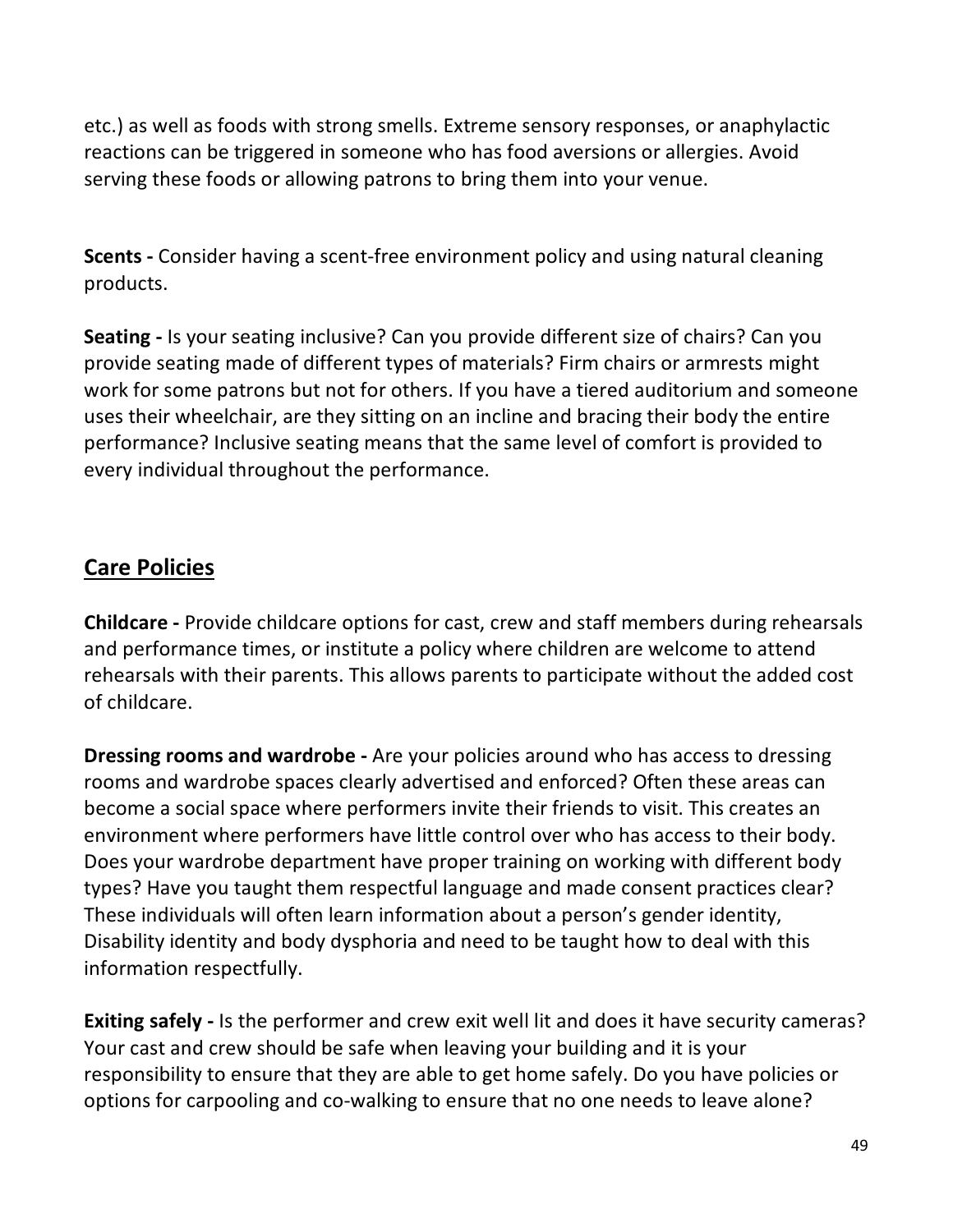**First responders -** Does your organization have a policy around if or when police and/or emergency medical personnel will be allowed on your property? Is your policy clearly advertised to all members of your community so they can choose if this is a space where they feel comfortable?

#### **Sensory Awareness**

**Lighting -** Consider the best level for your house lights. Should they be left off, with access lighting illuminating pathways to enhance the atmosphere in the space or should there be low light to allow the audience to see the space, increasing access and reducing anxiety?

**Applause -** Are standing ovations an outdated behaviour? When audience members stand up it blocks sightlines for those relying on ASL interpretation, surtitles, or CART services, and for those unable to stand. We would encourage organizations to adopt a policy that discourages standing ovations. Consider other options.

Encourage alternate forms of applause, including Deaf applause or silent applause (waving both hands in the air using a twisting movement), finger-snapping, or a vocal cheer. The more options available the more inclusive it becomes. Also, a room full of people clapping their hands can be overwhelming for those with auditory sensitivities.

**Feel the vibrations -** Music centered performances should consider having latex-free balloons available upon request for anyone who is d/Deaf or hard-of-hearing. When the balloon is inflated and hugged against their body, they will feel the vibrations of the music through the balloon. You can also consider having priority seating close to a speaker, which would have metal or wooden chairs on a solid floor and encourage your audience to remove their footwear (if it is safe) and place their socked feet on the floor, in order to sense the vibrations. You could also explore the vibrotactile arts and the exciting technology that comes with it and host a performance celebrating the vibration where audience members are invited to lay on the floor and allow the vibrations to move through them. Ask your consultants for exciting ways to visually represent the vibrations and project these images on the walls.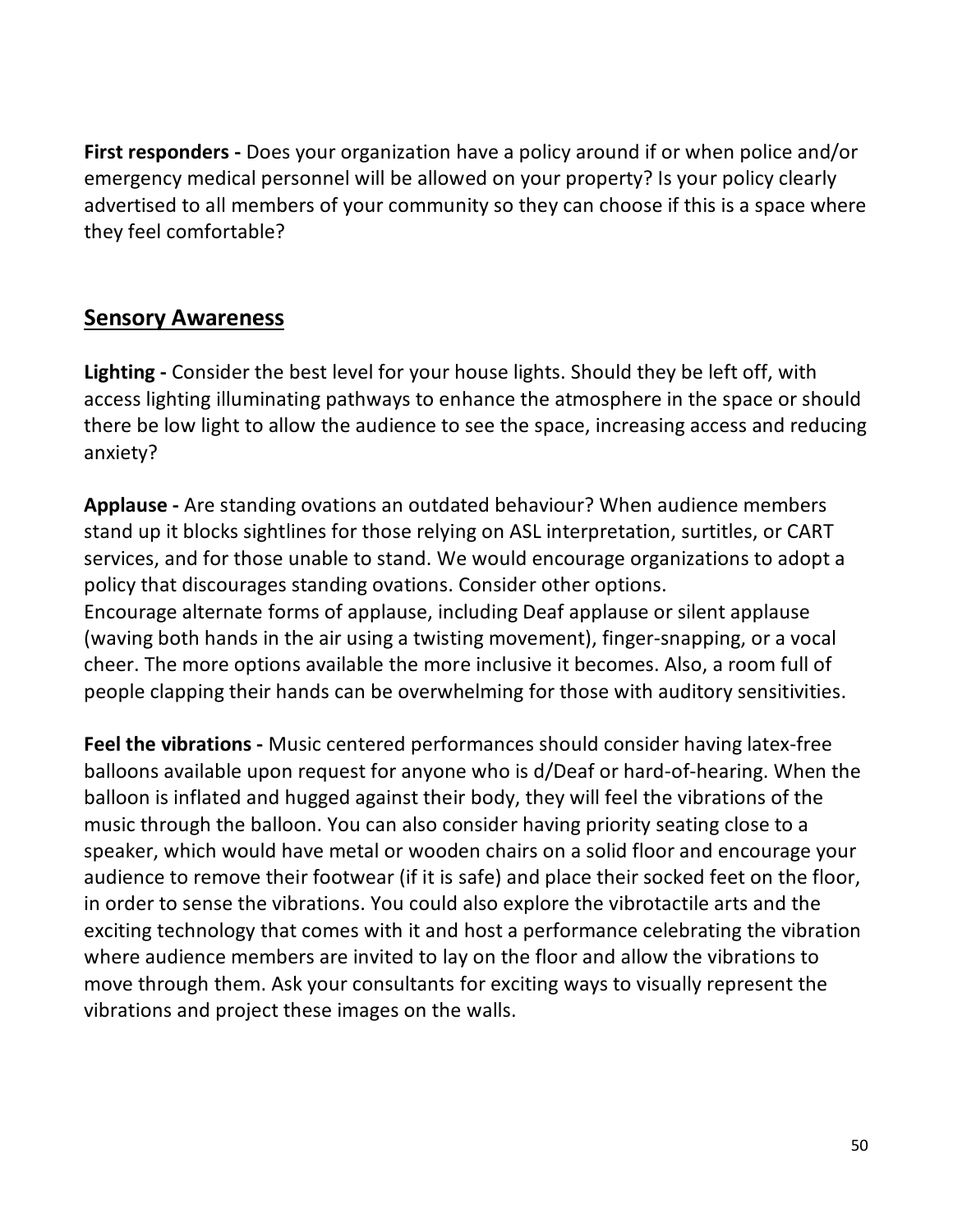## **Next Generation Supports**

**Live streaming and online content -** Live streaming events whenever possible allows access for patrons who may not be able to leave their home. This increases your events' accessibility but only if you consider what access measures are needed to make a live streamed event welcoming for everyone.

Consider providing bonus online content as part of your events so that those who are not able to attend in person can participate without feeling as though they are settling.

**Listening devices -** Consider whether your venue or organization can provide Assistive Listening Systems (ALSs) also known as Assistive Listening Devices (ALDs). These are devices that can be worn by someone who is hard of hearing to separate speech from background noise or amplify sounds to make a performance easier to follow.

**Next level ASL -** Once the use of ASL Interpretation has been normalized in all performances and once we have advocated as an industry for the cost of these services to be covered by our government in line with our basic human rights, we would like to expand the conversation to the use of d/Deaf Interpreters and Hearing Interpreters and how the two work together to provide higher quality interpretation.

## **Community Connections**

**Audit -** Conduct an accessibility and inclusion audit of your venue and organization. This will be an ongoing process, not a one-time event!

**Know your history -** Do you know the history of the land on which you are working? Research the name and history of the Mi'kmaq community where the performance is taking place. Next, invite the elders to share their experience and invite them to your event. Think about what other communities make up the neighbourhood around you and educate yourself on their history and culture, while continuously inviting them in.

**Smudging -** Do you have a policy to provide smudging and the community connections to make it happen if an artist requests it?

**Holidays -** Do you schedule events around holidays? Are you only considering the Christian holidays? Start thinking about the community you are serving and schedule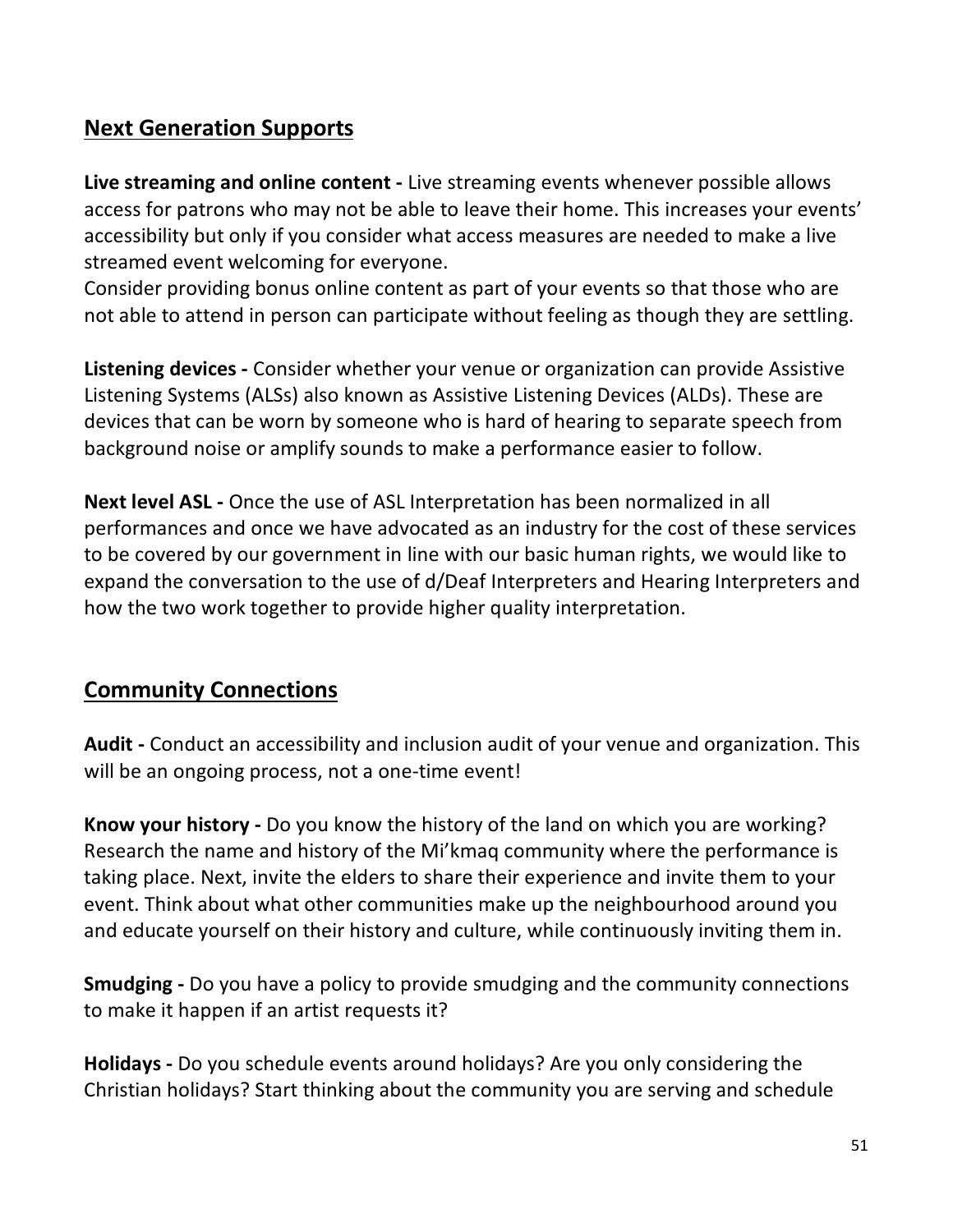around their holidays as well as around the timelines of their cultural practices. Are there any special considerations that you will need to plan for (i.e. Will they need head coverings? Will you need to schedule around prayer times? Is there a respectful greeting that you should learn?) Are there somber dates when you should be conscious of your scheduling?

**Competing access needs -** Remember that the needs of one individual may compete or contrast with the needs of the next person. There is no one way to be accessible or inclusive to everyone but do your best to be inclusive.

**Collaboration -** Provide funding to artists you would not expect to work together and see how their collaboration will enhance everyone's art. What happens when a d/Deaf Drag performer collaborates with a hearing musician? How can their strengths and unique approach to their artforms strengthen everyone's art? What about when a blind visual artist collaborates with a dancer? The possibilities are endless!

**Support community work -** Support the work of leaders in the Indigenous and Black communities, as well as Disability Doulas (also known as Crip Doulas). There are many ways to support but make sure that financial support is one piece of this puzzle.

**Awards for access and inclusion -** The three major arts bodies in Nova Scotia should consider offering awards for those who are doing the work and making change in their communities. We have awards for artistic merit, but they need to also encourage and recognize those with a strong understanding of the human experience who are working to make our system more authentic and inclusive.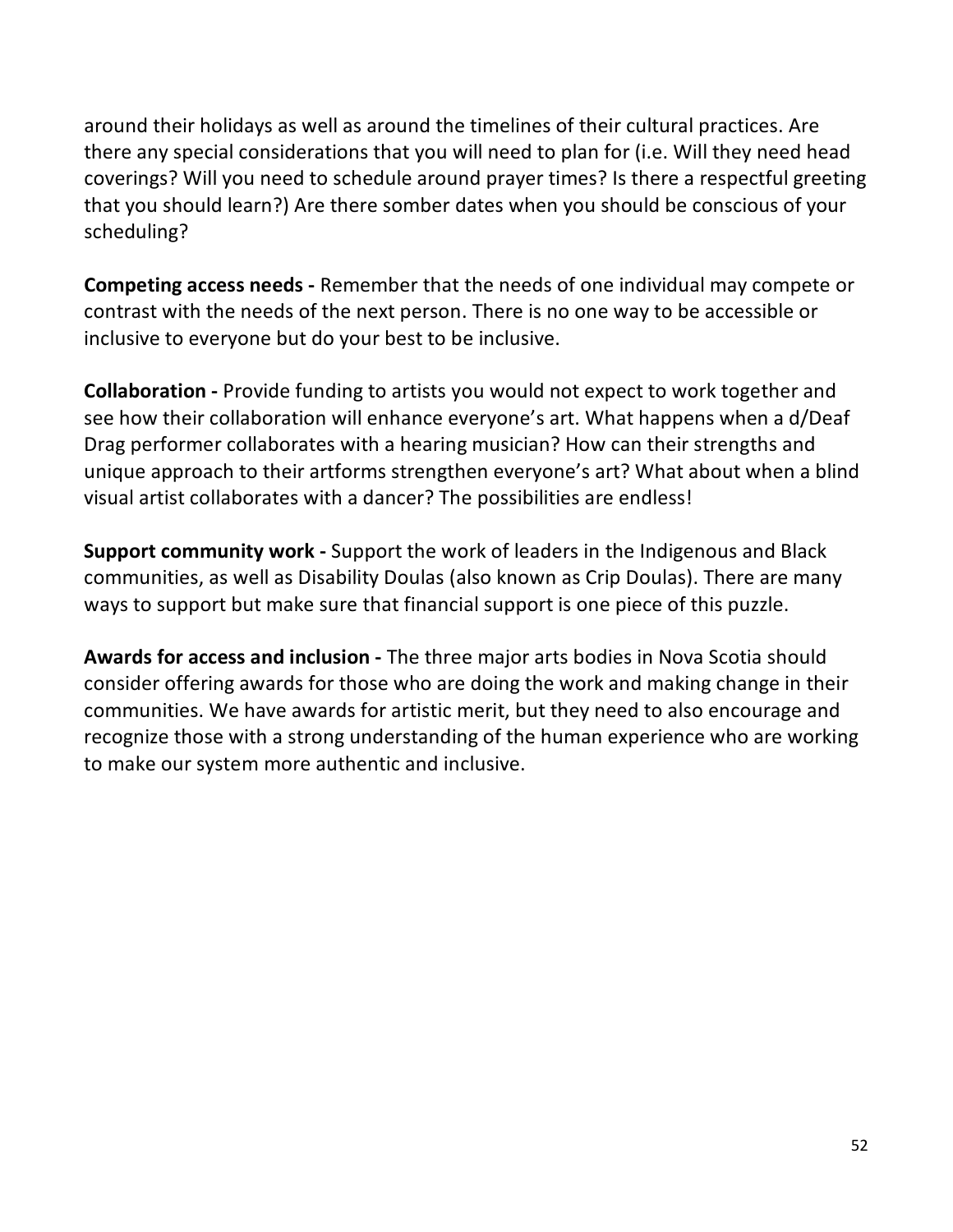# **Final Thoughts**

It is important to recognize that the conversations about the future of our industry in a post-Covid world are problematic. It is assumed that we will return to a better way of life but for many of us, there was never a time to remember fondly. We do not want to go back to the way things used to be, nor can we envision being able to leave behind the isolation and discrimination. During the pandemic, changes were made to provide access because those with power had unmet needs. Today, underrepresented artists are asking whether these new access measures and considerations will remain once those with power no longer need community support.

The Eastern Front Theatre Accessibility Project has been an invitation to those in power to enter the world of underrepresented artists and understand how you can stop placing roadblocks in the way of our artistic goals. Instead, become an ally and amplify our voices. I recognize that my experience is only my own and that some underrepresented artists will disagree with information shared in this report. Let this be a starting point in the conversation. I have committed to every participant in this process that I will find a way to continue these conversations and work to unite the many lonely fighters in this artistic civil rights movement. I invite everyone to come out of the shadows and stand together to show just how powerful we are when we are no longer hiding.

I want to thank my team of community consultants who gave of their time, knowledge, and passion. You trusted me to lead and showed me kindness in your corrections, while generously sharing your lives.

Thanks to the Eastern Front Theatre team for recognizing the need for this information to become part of the public dialogue and prioritizing this project. Kat and Elsa, you granted me a gift I had not yet experienced as a Disabled woman when you placed your trust in me to gather knowledge, while respecting the needs and identity of each person.

Endless gratitude to everyone who shared their experiences with us and who trusted us to act as messengers. My appreciation goes out to the strangers who spoke to us on the street, the directors representing their arts organizations, and to the many artists who allowed themselves to be vulnerable with the hope that we can make change. I want to celebrate all the underrepresented artists whose creativity and innovation have been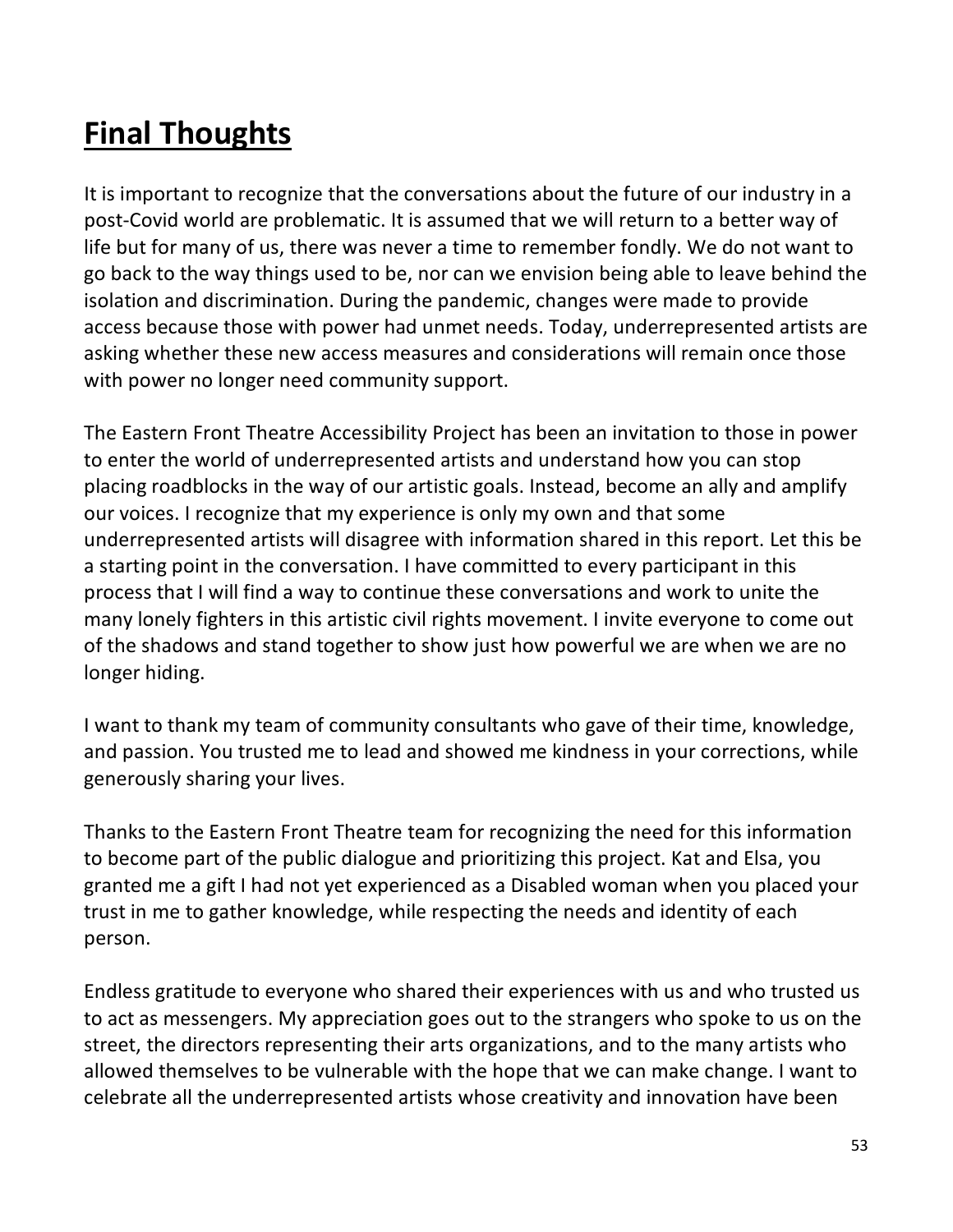developed through years of working within a world not designed for us. We survive hate, slurs, institutionalization, criminalization of our bodies, white-supremacy, and genocide, while channeling our pain into beauty. As artists, we have a deep understanding of the human experience make them phenomenal storytellers. It is time we get out of the way and allow them to create amazing art!

Thank you for taking the time to read this report. Caring enough to hear our stories is the first step. What you choose to do with this information will send a very powerful message to the thousands of underrepresented artists across Nova Scotia who are waiting for support in this fight. What will you do now?

april dubbed

April Hubbard (she/her) K'jipuktuk Crip Artist, Mad Artist and Disability Advocate Coordinator of the Eastern Front Theatre Accessibility Project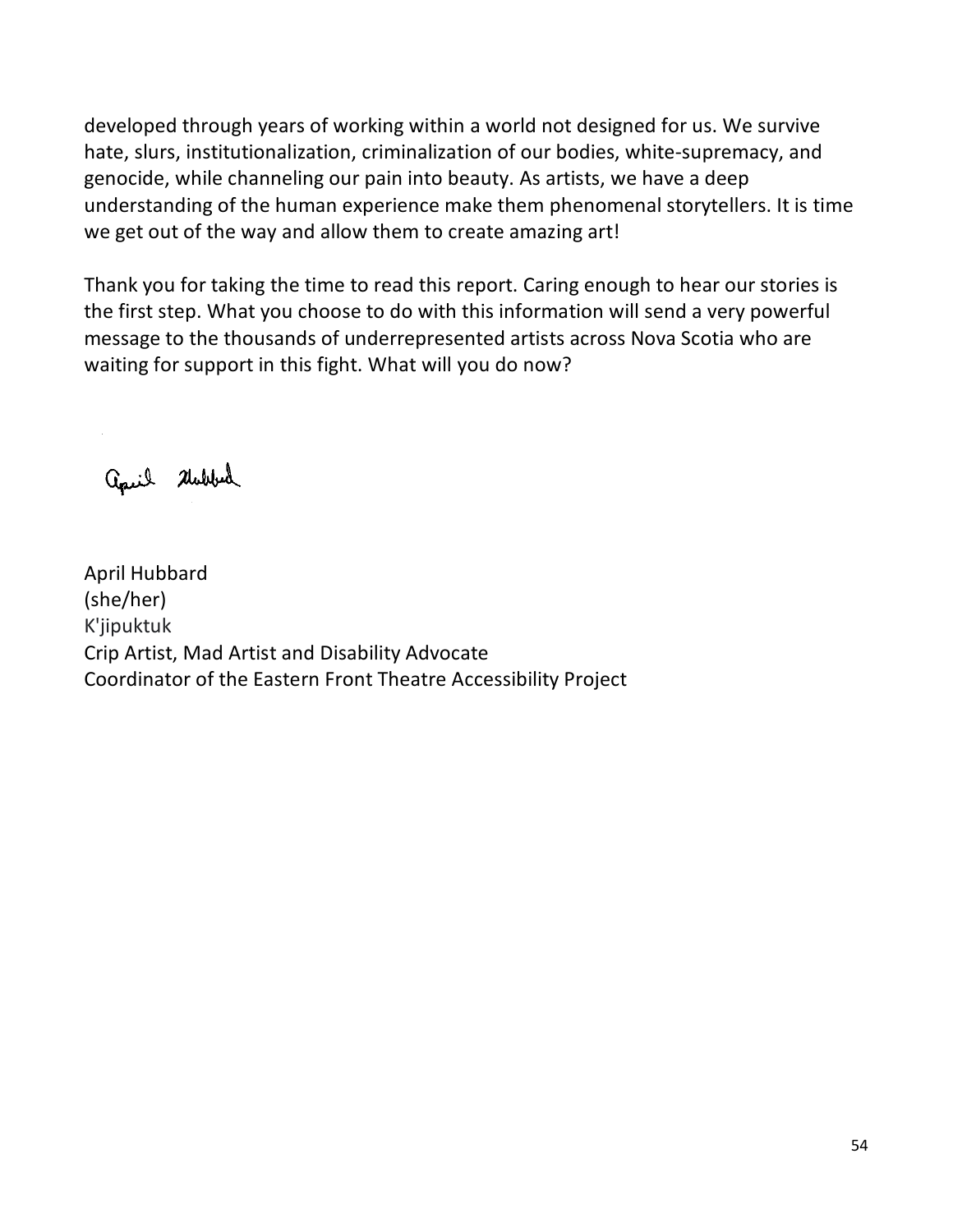## **Glossary of Terms**

**2SLGBTQIA+ -** An acronym which refers to Two-Spirit, lesbian, gay, transgender, queer, intersex, and asexual, while the + represents the countless affirmative ways a person may express their sexuality or gender outside of the heteronormative binary. The 2S (representing Two-Spirit) has been moved to be listed first as a way of recognizing that Indigenous peoples were the first to inhabit our land.

**Ableism (ableist) -** Discrimination and social prejudice against people with disabilities or people who are perceived to be disabled. Ableism characterizes people with disabilities as inferior by situating those who are able-bodied as the norm. Under this belief system, people with disabilities need to be 'fixed' in order to be considered as valued citizens.

**Acadian -** An inhabitant or descendent of Acadie. Acadians are descendants of the French settlers who arrived in Acadie in the  $17<sup>th</sup>$  and  $18<sup>th</sup>$  centuries. Many Acadians were expelled from their lands in the 1750s after the French lost their colony to the British. Those that hid or returned are the ancestors of the Acadians living in Nova Scotia today. Acadians have a unique culture, a distinct French-Acadian dialect and a rich musical culture that lives on today.

**Access -** Having the ability to approach or enter a place. This can also refer to information and having the ability to take in and process this information.

**Access2 card -** A program designed by Easter Seals Canada, where a person requiring assistance can register for the Access2 card. They are then able to show their card at any registered venue to receive a complimentary ticket for their companion when they purchase a ticket for themselves. This program is founded on the understanding that many Disabled people require someone to assist them in meeting their access needs while attending events. For more information on the Access2 program visit: [www.Access2Card.ca.](https://easterseals.ca/english/access-2-card-program/?gclid=Cj0KCQiA2sqOBhCGARIsAPuPK0i7kxnKDE_uLrQMIdTkSvD7or2rWmsuPlt5fKSSswQ37z73VYMZQG8aAovlEALw_wcB)

**Accessibility consultant -** An individual with lived experience and/or specialized training in the field of accessibility needs. This person will work with your organization to understand your goals and advise how best to meet the accessibility needs of your audience, performers and staff based on where you are in your learning process.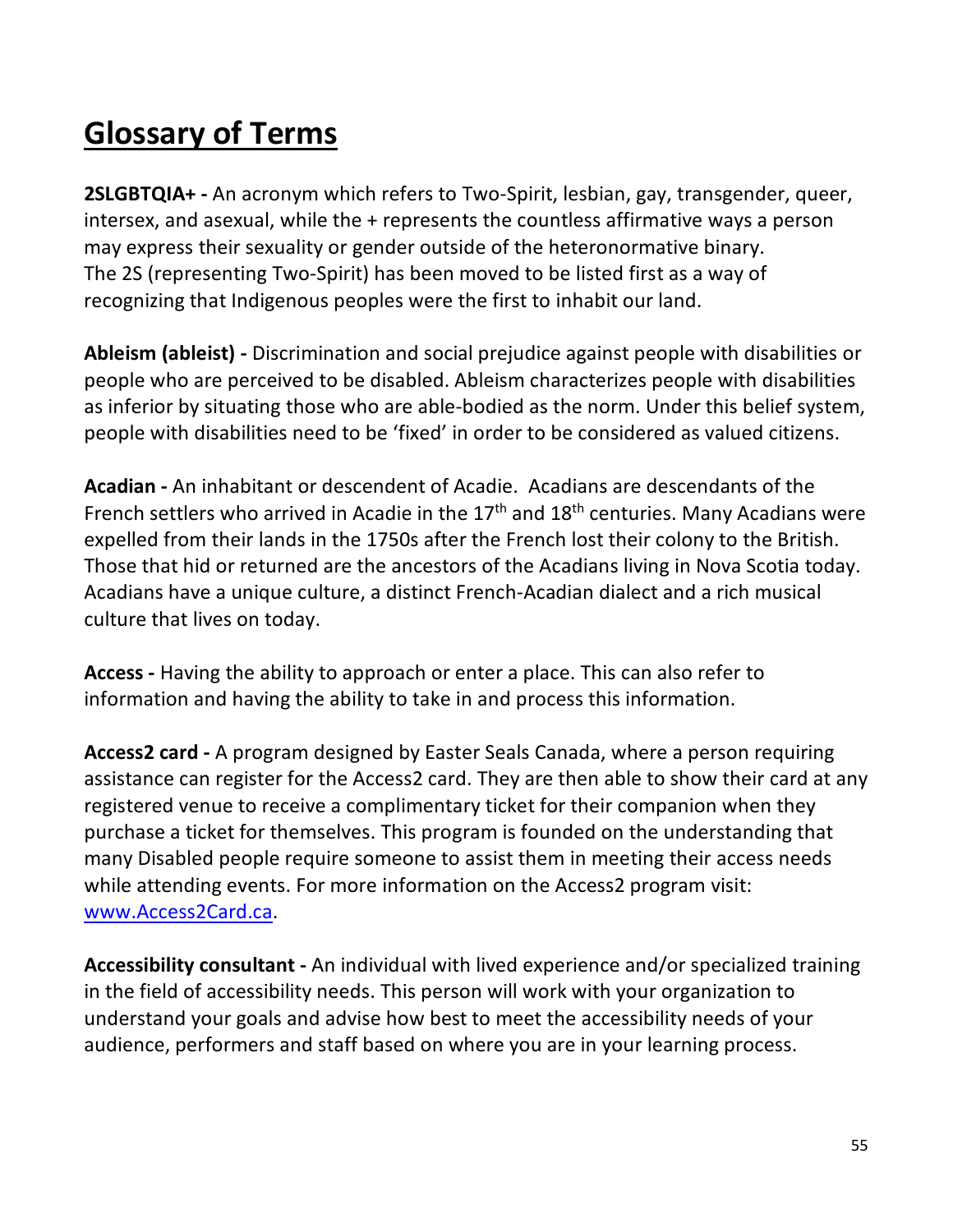**Access guide -** A document created to outline the ways your organization is working to become more accessible and inclusive and to list the access measures available for that specific event.

**Access measures -** Tools used to provide greater access during a performance.

**Accessibility plan -** A document that outlines the timeline and steps your organization plans to take to better meet the accessibility needs of your audience, performers, and staff. Your accessibility plan should cover the current production while also looking to the future.

**Accessibility video -** A video created to show audience members what to expect when they arrive at the venue. This video will give visual and verbal descriptions of the space as well as provide any warnings of elements or subject matter that may be problematic.

**Accessible washrooms -** A washroom designed to meet the access needs of a person with a physical, visual, or sensory disability. All accessible washrooms should be tested by an accessibility advisory or by several members of the Disability community, following the accessibility guidelines in the building code is not enough.

**Access rider -** A document that outlines all the access needs a performer requires to be met so that you can be comfortable and focus on your art.

**Active listener -** A person trained in a way of listening using verbal and non-verbal messages and responding to that person with the goal of improving mutual understanding. Active listeners will give their full focus and attention to a person and will then confirm the messages they received by repeating them to the speaker. They may sometimes provide further resources if needed.

**AFAB -** An acronym meaning Assigned Female at Birth. This means that when the person was born someone examined their external anatomy and made the judgment that their birth certificate should be marked as female. Note that the sex they were assigned at birth has nothing to do with their gender at all and an AFAB person can identify as any gender.

**Aging art -** A new art movement that examines how we age, how we change over time, and how we can embrace a more authentic version of ourselves over time. These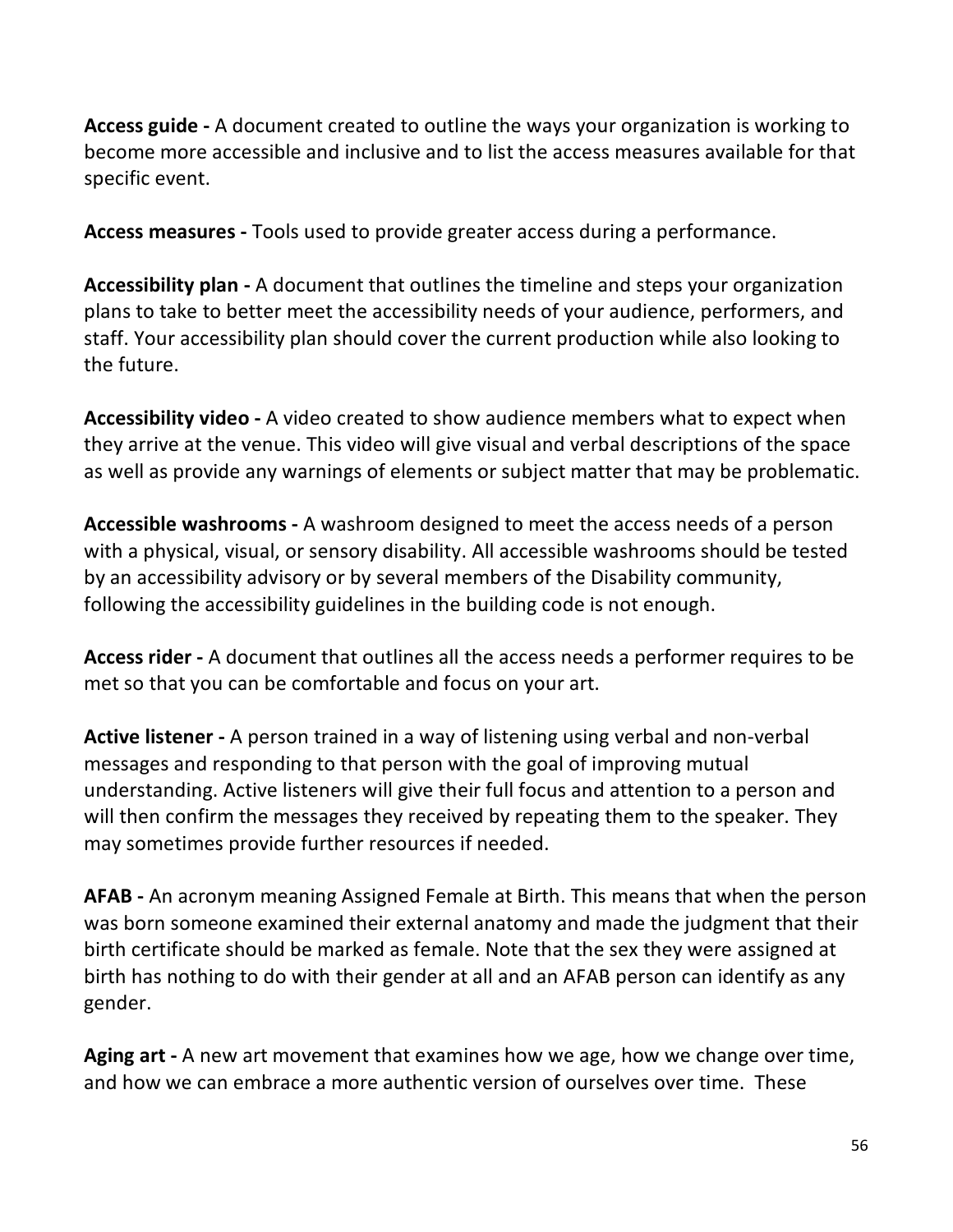subjects are explored through various forms of art although the Aging art movement is believed to have begun in the field of photography. Aging art is a social justice movement that questions how we view our bodies, our identities, and challenges longheld beliefs that the aging body should be hidden away. It challenges us to embrace the changes in our bodies and minds over time rather than feeling shame over them.

**Ally (plural allies) -** Someone who supports an individual or group facing alienation or hardship, even though they do not belong to that group themselves.

**Alt-text -** Text that briefly describes an online image. This text is used by blind or partially sighted individuals (who might be using screen readers) to understand what is happening in an image, or by everyone when an image does not load. For more resources to understand alt-text and how it differs from image descriptions visit the Instagram account [@Higher\\_Priestess.](https://www.instagram.com/higher_priestess/)

**AMAB -** An acronym meaning Assigned Male at Birth. This means that when the person was born someone examined their external anatomy and made the judgment that their birth certificate should be marked as male. Note that the sex they were assigned at birth has nothing to do with their gender at all and an AMAB person can identify as any gender.

**American Sign Language (ASL) -** A visual language that serves as the predominant sign language of Deaf and hard of hearing communities in anglophone Canada (note there are other types of sign language including Maritime Sign Language, used by some here in Nova Scotia). The shape, placement, and movement of the hands as well as facial expressions and body movements all play important parts in conveying information and meaning. ASL has the same linguistic properties as spoken languages, but the grammatical structure and syntax differ from English. Like all languages, ASL grows and changes over time.

**Anti-oppression training -** A form of education that examines an anti-oppressive framework. This means that we recognize the oppression that is built into our systems and institutions and challenge inequalities and injustices that allow one group to dominate over another. Anti-oppression training introduces concepts of power and privilege, while teaching the difference between equity and equality. An anti-oppressive framework allows us to understand our place within these systems, question our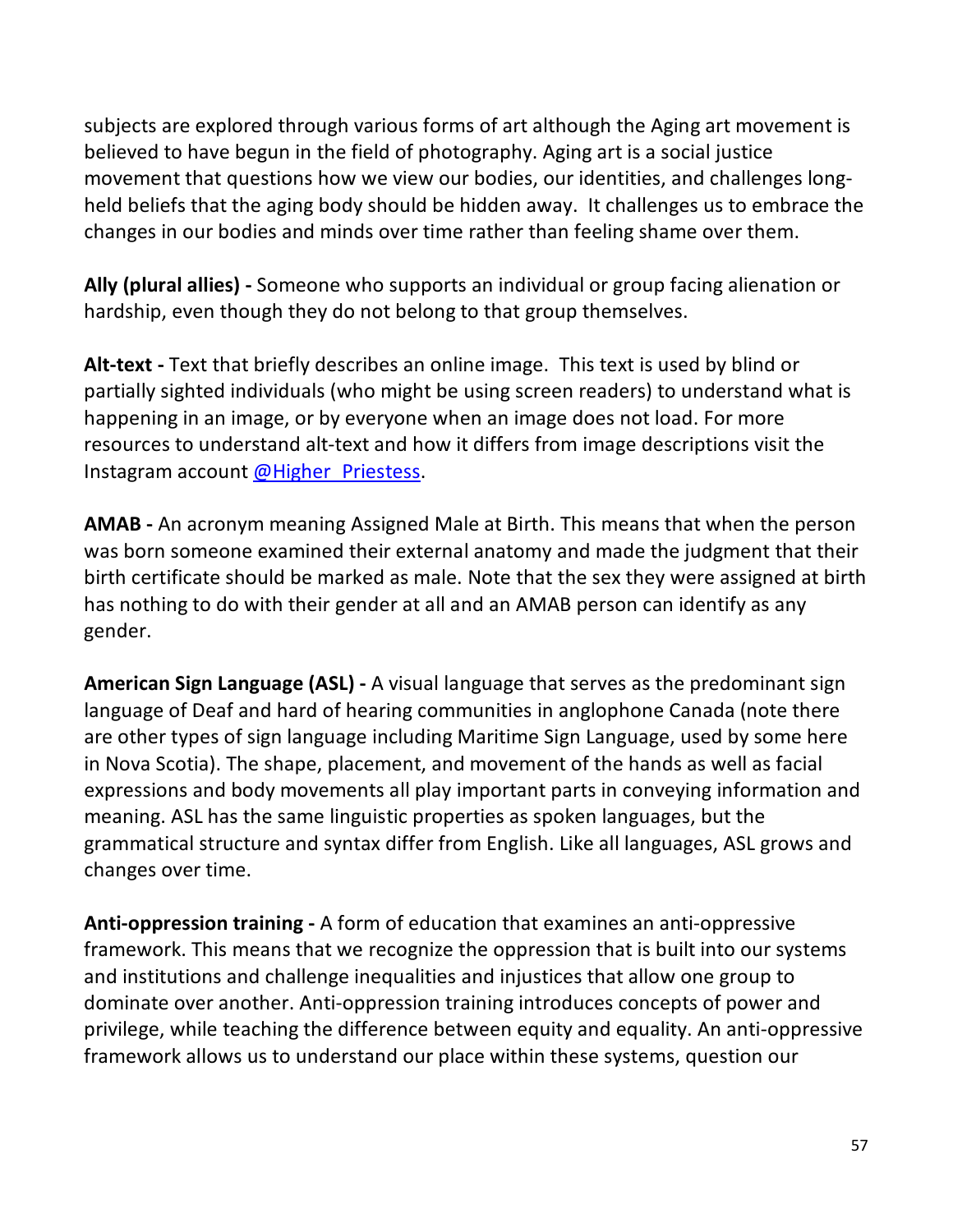practices, and create new approaches that counter oppression and move us closer to reconciliation and decolonization.

**Appropriation -** A term that refers to taking something that doesn't belong to you and most often refers to an exchange that happens when a dominant group takes or borrows something from a minority group that has historically been exploited or oppressed. This act reinforces stereotypes and contributes to oppression.

**Arts coalition -** A collection of artists that wish to work together toward the common goal of a more equitable arts community, which centers on mutual aid and self-care. This arts coalition will dismantle the barriers placed in front of underrepresented artists and will focus on meeting everyone's needs so that its' members are able to give their full attention to creating art.

A key element in the creation of an equitable arts coalition is that it would be controlled by its' members and would not be beholden to any more powerful organization.

**Arts modalities -** A term referring to the many ways of expressing ourselves artistically. In this report, we give examples of some of the dominant performing arts modalities but there are many more examples that are not listed and are equally valid within this conversation.

**Atheist -** A person who does not believe in the existence of a god or deities.

**Audio description -** There are many different styles, but all are a form of narration or description used to provide information surrounding key visual elements, making it accessible for those who cannot see the content. It is often described as speaking pictorially.

**Black -** A racial and cultural classification based on the person having a highly melanated skin colour.

**Blind or partially sighted -** Blindness refers to a spectrum of vision loss. A person's experience of blindness can range from sight loss which interferes with your daily activities to total blindness. Total blindness does not mean that the person sees nothing at all, some people still see changes in light or a haze. Someone who is partially sighted has partial vision in one or both eyes.

It is common for a blind person to identify with the Disability community as they do not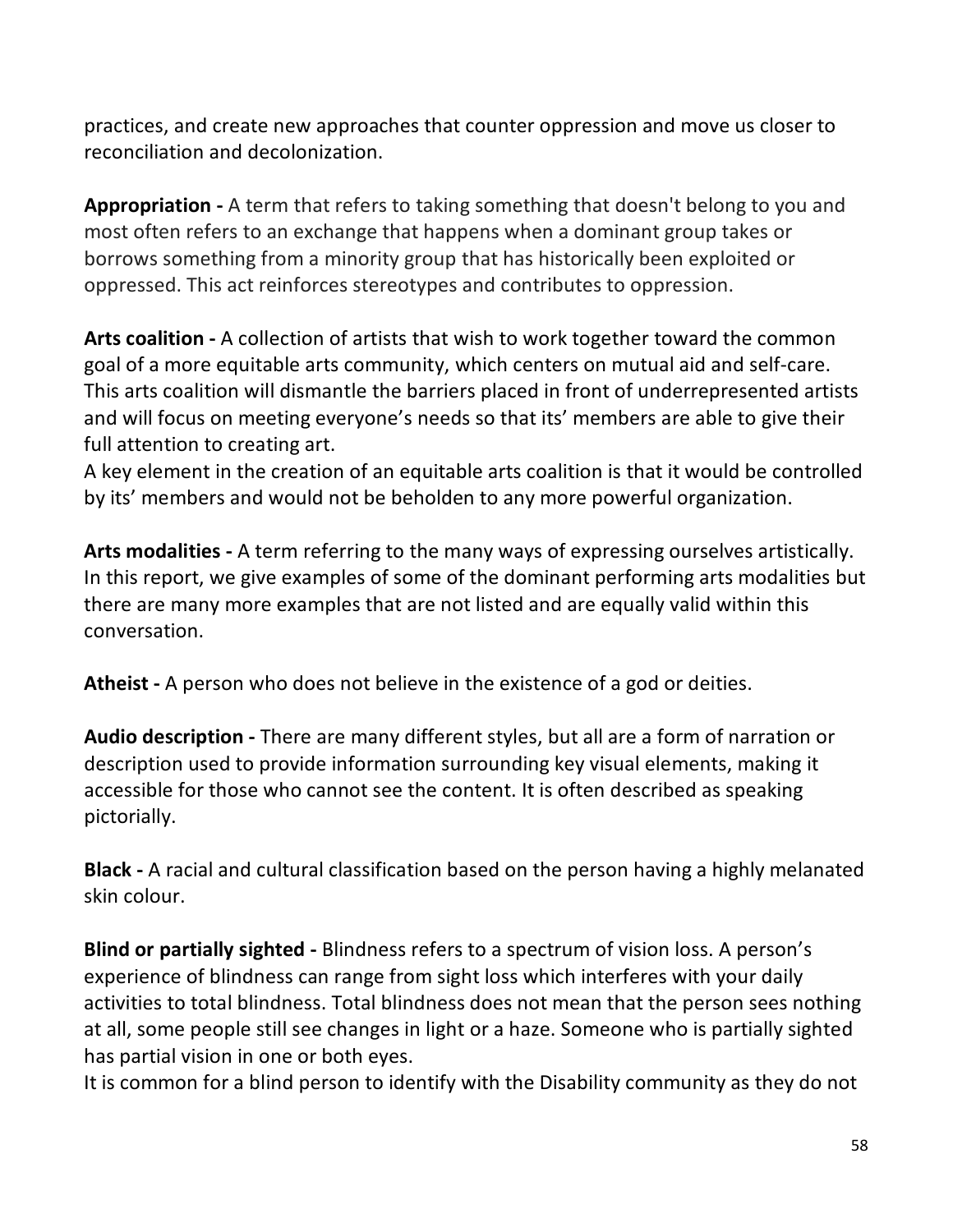identify as having their own unique culture and language, but not every blind person will connect with that label.

**CamelCase -** The practice of writing phrases without spaces or punctuation, indicating the separation of words with a single capitalized letter. Used as an access measure when writing hashtags, to allow screen readers to differentiate between words.

**Capitalism -** An economic and political system where the means of production of goods and services are owned and operated by private individuals, with the goal of making a profit.

**Captions -** The text version of audio content in a video, which has been synchronized with the video. Captions are used to make your content more accessible to a variety of users, including those who are d/Deaf or hard of hearing, people learning the language, and for neurodivergent individuals.

**Chronic illness -** A health condition that lasts one year or more, that requires treatment, and may limit daily living activities. Chronic illness is often incurable. Although chronic illness may lead to disability, not everyone with a chronic illness is disabled, and most people with disabilities do not have a chronic illness.

**Cisgendered -** An umbrella term for persons whose gender identity/expression conforms to that typically associated with the gender they were assigned at birth. A person whose gender expression matches the sex that they were assigned at birth. It is disrespectful to use *normal* or *regular* to refer to cisgender folks

**Cis-female (Cisgender-female) -** A person who was assigned female at birth and their gender identity remains female.

**Cis-male (Cisgender-male) -** A person who was assigned male at birth and their gender identity remains male.

**Closed space conversations -** Conversations intended to take place in an environment where only people of a certain identity are invited to participate. Closed space conversations typically happen within groups of underrepresented communities, with the goal of having a space where they can feel safe to share openly without fear of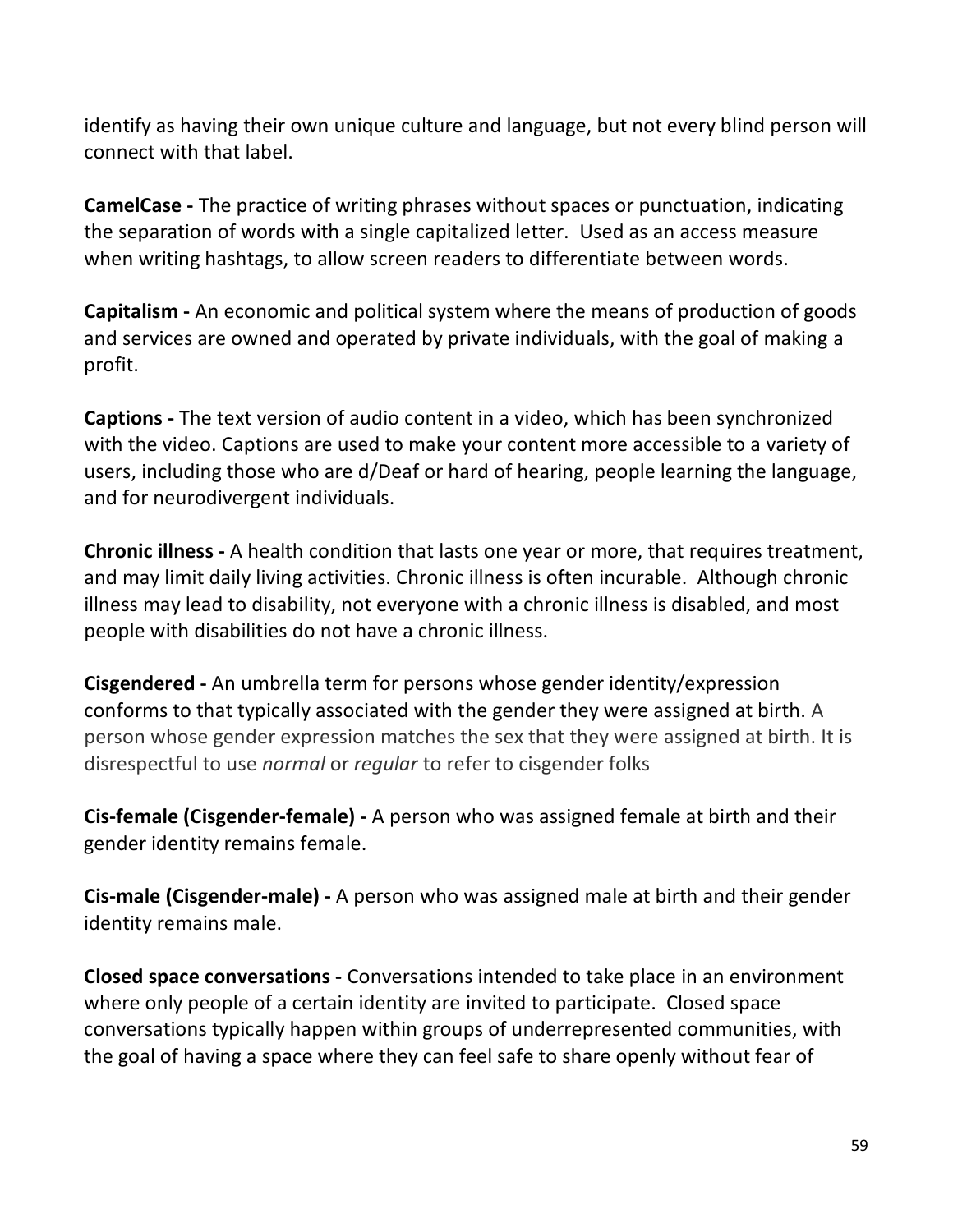repercussions and without having to explain basic concepts and ideas which are understood within the community.

**Colonialism -** The practice of domination (often by subjugation) of the people in power over the other people in the area. This often happens by establishing colonies and typically has the goal of economic dominance. Colonizers may impose their language, religion, beliefs, or cultural practices on those with less power. The strongest example of that in our region would be when the European settlers colonized Turtle Island, stealing the land, resources, culture, and language of the Indigenous people in an act of genocide.

**Communication Access Realtime Translation (CART) -** The live, word for word translation of speech and sound into text, which allows a person who is d/Deaf or hard of hearing, people learning the language, as well as neurodivergent individuals to follow what is being said aloud. CART is a service where a specially trained stenographer listens to what is being said and types it, so it can be read on-screen (also known as real-time stenography). This real-time captioning strives for an accuracy rating of roughly 98%, although the final accuracy is dependent on the caption writer mishearing a word, their familiarity with the words being used, or having errors in the software they are using.

**Communication boards –** A picture symbol board that can be used to facilitate communication. The pictures on the board will enable a person to make comments, requests, or give direction without the need for verbal communication. Communication boards are traditionally used by members of the autism community and by people who are non-verbal, although they have many other uses, such as for individuals who do not speak the language or for patrons with anxiety.

**Community consultants -** Community members with lived experience who are paid to offer knowledge and experience to the organization that hired them. Community consultants will use their knowledge and understanding of their community to guide decision making.

**Companion ticket -** A free ticket offered to the companion of a ticket buyer who requires support to navigate the space and support their needs during the performance.

**Criminalization of our bodies -** There are many ways in which the system criminalizes the bodies of those it deems inferior. Examples of this include: the sexualization of some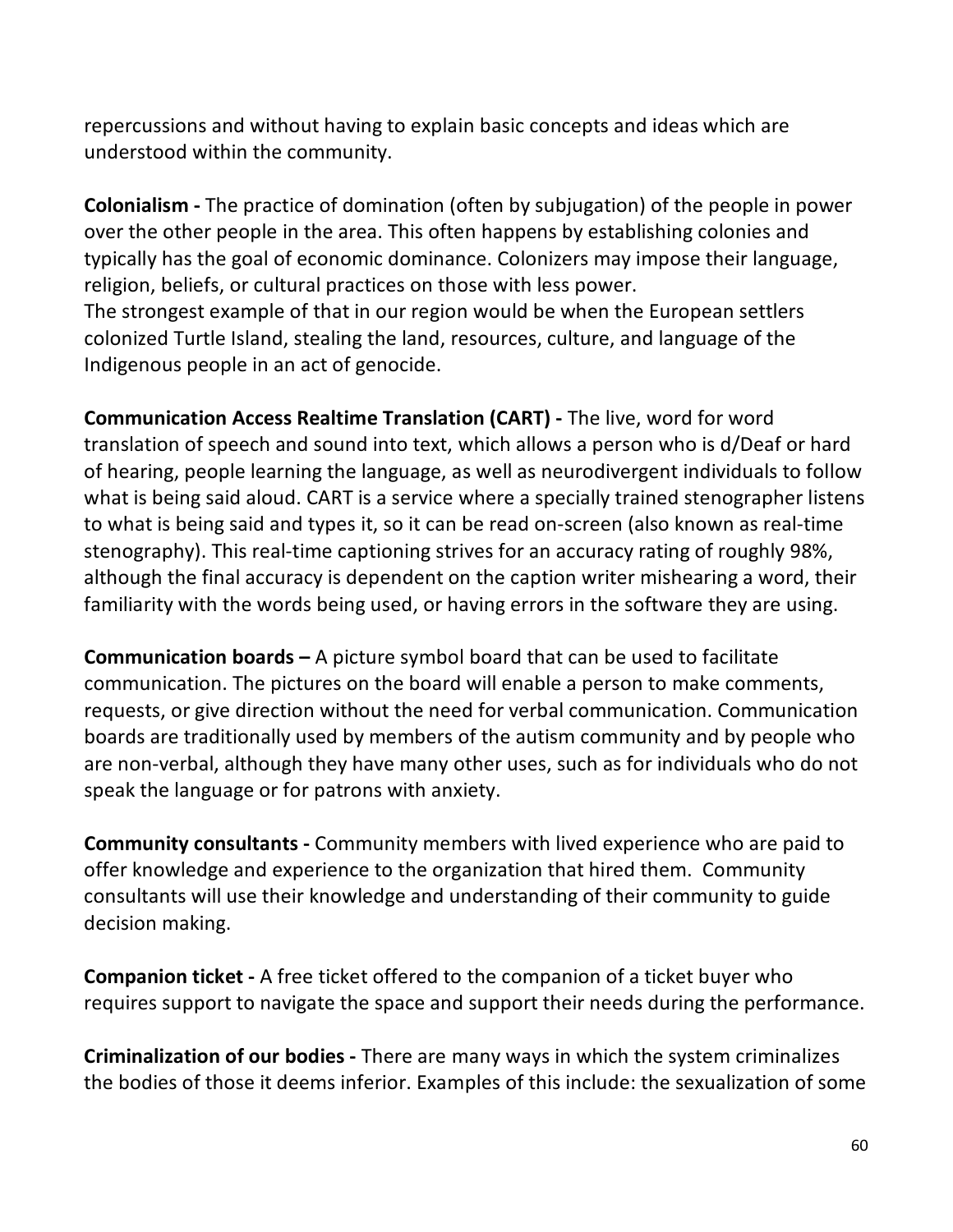nipples as apposed to others (i.e. breastfeeding parents or who is allowed to go topless), a hesitancy to show intimacy between queer couples in our media, using a immigrant's health as a means of deciding whether or not they should be accepted into the country, driving while black and racialized stop-and-frisk policies, the lack of investigation of thousands of missing and murdered Indigenous women, forced do not resuscitate (DNR) policies for disabled people entering the health system for minor ailments, and forced hysterectomies for trans men requesting gender confirmation surgery. All of this is evidence that ugly laws are still very much alive and well today.

**Crip art -** An artistic movement that looks to 'crip' the arts by embracing ways that Disability can disrupt the status quo and create change. Language is often used as a tool to subvert the norms and shock people into thinking about their preconceived notions. The Crip arts as well as Disability arts are used as tools to counter misrepresentation while shifting control back to the Disabled community. Impairment is celebrated as a source of diversity rather than a difference that should cause shame.

**Cultural identity -** The identity or feeling of belonging to a group. It is part of a person's self-perception. It encompasses nationality, ethnicity, religion, language, cuisine, aesthetics, social class, or any other social group with their own distinct identity.

**Deadname -** A term created in the transgender community, which refers to someone's unused birth name. A deadname should never be used, as it does not match the person's gender and personal identity.

**Deaf art -** An art movement that expresses the unique values of Deaf artists. Deaf art has been especially influenced by history, including the negative and oppressive events of the oralist movement. Deaf art represents aspects of Deaf culture, Deaf identity, American Sign Language (ASL), Deaf gain, deafness, hearing loss, oppression, Deaf perspective, Deaf experience, celebration, resistance, and cultural identity. It is separate from the De'VIA (Deaf View/Image Art Movement) although they both act as forms of resistance to the narrow view of the hearing/oratory art world.

**d/Deaf Interpreters -** A d/Deaf interpreter (DI) is an individual who is deaf or hard of hearing and possesses excellent communication skills in both ASL and English. They have been trained in interpreter ethics and may also have specialized communication training in use of gesture, mime, drawings, and matching sentence structure and language of the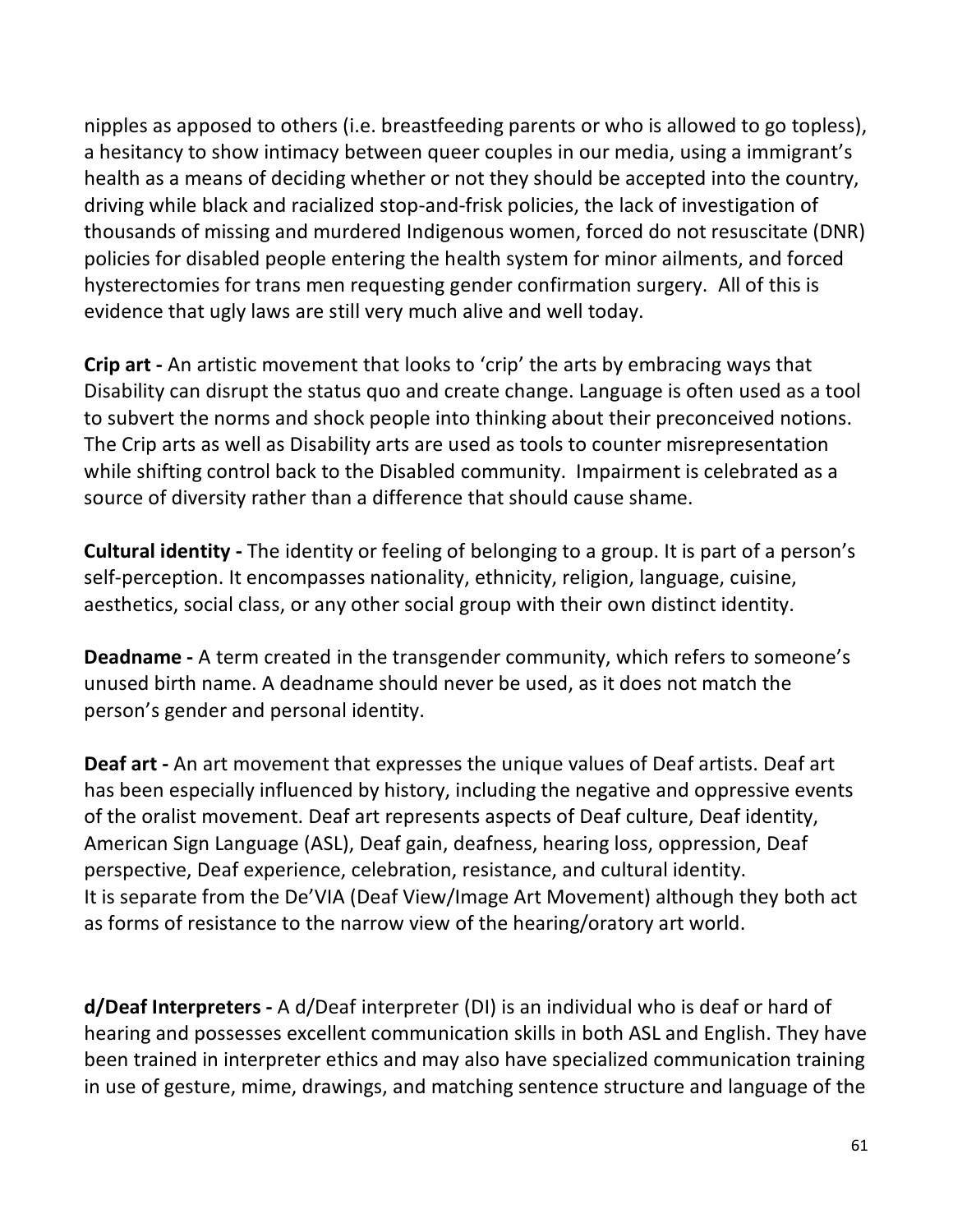deaf person they are interpreting. The DI also has an extensive knowledge and understanding of deafness and of Deaf culture. Some people believe that the use of a d/Deaf & hearing interpreter team increases the level of accuracy in the overall transmission of information.

**d/Deaf or hard of hearing -** d/Deaf is defined as a total or partial hearing loss. Traditionally the lowercase deaf refers to the audiological condition of having hearing loss, while the capitalized Deaf refers to the community of people who share a culture and language. People who are Deaf take great pride in their unique culture and as a result, many people from the Deaf community do not identify their deafness as a disability, while others do identify as both Deaf and Disabled.

Hard of hearing refers to a person with mild to moderate hearing loss. They may or may not identify with the Deaf community. People in the Deaf, deaf, and hard of hearing communities may or may not use Sign Language to communicate. In the end, it is important not to assume a person's identity and instead ask them their identity and respect it.

Although not used in this report another important identity that exists in the d/Deaf community is that of a CODA. CODA is an acronym for Child of Deaf Adult and typically refers to a hearing person who has a parent or parents who are d/Deaf. This gives them a unique experience in the d/Deaf community.

**Disability -** According to the medical model of understanding disability, a person with a disability is someone who has a mental or physical impairment that substantially limits one or more major life activity. This definition focuses on what is lacking in the individual and looks to the system to fix it.

For the purpose of this report, we define Disability through the social model which says: Disability is caused by the way society is organized, rather than by a person's differences. The social model of Disability looks at ways of removing physical, attitudinal, communication, and systemic societal barriers so disabled people can be independent and equal in society, with choice and control over their own lives. Disability is not a personal problem or limitation to be overcome by an individual, but rather a failure of society to be inclusive and accessible.  

You may notice that throughout this report Disability was sometimes capitalized and other times it was not. When Disability is capitalized it is an act of reclamation, which acknowledges Disability as a source of diversity that fosters pride, while celebrating that Disabled people have a shared identity, culture, and community. We embrace the strengths that come with being Disabled. When disability is not capitalized it refers to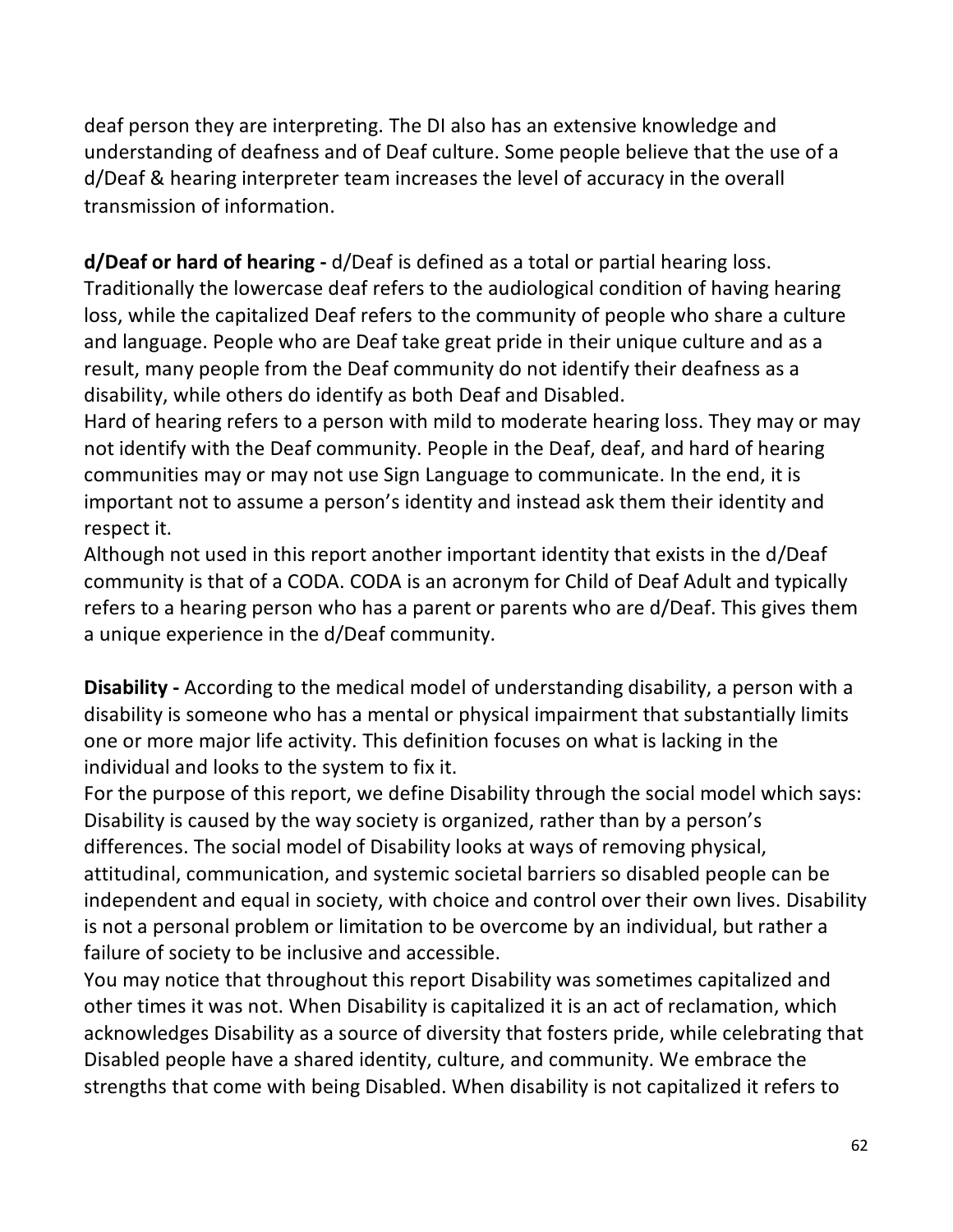the medical model definition (or diagnosis) of disability or to a disabled person who chooses not to identify with the label of belonging to the community of Disability. I also chose identity-first language rather than person-first language for this report, as I personally take great pride in belonging to the Disability community and choose to embrace my identity before my personhood. Many people will choose person-first language instead.

**Disability doula (Crip doula)** - A Disability doula is a trained professional who provides continuous physical, emotional, spiritual, and informational support to a person and guides a newly disabled person into our Disability community and culture. Like birth, the transition into the Disability world comes with many changes and feelings of loss of control. The Disability doula teaches the individual how to navigate the complex systems, while introducing them to the concepts of Disability Justice and interdependence. They will also help introduce them to other members of the Disability community.

The word 'Crip' (abbreviation of Cripple) is a reclaimed term that shows pride in the strengths that come with belonging to the Disability movement. The Crip movement uses language to challenge disability stereotypes, avoids disability hierarchy, and espouses the beliefs of the Disability Justice movement.

**Disability Justice -** A movement developed in 2005 by a collective of disabled queer women of color (all part of the Sins Invalid performance company) as a way of establishing civil rights for people with Disabilities. The Sins Invalid catchphrase is, "an unshamed claim to beauty in the face of invisibility".

Disability Justice is the leading Disability rights movement in North America today, and has at its core the 10 Principles of Disability Justice. These principles include intersectionality, leadership of those most impacted, anti-capitalist politic, commitment to cross-movement organizing, recognizing wholeness, sustainability, commitment to cross-disability solidarity, interdependence, collective access, and collective liberation. For more information on Disability Justice visit the Sins Invalid website at: [10 Principles](https://www.sinsinvalid.org/blog/10-principles-of-disability-justice)  [of Disability Justice.](https://www.sinsinvalid.org/blog/10-principles-of-disability-justice)

**Discrimination -** The unfair or prejudicial treatment of a person based on the group or class that they belong to. This treatment may occur based on race, age, ability, gender, sexuality, or class as a few examples.

Systemic or institutional discrimination also happens. These refer to policies or practices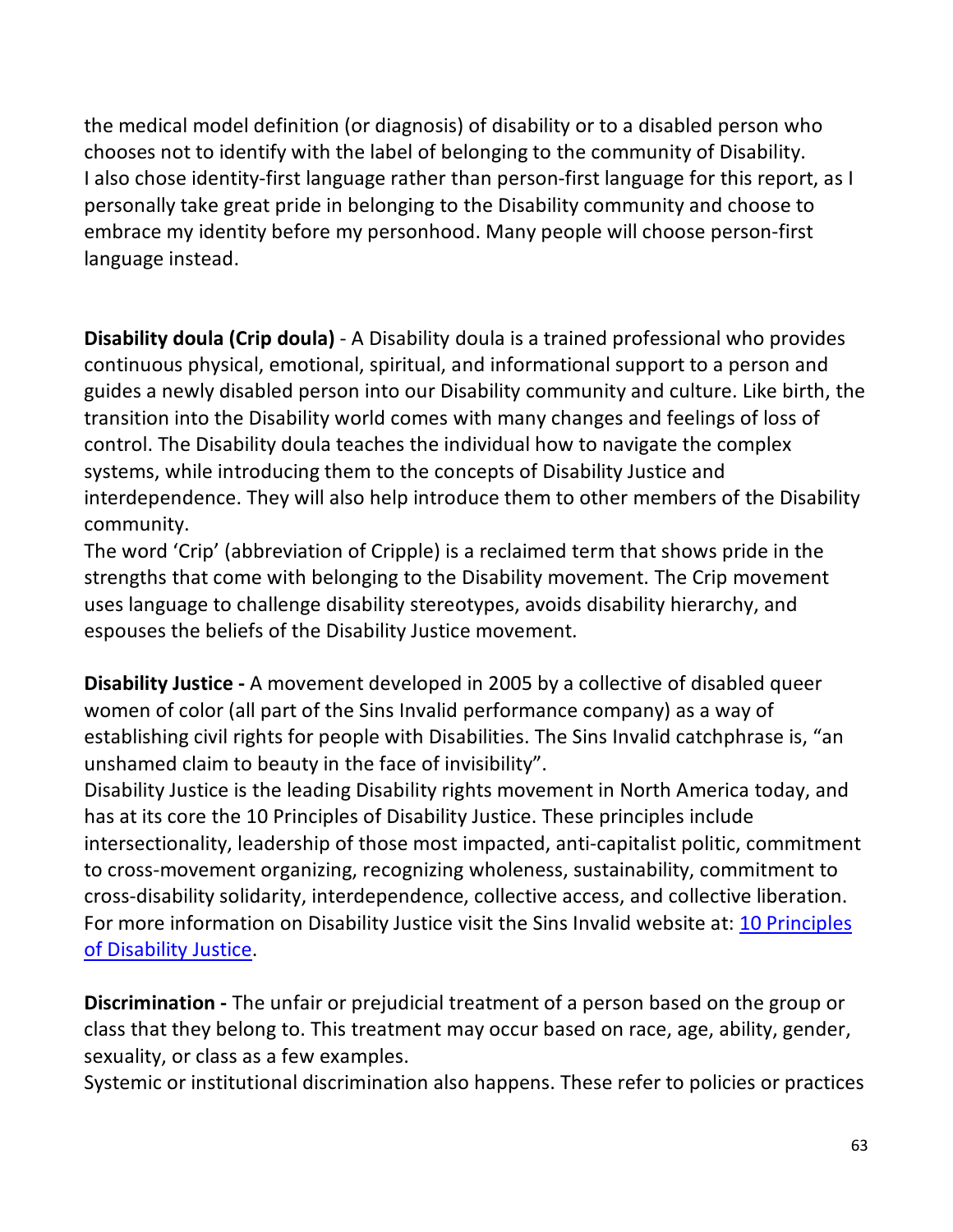that appear to be neutral but that have discriminatory effects on individuals based on their identity.

**Drag art -** The art of playing with gender. It is performance art where a person gets to explore and exaggerate various aspects of a gender identity of their choosing.

**Drag artist -** A person who expresses themselves using the art of drag. They may be a person of any gender and they may be exploring using any gender signifiers and gender roles.

**Drag Kings -** A person who uses clothing and makeup to explore and often exaggerate male gender signifiers and gender roles for entertainment purposes. Drag Kings were traditionally females or AFAB, but today anyone can be a Drag King.

**Drag Queens -** A person who uses clothing and makeup to explore and often exaggerate female gender signifiers and gender roles for entertainment purposes. Drag Queens were traditionally males, but today anyone can be a Drag Queen.

**Economic standing -** The economic class a person inhabits. This can be measured by their income, occupation, and education.

**Elder art -** An arts movement that encourages seniors to explore their creativity and to use art as a tool for processing emotion and fostering connections, while maintaining physical ability and mental acuity. These goals promote ongoing active engagement in life while allowing seniors to maintain their voice through art.

**Elders -** An Elder is someone recognised within their community as a keeper of cultural knowledge and are well respected members of an Indigenous community. They lead through example, by living their lives according to deeply ingrained principles, values, and teachings. Although their role varies from one community to the next, Indigenous Elders are deeply committed to sharing their knowledge, providing guidance, teaching others to respect the natural world, and to learning to listen and feel the rhythms of the elements and seasons.

**Ethnicity -** A term that refers to the shared culture or way of life of a group. This shared culture can be marked by its practices, values, beliefs, history, religion, and language.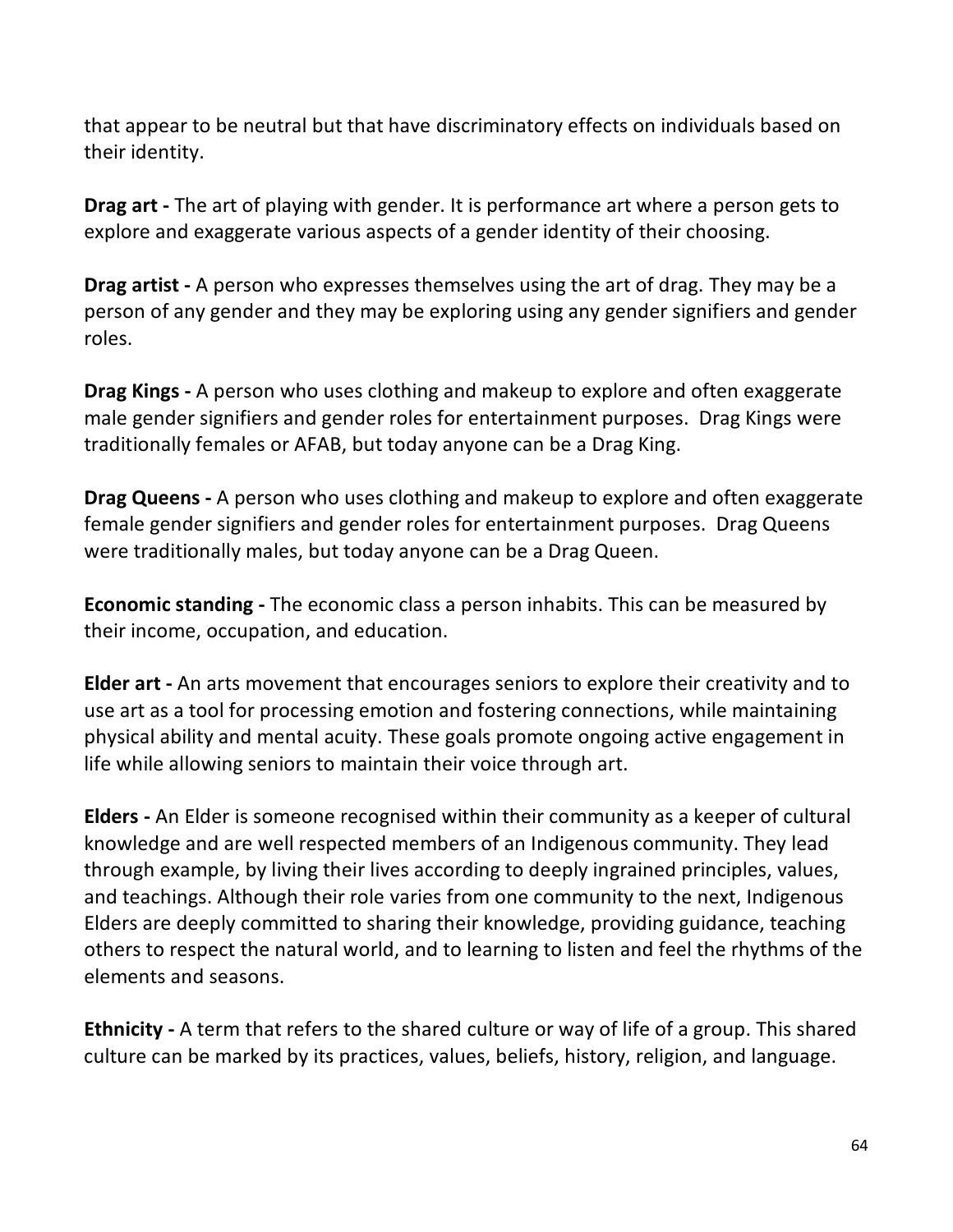**Fat art -** A social justice movement that uses art as a tool to challenge the belief that thin esthetics are the norm and that fat esthetics are undesirable. It strives to show beauty, strength and health in 'fatness' and removes stereotypes and social stigmas connected to a larger body type. Fat art also shows the social stigmas and obstacles placed in the way of fat individuals, deemed as unworthy in our society. The Fat art movement has played a role in the fat acceptance and body positivity movements.

**Femme performers** - Femme is used by people who express themselves in a way that is traditionally perceived as "feminine." Femme can be used as either a gender identity or as a gender expression.

In the case of this report, we are referring to AFAB performers who are performing Feminine Drag, meaning the character they play embraces a traditionally feminine gender expression.

**Gender -** Society views gender as the societal expectations (gender roles) put on a person based on the way their body is perceived (either masculine or feminine). Personal gender (what we are referring to in this report) refers to a spectrum of identities that combine or reject ideas of femininity and masculinity. Some cultures recognize a third gender identity outside of the binary of feminine or masculine. A person's gender may fall anywhere along this spectrum or may be completely outside it. Where you situate yourself may change or evolve from day to day or over your lifetime. Gender includes the ways you understand your physical body, the way you experience your inner thoughts, and the ways you express yourself to the outside world. Gender is how we experience ourselves.

**Gendered -** For the purpose of this report gendered refers to having certain attributes, characteristics or expectations assigned to a particular gender.

**Gender expression -** External; how an individual chooses to express their gender to the world around them.

A person may exhibit their gender expression through appearance, style, and behaviour. Please note that although these tools can be used to express gender, they do not necessarily have a specific gender attached to them. Makeup can be worn by a person of any gender. This means that a person's gender identity can sometimes inform a person's gender expression, but a person's perceived gender expression does not dictate their gender identity.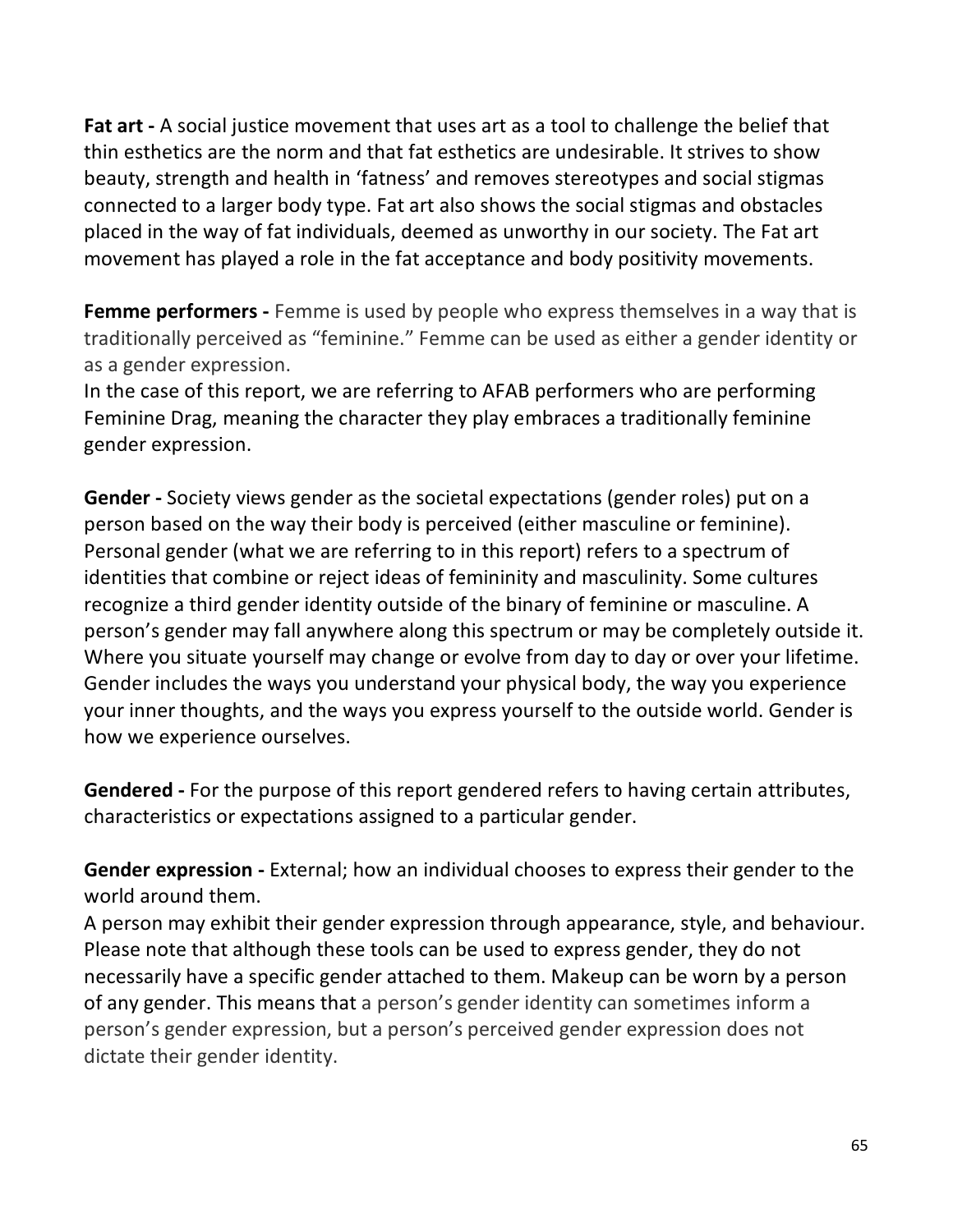**Gender identity -** Internal; the personal understanding and experience of an individual's own gender. Everyone has a gender identity; for some, it matches the sex they were assigned at birth, while for others they are incongruent.

**Gender inclusive washrooms -** Washrooms that anticipate and accommodate the needs of members of all genders and where individuals of any gender can feel comfortable and safe.

**Genderqueer -** Genderqueer identity is open to anyone who "queers" gender. This means anyone who does things that are outside of the norm of their actual or perceived gender identity.

It can also refer to a gender identity where the person falls outside of, falls in between, or fluctuates along the many gender categories. People who are genderqueer often experience their gender as fluid, meaning it can shift and change at any given time.

**Genocide -** The intentional, systematic destruction of a group of people because of their ethnicity, nationality, religion, or race.

**Gentrified -** The process of changing the character of a community through an influx of more affluent individuals.

**Government supports -** Funds provided to an individual by the government with the intention of allowing them to cover their most basic living expenses. These funds come with strict rules as to how they can be spent and who is deemed worthy of support.

**Hearing Interpreters -** A hearing interpreter is any ASL interpreter who is able to hear. Hearing interpreters may work alone or alongside a d/Deaf interpreter to interpret as a team. Some people believe that the use of a d/Deaf and hearing interpreter team increases the level of accuracy in the overall transmission of information.

**Heteronormative -** The assumption that being cisgender or heterosexual is the norm, and anything that exists outside of that is strange or wrong.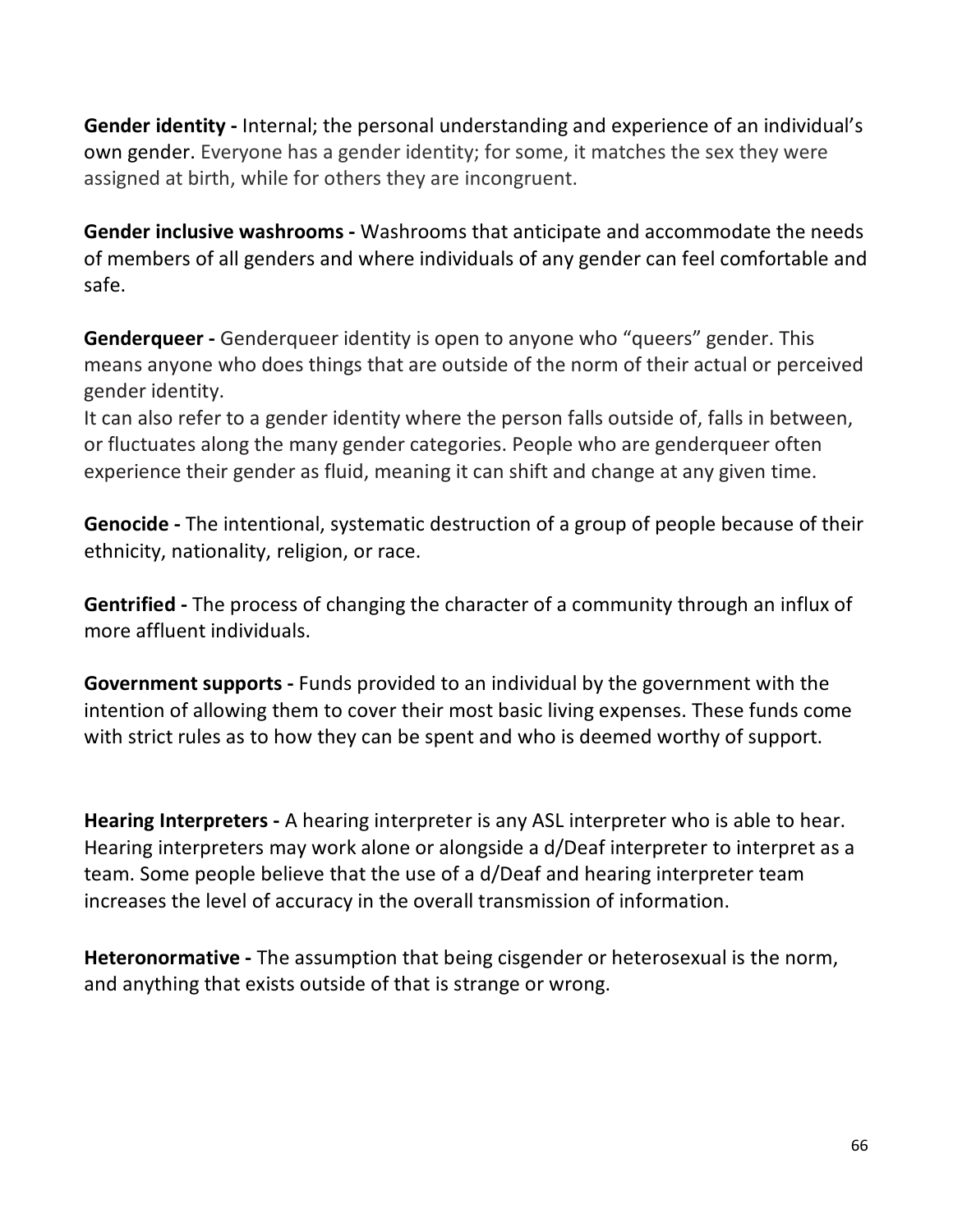**IBPOC -** An acronym for Indigenous, Black, and People of Color. Please note IBPOC should not be used indiscriminately when actually referring to a single community within. For example, when referencing the high numbers of missing and murdered Indigenous women you would not use IBPOC as not all communities within this group have the same experience.

This acronym was originally BIPOC (which is still used today). For this report, we chose to use IBPOC as a sign of respect to the Indigenous peoples who were the first to inhabit this land.

**Image descriptions -** Detailed explanations of an image that provides textual information to describe visual images to a person who is blind or partially sighted. Image descriptions are longer than the brief alt-text description you would receive if the image did not load. When using Image Descriptions to describe art we can use a little more creativity than with typical image descriptions, and it provides another layer of artistic expression for the artist. For more information on Image descriptions visit the Higher Priestess Instagram account at: [@Higher\\_Priestess.](https://www.instagram.com/higher_priestess/)

**Inclusion -** The action or state of including or being included and fully welcomed in a group.

**Inclusion rider -** A document that outlines standards of inclusion and education that you require of the organization you are working with.

**Indigenous -** A term referring to the very first people to inhabit the land. In the case of Nova Scotia, this would be the Mi'kmaq people (also known as the L'nu people). Please look under Mi'kmaw for more information.

**Institutionalization -** The process of developing or transforming rules and procedures that influence a set of human interactions within the social system. This institutional system also encourages the incarceration of those deemed unworthy within prisons, juvenile detention centers, community housing co-ops, psychiatric wards, hospitals, and long-term care homes

**Interlocutor -** A person hired to facilitate communication and who works to ensure that both parties feel their needs are being heard and respected.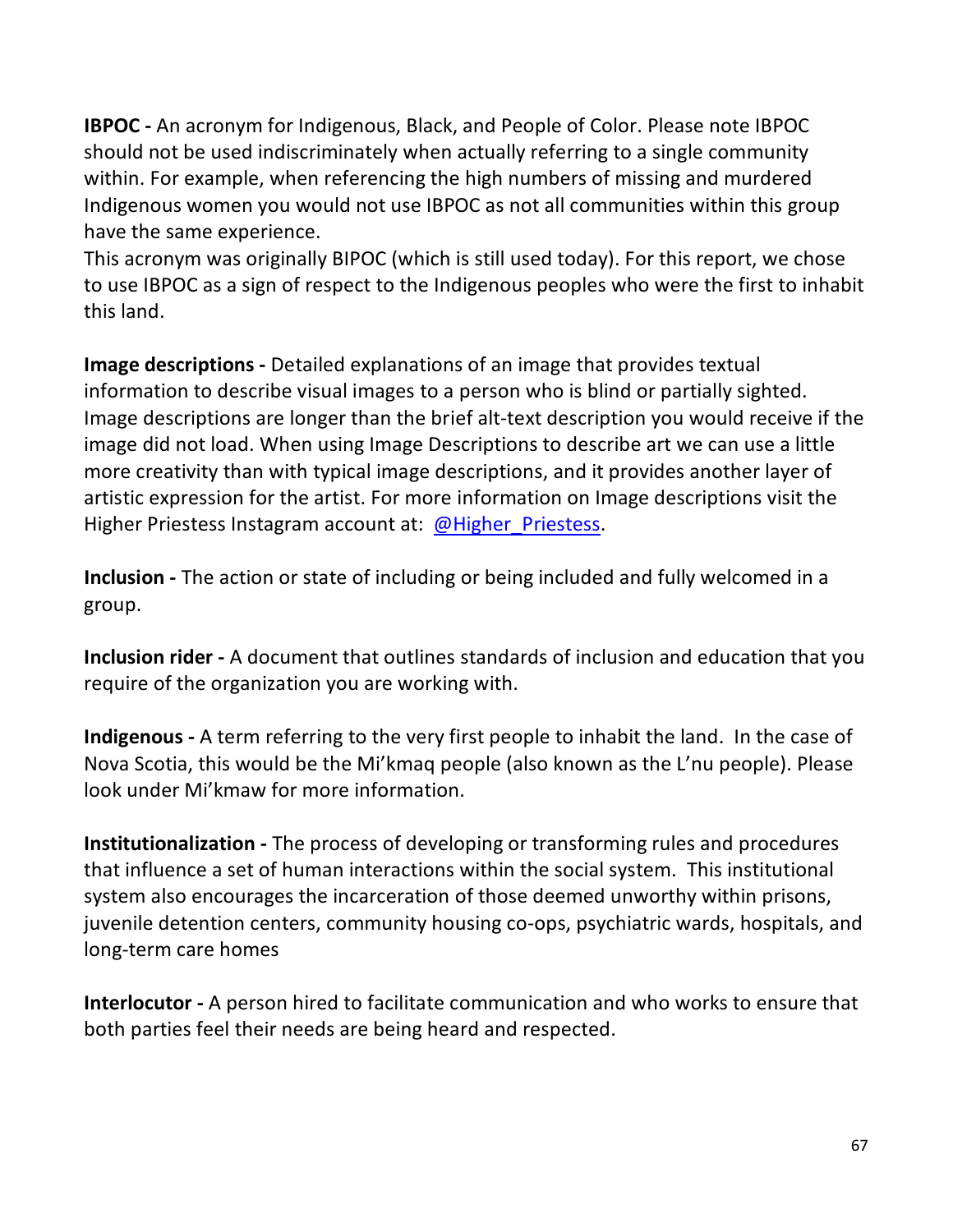**Intersections of identity -** Social identities such as gender, race, ethnicity, social class, religion, sexual orientation, and ability overlap with one another and with systems of power within our community. When viewed through the lens of power, oppression, and marginalization these multiple identities overlap and amplify the effects felt by the person. This means that a Disabled Black woman is likely to face discrimination from the Disability community because they do not understand her Black identity.

**Intimacy coordinator -** A person hired to ensure the well-being and comfort of actors who participate in sex scenes or other intimate scenes. The intimacy coordinator facilitates discussions of boundaries before the scene and ensures that they are respected throughout.

*K'jipuktuk* **-** The original name given to Halifax by the Mi'kmaq people, as the original caretakers of this land. *K'jipuktuk* means *Great Harbour* and is pronounced 'che-booktook'. It is important to note that this land was never given or purchased but rather it was stolen from the Mi'kmaq people and is still governed by the Peace and Friendship Treaty of 1752.

**Land acknowledgments -** A statement that a non-Indigenous person or visiting Indigenous person gives to recognize and honor the land they are working on and the Indigenous people who are the caretakers of the land. This stems from the tradition of visiting peoples sharing the history of their own land and their lineage as a way of connecting with those they are visiting. It also acknowledges the colonial history that these lands are stolen.

A land acknowledgment is one tool that can be used in the art of reconciliation and decolonization, but it must also be done alongside the work of educating yourself, providing financial support and amplifying the voices of Indigenous peoples.

**Language legend -** A legend that outlines the level of language comprehension a person would need to follow the performance.

**Lived experience -** For this report lived experience refers to an element of a person's identity that they have first-hand knowledge or expertise through years of living with that particular identity. For example, my 20 years as a wheelchair user gives me the lived experience of being a mobility device user.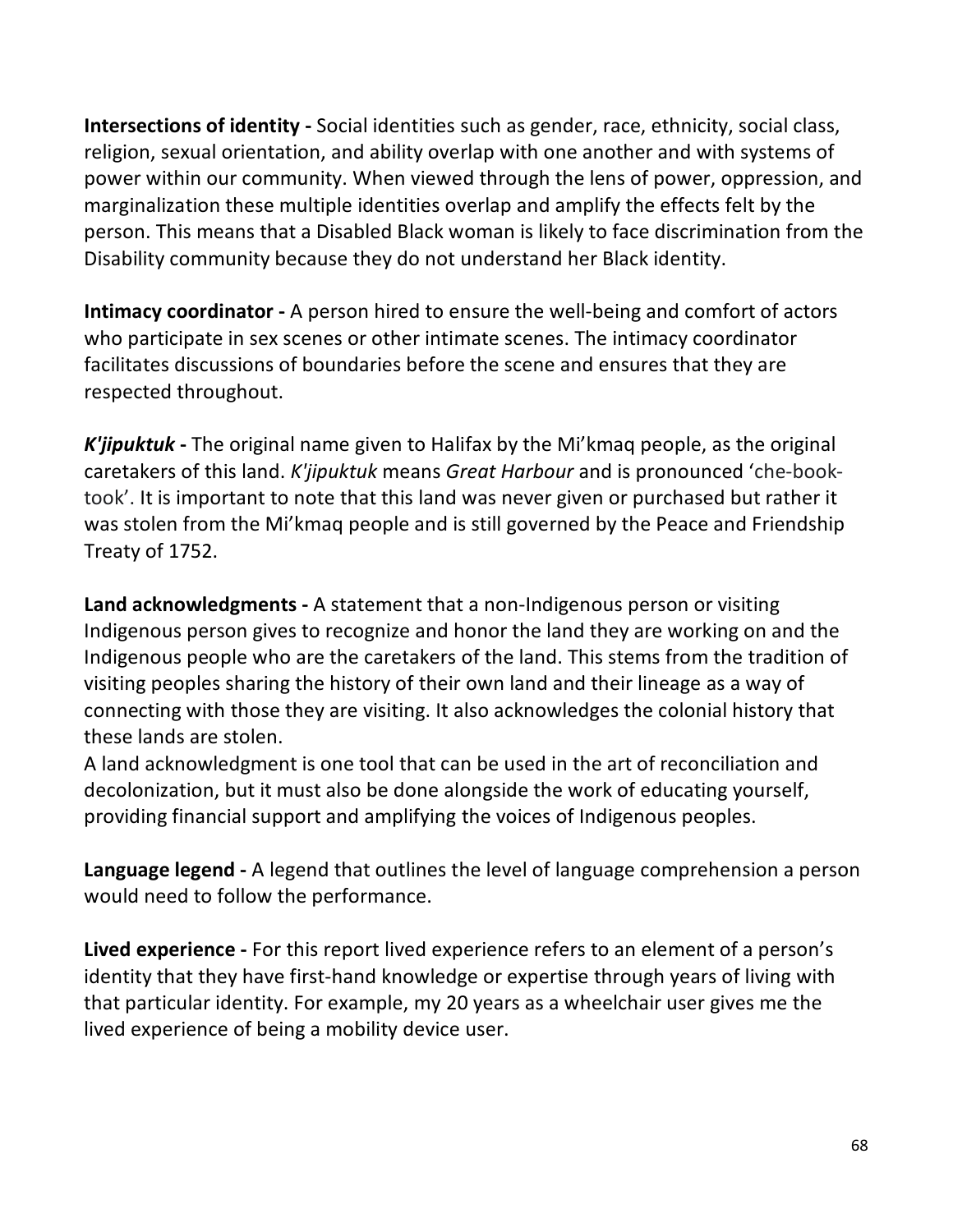**Mad arts -** Artistic expression based on the principles of the Mad Pride movement, focusing on the history, identities, and expression of Madness. The Mad Pride movement celebrates the strengths of any mind that does not function in a normative way and creates space for the various experiences of psychological and emotional difference. Mad art is a form of resistance and of social justice.

**Mentorship -** A relationship between two people where the individual with more experience, knowledge, and connections is able to pass along what they have learned to the person with less experience.

**Mi'kmaw -** The Indigenous peoples who inhabit Mi'kma'ki. The Mi'kmaw people are the original caretakers of the land on which we live. They signed the Treaties of Peace and Friendship in 1752 between the Mi'kmaq nation and Britain. This was an agreement meant to govern how the two would live peacefully alongside one another and outline fishing, hunting, and trading rights. Unfortunately, the settlers decided not to honour their agreement and instead have spent the past several hundred years attempting to exterminate the Mi'kmaw people.

The history and culture of the Mi'kmaw people are passed between generations as an oral history told through legends and stories. As a result, the Mi'kmaw have a rich and unique history of music, storytelling, and dance as well as having many talented visual and tactile artists. The population of Mi'kmaq speakers is decreasing with most speakers being the elders of the communities.

**Misgender -** Intentionally or unintentionally using the incorrect pronoun or gender when referring to a person or using language to describe that person that does not align with their affirmed gender.

**Mobility devices -** Assistive devices used to enhance a person's level of mobility. These are tools that add to their quality of life rather than 'binding', 'confining', or 'limiting' them.

**Mutual aid -** An act of solidarity and reciprocity where the members of a voluntary community agree to come together and exchange resources and services and provide care for the mutual benefit of everyone involved. This system of care often happens in underrepresented communities that are not receiving the supports they need in established systems. Mutual aid is founded on the belief that everyone needs support from others and that everyone has something to contribute. Mutual aid can take many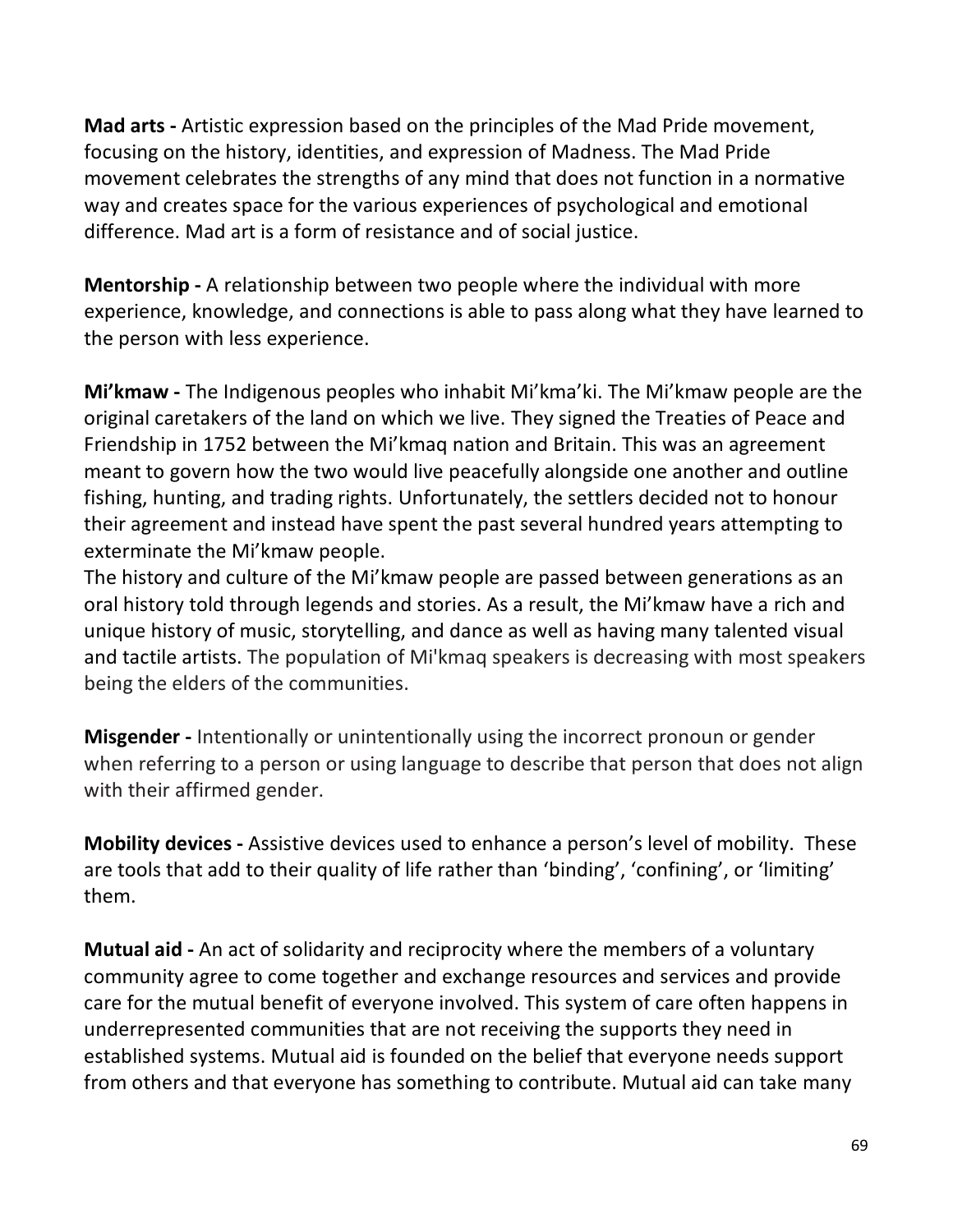forms with care webs being most common. A care web is made when community members create a voluntary and reciprocal network where each community members provides a resource or service for someone else. Together there is a labyrinth of care created where everyone's basic needs are met by someone else within the community.

**Naloxone kits -** A kit containing Naloxone, which acts as an opioid antagonist, meaning it can be administered during an opioid overdose to temporarily reverse the effects so that treatment can be sought.

**Networking -** The act of meeting people and exchanging ideas with others working within your field, with the purpose of making connections that could lead to artistic collaboration.

**Neurodivergent -** An umbrella term used when someone's brain does not function in a typical or normative way. This used to be seen as an illness or a problem but now our society is starting to realize that these differences come with advantages, allowing them to realize that the person does not need to be fixed. This term is sometimes confused with neurodiversity, which refers to the spectrum of differences in the way our brains function.

Common types of neurodivergence are autism, attention deficit hyperactivity disorder (ADHD), obsessive compulsive disorder (OCD), Tourette syndrome, down syndrome, bipolar disorder, borderline personality disorder, dyslexia, dyspraxia, epilepsy, depression, and anxiety.

**Newcomers to Turtle Island (Canada) -** For the purpose of this report we defined newcomers to Turtle Island as immigrants or refugees who have arrived in Canada during the last five years. Turtle Island is the Indigenous name for the land settlers have called North America. There are many versions of the creation story of Turtle Island. We encourage you to learn from your local elders their story of the creation of this land. Note that Canada is located on stolen lands and the Canadian government, who currently decides who is welcome and who is not, took power by force and with violence, as they did not have ownership of the land or the right to govern over it. There was extensive discussion during the writing of this report as to whether or not to capitalize Canada. The 'lowercase movement' is rejecting all symbols of hierarchy by not using capitalization except to acknowledge the Indigenous struggle for recognition. Those embracing the movement feel that by capitalizing canada, you are celebrating a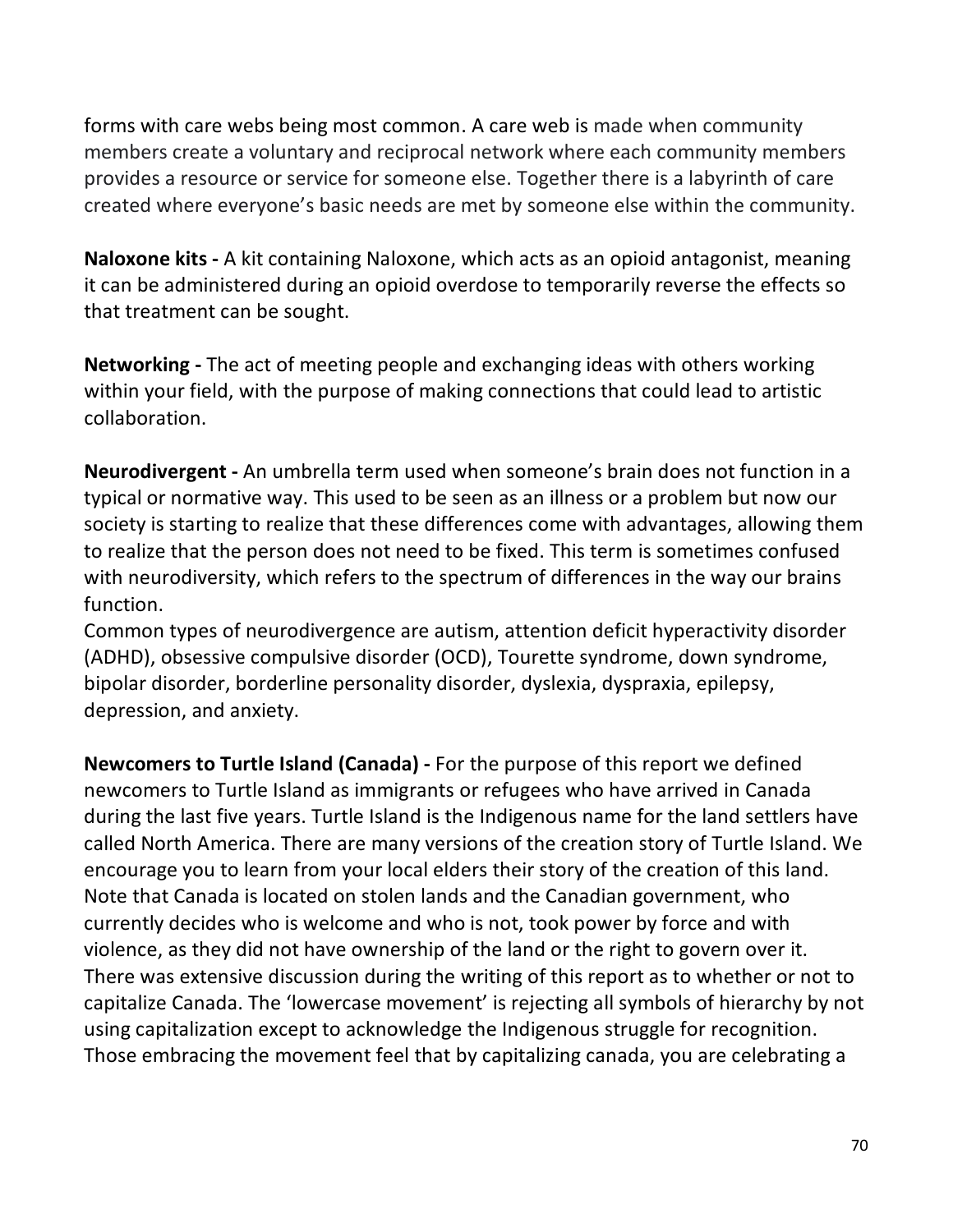government that ordered the genocide of thousands of its own people while imprisoning the rest and removing their language.

**Non-binary -** Identifying with a gender between or outside of the gender binary (the normative notion that there are only two genders, that of male or female).

**Non-cisgendered -** An umbrella term for persons whose gender identity/expression does not conform to that typically associated with the gender they were assigned at birth. 

**Oppression -** When a person or group in a position of power controls the less powerful in cruel, unjust, and discriminatory ways. These systems of oppression are built on a combination of prejudice and institutional power.

**Othering (Othered) -** The act of labeling someone as different or not fitting in with the norms of the social group. Othering is when you look at someone and conclude that they 'are not like you' or 'are not one of us'. When an individual is othered it fosters discrimination or prejudice. When applied to a group of people it can serve to dehumanize them and is often used as a tool to take away their rights.

**Poverty line -** The estimated minimum level of income required for a person to meet their basic needs.

**Power dynamics -** The unwritten rules navigating how we engage or interact with one another given the various levels of power they are assigned based on their position within a system or organization. This power is not inherently good or bad, but it can be abused by those with more power.

**Priority seating -** A section of seating reserved for those with specific access needs that may not be met in other sections. Priority could be chosen based on sightlines, proximity to the ASL interpreters, or because it is easily accessed by mobility device users and by service animals.

**Privilege -** A right or special advantage granted to some people but not others based on their identity. This is not an advantage that someone asks for but rather society's biases decide that one person is good, and the other is bad based on a single characteristic. They then reward this goodness with benefits or punish those with the undesirable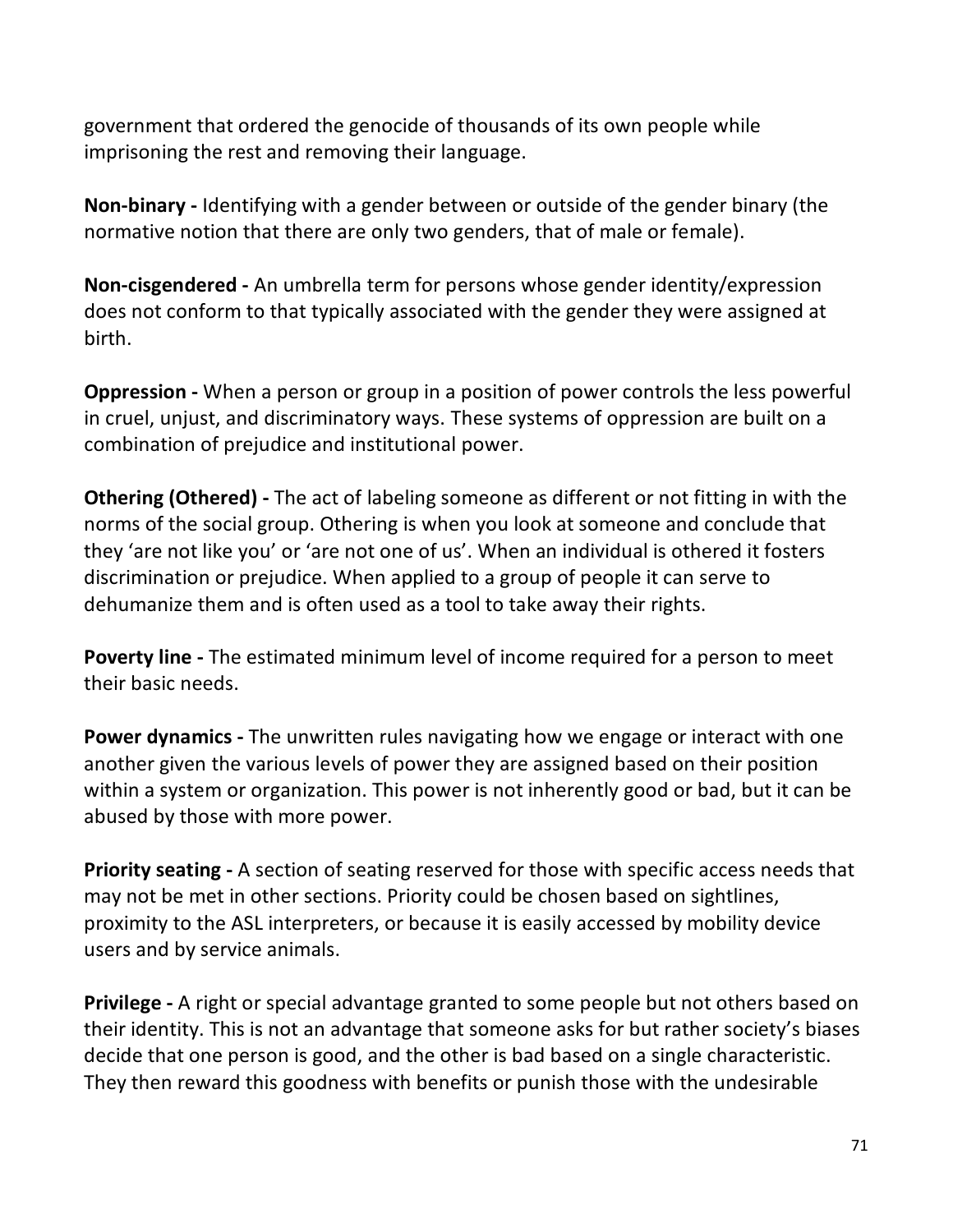identity. Often privilege is rewarded with not having to consider the discrimination other groups face every day. For example, my white privilege means I do not have to worry about being murdered when I am stopped by a police officer.

**Pronouns -** Pronouns are one of the most recognized ways in which people identify their gender and how they want to be referred to. The most recognized pronouns are they/them, she/her, and he/him but these are only a few examples. Outside of these commonly used pronouns, there are also neopronouns and some people choose to create their own pronouns to suit their personal identity. If you want to learn more do your research or try out the Pronoun Dressing Room online.

Pronouns are important to respect, but they do not necessarily tell you a person's gender identity. A person who uses she/her pronouns may be non-binary or someone using he/they pronouns could identify in many different ways. If you are unclear about a person's pronouns, ask them and then make a conscious effort to learn and use them.

**Queer -** To be queer is to exist in a way that may not align with heterosexual or homosexual norms. Although it's typically used to describe a person's sexual orientation, it can also be used to express a nonbinary gender identity. Although historically used in a derogatory word to attack gay or lesbian people, Queer has now been reclaimed and used with pride to celebrate one's strengths and uniqueness as a non-heteronormative individual or community.

**Queer art -** An umbrella term for any art that draws on 2SLGBTQIA+ imagery or issues. Queer art is a form of resistance to society's rigid norms around gender, sex, and sexuality. The art itself may examine subjects of queerness or it may simply be queer art because it was created by a queer artist.

**Race -** A categorization where humans are divided into groups based on physical traits regarded as common among people of shared ancestry.

**Racism (racist) -** The prejudice, discrimination, and hatred of people of color based on the incorrect assumption that they inherit distinct characteristics and abilities that distinguish them as inferior, and the socially constructed racial hierarchy that privileges white people.

**Relaxed performances -** A performance adapted to suit the needs of those who prefer a more relaxed performance style. This includes an invitation to move around freely and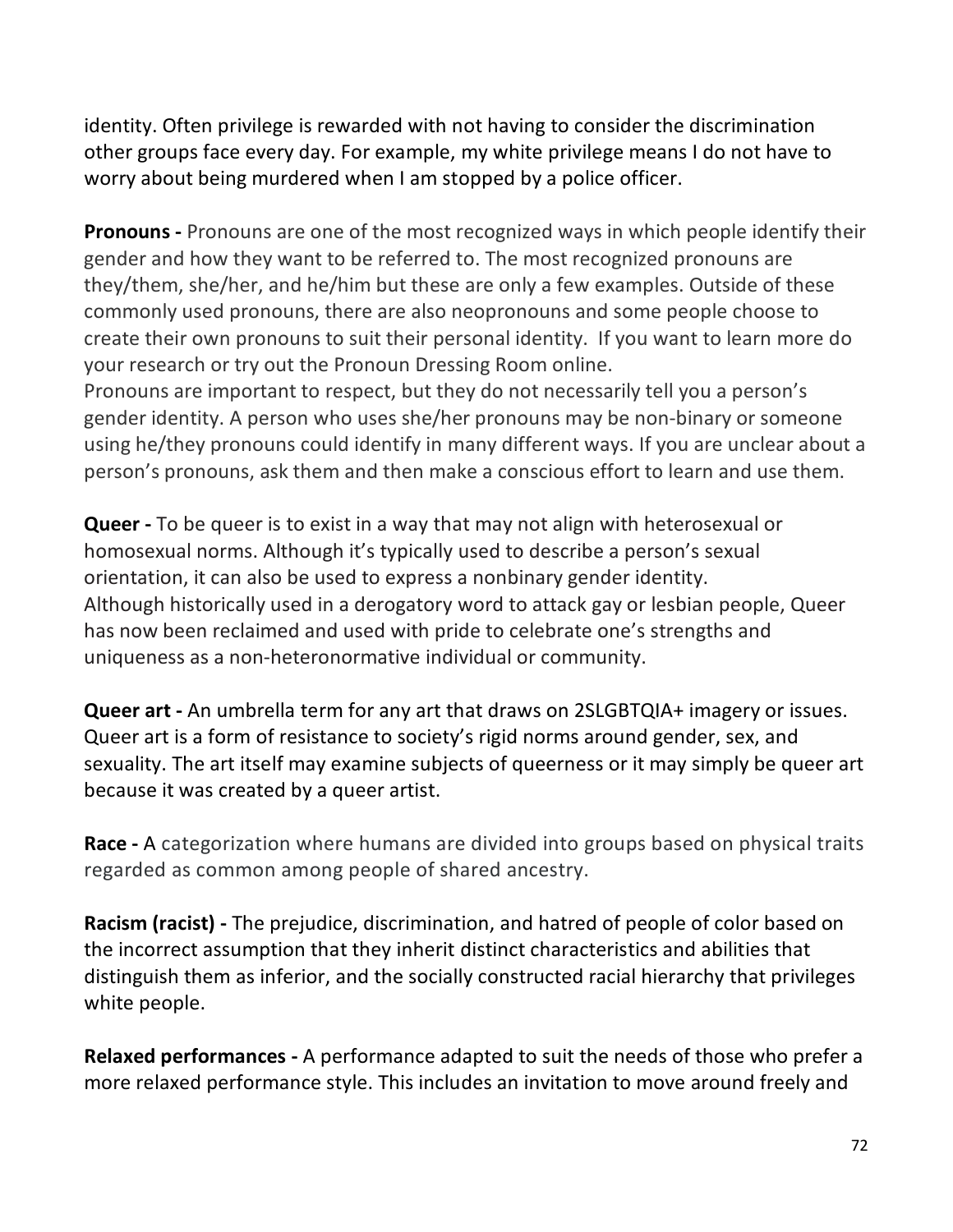vocalise as needed. Sound cues are lowered, house lights are raised, and there are warnings provided for any sudden or startling actions. There is also a sensory or calm room and advanced introductions to actors and their characters.

**Runtime -** The length of time a performance runs from start to finish. The runtime includes any breaks, but we suggest letting patrons know when the scheduled breaks will take place during the show.

**Sanism (sanist) -** An irrational prejudice against people with mental illness or other forms of neurodivergence. A belief that those with neurodivergent minds are inferior to those with neurotypical minds. Also known as 'mental health discrimination' of 'mental health stigma'.

**Self-care -** The practice of taking an active role in the process of taking care of one's well-being, physical, mental, and emotional health.

**Sensory kits -** A kit made up of items that can be used to calm a person when they are in a state of sensory overload. This may also be known as 'stim kits' and 'stim toys' (abbreviation for stimulation).

**Sensory overload -** A state of excitation, where one or more of your senses takes in more information from your environment than your brain can process, leading to overstimulation. This may appear as frustration or be read as an outburst. Using sensory toys can help calm a person when in a state of sensory overload.

**Sensory room (Calm room) -** A room designed to diminish the amount of sensory input a person is taking in. A person can visit the room when they are feeling sensory overload or to prevent themselves from reaching the point of sensory overload. Sensory rooms have lower lighting, less background noise, comfortable places to sit, and provide sensory kits which can be used to calm the person's mind.

**Service animal -** An animal who has undergone specialised training in order to perform specific tasks that support the disabled person they are assisting.

**Sexism (sexist) -** Discrimination, prejudice, or devaluation based on a person's sex or gender. It is linked to stereotypes and gender roles and includes the belief that one sex or gender is intrinsically superior to all others.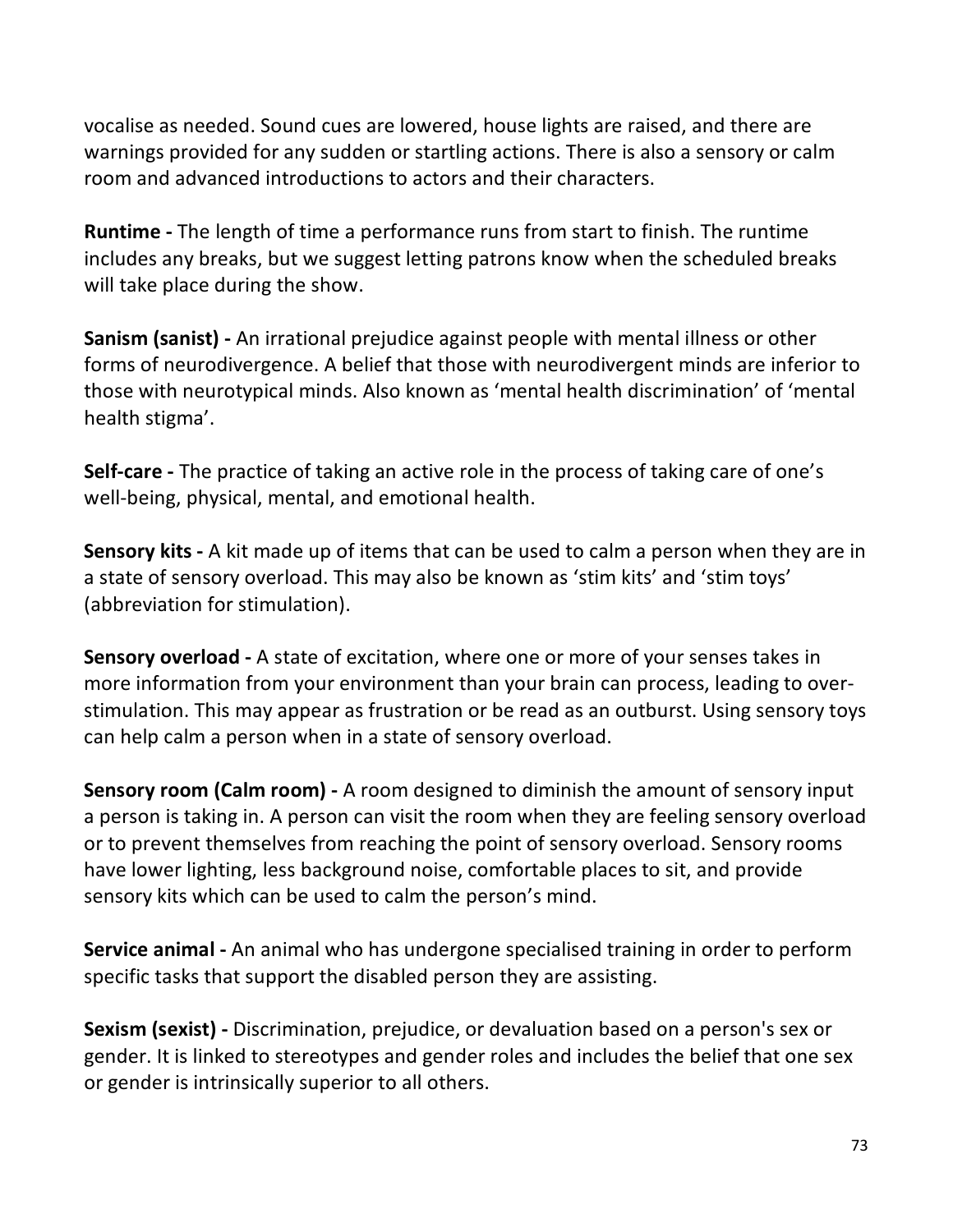**Sexuality -** The ways in which a person or people experience or express themselves sexually. This can encompass gender and sexual expression (outward expression of self), gender and sexual identity (inward understanding), kink practices, etc.   

**Sharps container -** A hard plastic container that is used to safely dispose of hypodermic needles and other sharp medical instruments.

**Sighted guides -** A person with specialized training who can safely guide a blind or partially sighted person through an unknown environment. They use both physical guiding techniques as well as verbal description of where an item is situated when the team is standing still.

**Smudging -** An Indigenous traditional spiritual ceremony for purifying or cleansing the soul of a person or space. Smudging involves four elements: the first element is typically a shell (representing water), the second is the sacred plant, white sage (representing Mother Earth), the third element is the fire, and the fourth element is the smoke (representing air).

**Social class -** A grouping of people within society who have similar socio-cultural aspects to their life. Some examples are the lifestyle, behaviors, and knowledge that a person is socialized to adopt in their formative years.

**Stigmatizing -** To treat someone unfairly and to mark them with shame or to discredit them based on a perceived assumption connected to some element of their identity.

**Support animal -** A therapeutic animal that provides emotional support, comfort, and aid to individuals through companionship. These animals assist their humans by relieving loneliness, benefit those with anxiety and depression, and support those living with phobias, but they do not have specialized training to perform tasks.

**Systemic racial discrimination -** Systems and structures that have procedures or processes that disadvantage people based on their race.

**Tokenization -** The practice of making only a perfunctory or symbolic attempt to be inclusive of underrepresented groups by recruiting a person from a minority group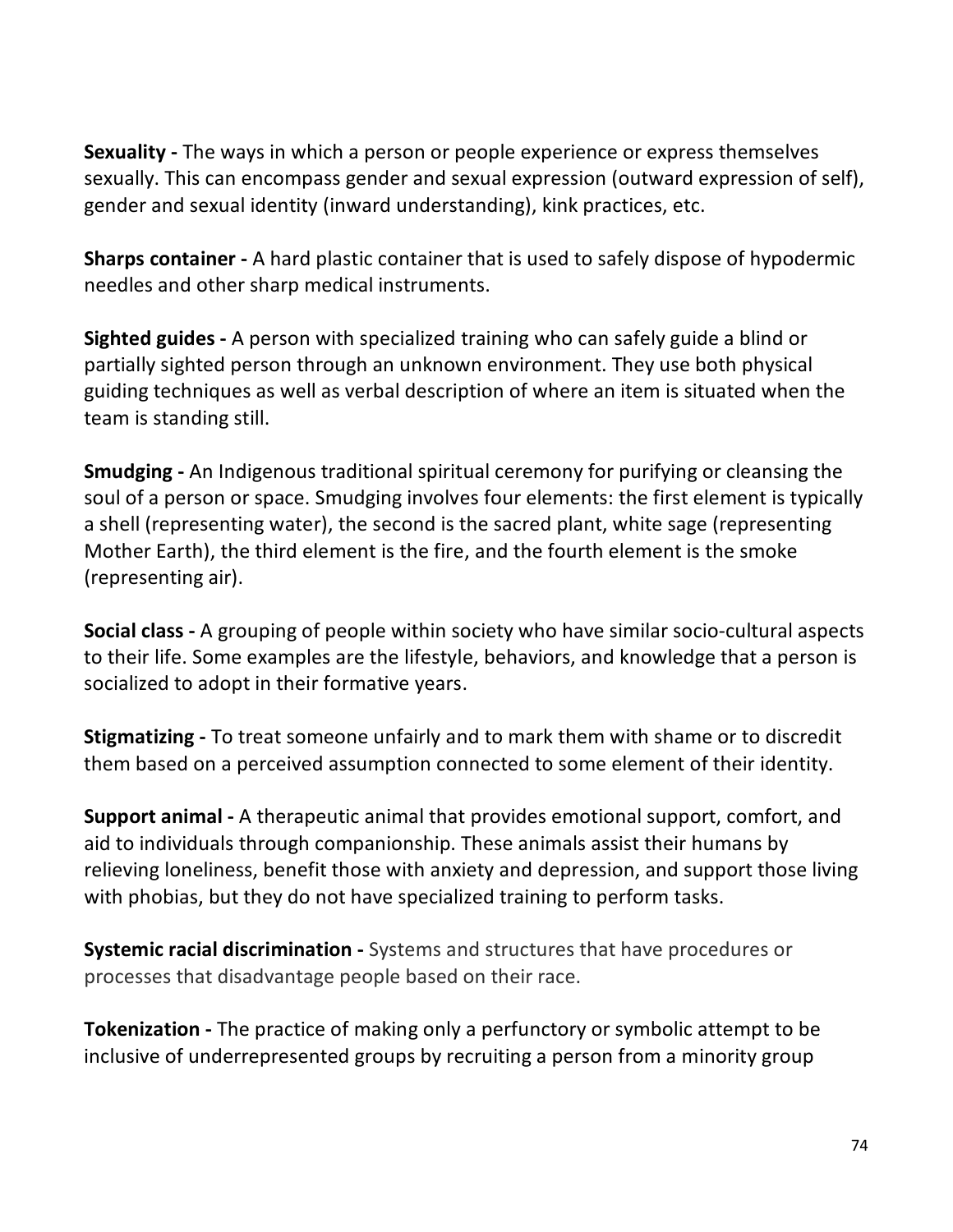without making the effort to educate yourself. Including a single member of the group to give the appearance of equality.

**Transcripts -** A text version of all spoken dialogue, lyrics, and any non-speech audio information, so that the written copy can be followed along with the live action. Transcripts should be available in hard copy when possible and should be shared in PDF format and in a text only Word Doc format.

**Transgender (Trans) -** An umbrella term for persons whose gender identity/expression does not conform to that typically associated with the sex they were assigned at birth. A person who identifies with a sex other than the one assigned at birth. The term transgender refers to people whose gender identity (the sense of gender that every person feels inside) or gender expression is different from the sex that was assigned to them at birth. At some point in their lives, transgender people decide they must live their lives as the gender they have always known themselves to be, and often transition to living as that gender.

**Two-Spirit -** A term used within Indigenous communities that encompasses cultural, spiritual, sexual and gender identities. The term reflects the complex understanding of gender roles and spirituality in Indigenous culture. Two-Spirit people embrace both their feminine and masculine spirit and were considered blessed by the creator to be able to see through the eyes of both genders, as well as being known in some tribes as the balance keepers. They were often entrusted with honoured roles as healers and counselors within their community.

When colonialism arrived transphobia and homophobia forced Two-Spirit people to hide but in recent years they are starting to re-emerge and are once again finding their place of honour as leaders and caretakers in Indigenous community.

**Underrepresented artists -** Any artist whose identity lacks representation in their art form. Underrepresented artists often face discrimination and systemic barriers to success. Underrepresented artists are required to do additional work to reach the same milestones as the average artist without that same identity.

**Underrepresented communities -** A group that is a subset of the population that does not have equal rights or privileges as the greater population.